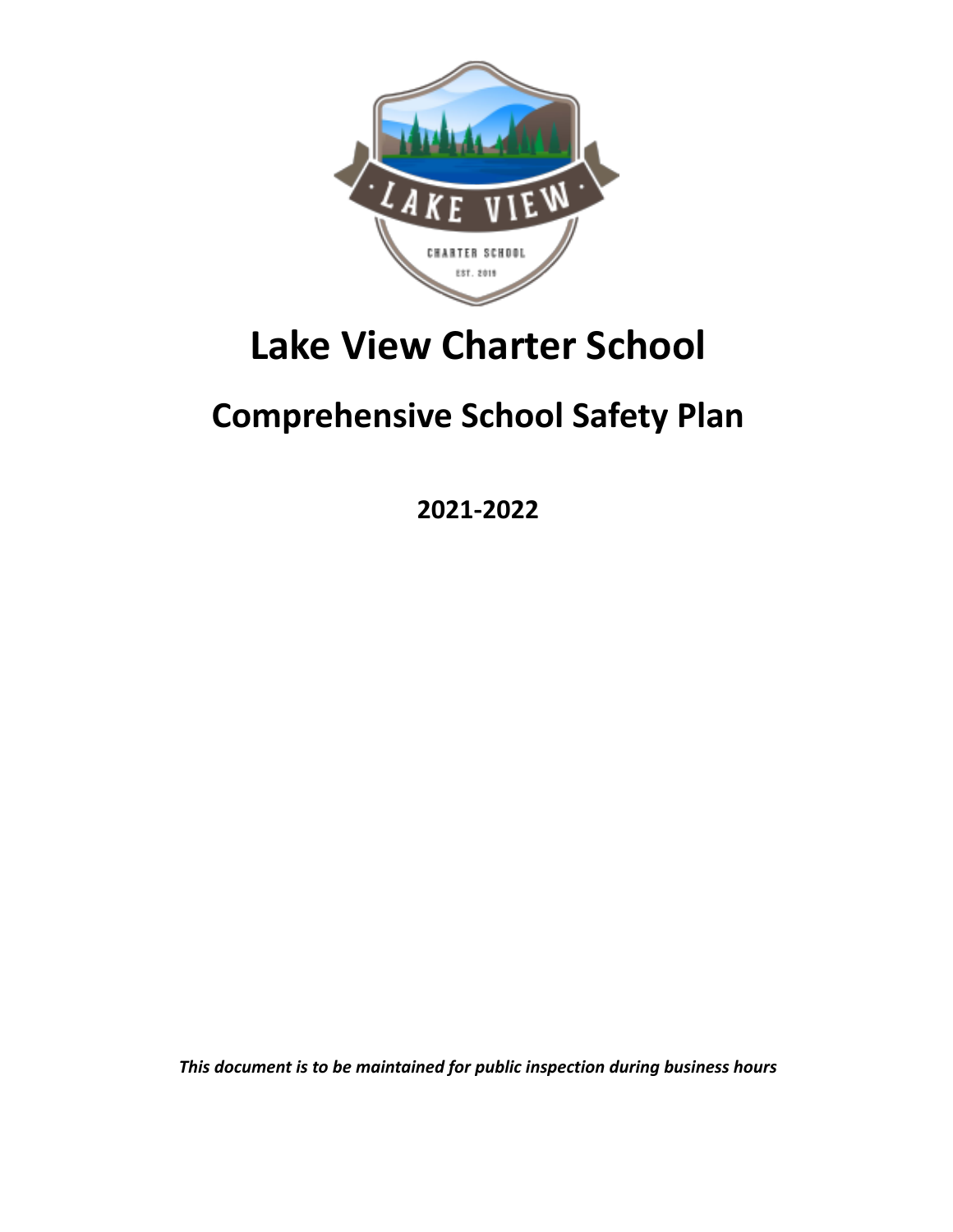#### **TABLE OF CONTENTS**

#### LAKE VIEW CHARTER SCHOOL 1 **SECTION A: GENERAL INFORMATION – SCHOOL SAFETY 3**

PART 1: COMMITMENT TO SCHOOL SAFETY 3 PART 2: LEGISLATIVE REQUIREMENTS 4 PART 3: MAINTAINING A SAFE AND ORDERLY ENVIRONMENT 5 PART 4: CRIMINAL BACKGROUND CHECKS 6

#### **SECTION B: CHILD ABUSE REPORTING PROCEDURES 7** PART 1: CHILD ABUSE REPORTING PROCEDURES 7

#### **SECTION C: EMERGENCY/DISASTER PLANS 14**

PART 1: GENERAL INFORMATION - DISASTER 14 PART 2: BIOLOGICAL/CHEMICAL WEAPONS ASSAULT 42 PART 3: BOMB THREAT PROCEDURES 43 PART 4: CHEMICAL OR HAZARDOUS MATERIAL INCIDENT 45 PART 5: EARTHQUAKE PROCEDURES 46 PART 6: EXPLOSION, AIRCRAFT CRASH OR SIMILAR INCIDENT 47 PART 7: FIRE PROCEDURES 48 PART 8: FLOOD PROCEDURES 49

1

PART 9: LOCKDOWN/CIVIL UNREST PROCEDURES 50 PART 10: SEVERE WINDSTORM PROCEDUREs 51 PART 11: SUSPICIOUS MAIL PACKAGES 52

**SECTION D: SUSPENSION/EXPULSION POLICY AND PROCEDURES 54** PART 1: DEFINITIONS/DUE PROCESS/RULES AND

PROCEDURES OF SCHOOL DISCIPLINE/PROCESS AND PROCEDURES 55 **SECTION E: PROCEDURES TO NOTIFY TEACHERS OF DANGEROUS**

PUPILS 76 PART 1: NOTIFY TEACHERS OF DANGEROUS PUPILS 77 SECTION F: DISCRIMINATION AND SEXUAL HARASSMENT POLICY 79

PART 1: GENERAL INFORMATION 79 PART 2: SEXUAL HARASSMENT – ALL PERSONNEL 80 PART 3: SEXUAL HARASSMENT – STUDENTS 84

**SECTION G: SCHOOL DRESS CODE (IF IT EXISTS) 87** Part 1: Non-classroom-based program we do not have dress code 87

#### **SECTION H: SAFE INGRESS AND EGRESS 88**

PART 1: GENERAL INFORMATION 88 PART 2: SAFE INGRESS AND EGRESS 89

SECTION I: BULLYING AND INTIMIDATION 90 PART 1: ANTI-INTIMIDATION POLICY 91 SECTION J: MENTAL HEALTH GUIDELINES 94

PART 1: HEALTH GUIDELINES SUICIDE PREVENTION, INTERVENTION AND POSTVENTION PROTOCOL 94 PART 2: SUICIDE PREVENTION, INTERVENTION AND POSTVENTION PROTOCOL 95

#### **SECTION K: CRIME ASSESSMENT 109**

PART 1: CRIME ASSESSMENT 109 **SECTION L: COVID-19 REPORTING AB 685 110** PART 1: INCREASED COVID-19 REPORTING REQUIREMENTS 110

## **Comprehensive School Safety Plan**

Lake View Charter School

Section A: General Information – School Safety - Includes Employee Fingerprint/Background Check - Ed Code 44237

Part 1: Commitment to School Safety

Lake View Charter School is committed to ensuring that all enrolled students and all employees are safe and secure. Lake View Charter School believes that a beginning step toward safer schools is the development of a comprehensive plan for school safety by every school. Lake View Charter School intends that parents, students, teachers, administrators, counselors, classified personnel, and community agencies develop safe school plans as a collaborative process. The plan will be reviewed and updated on an annual basis and proposed changes will be submitted to the Board for approval.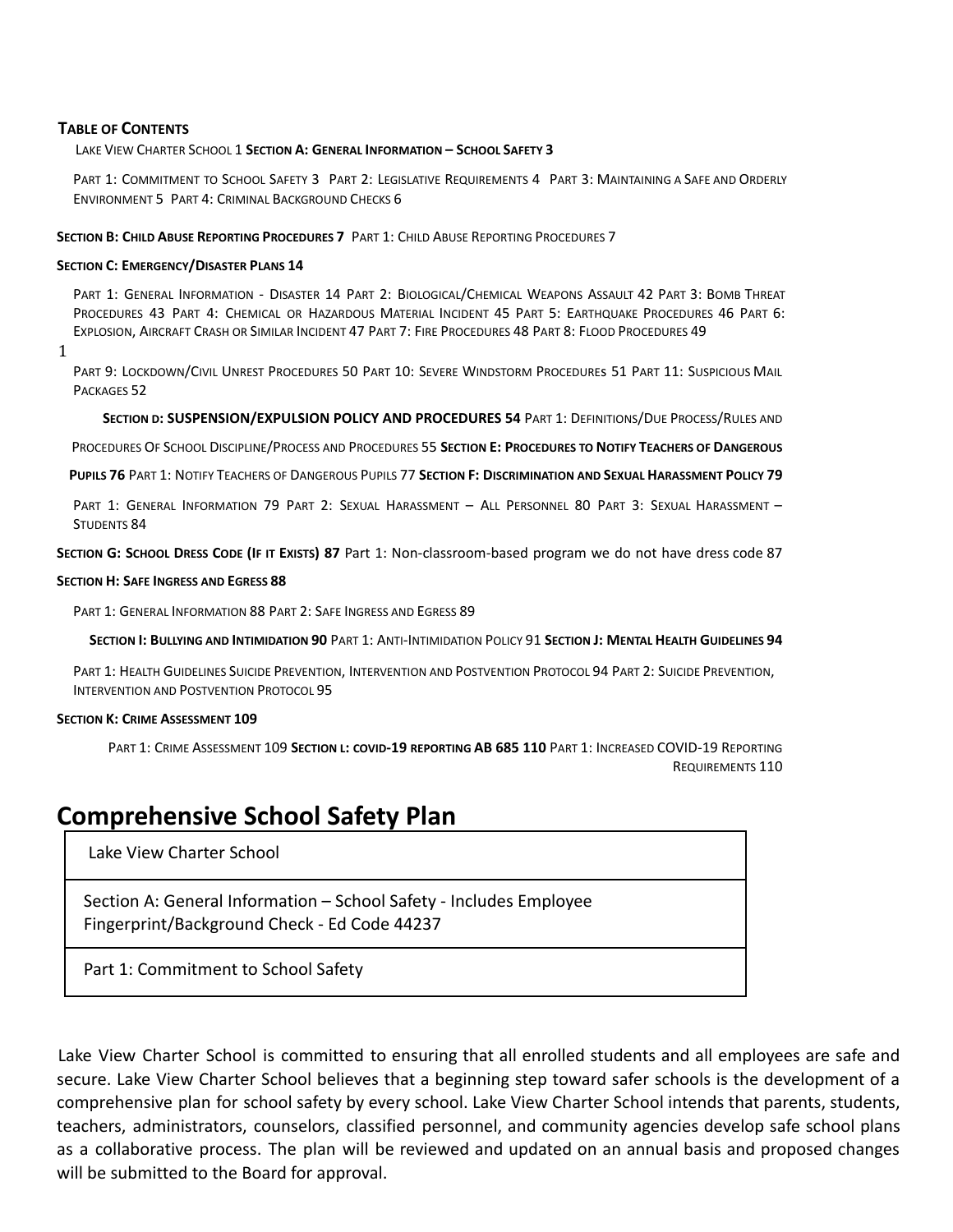## 2 **Comprehensive School Safety Plan**

Lake View Charter School

Section A: General Information – School Safety - Includes Employee Fingerprint/Background Check - Ed Code 44237

Part 2: Legislative Requirements

The California Education Code section 47605(c)(5)(F)(ii) requires California charter schools to develop a school safety plan, which shall include the topics listed in Education Code section 32282(a)(2)(A) to (J).

Plans for Charter Schools must "identify appropriate strategies and programs that provide and maintain a high level of school safety and address the school's procedures for complying with existing laws related to school safety, which shall include the development of all of the following:"

- A. Employee Fingerprint/Background Check Ed Code 44237
- B. Child Abuse Reporting Procedures Penal Code 11165.5 & .6
- C. Disaster Procedures, routine and emergency Ed Code 32282; CCR Title 8, Sec 3220; ADA
- D. Suspension/Expulsion policies and procedures Ed Code 47605, 48915
- E. Procedures to notify teachers of dangerous pupils Ed Code 49079
- F. Discrimination and Harassment Policy (include hate crime reporting procedures and policies) Ed Code 200, *et seq.*\*

G. Schoolwide Dress Code (if it exists - including prohibition of gang-related apparel) H. Procedures for safe ingress and egress of pupils, parents, and school employees to and from school site (pick-up, drop-off, maps, etc.)

- I. A safe and orderly environment conducive to learning at the school
- J. Procedures for conducting tactical responses to criminal incidents on campus and at school-related functions

The Comprehensive School Safety Plan will be reviewed and updated by March 1<sup>st</sup> every year. In July of every year, the school will report on the status of its school safety plan including a description of its key elements in the annual school accountability report card.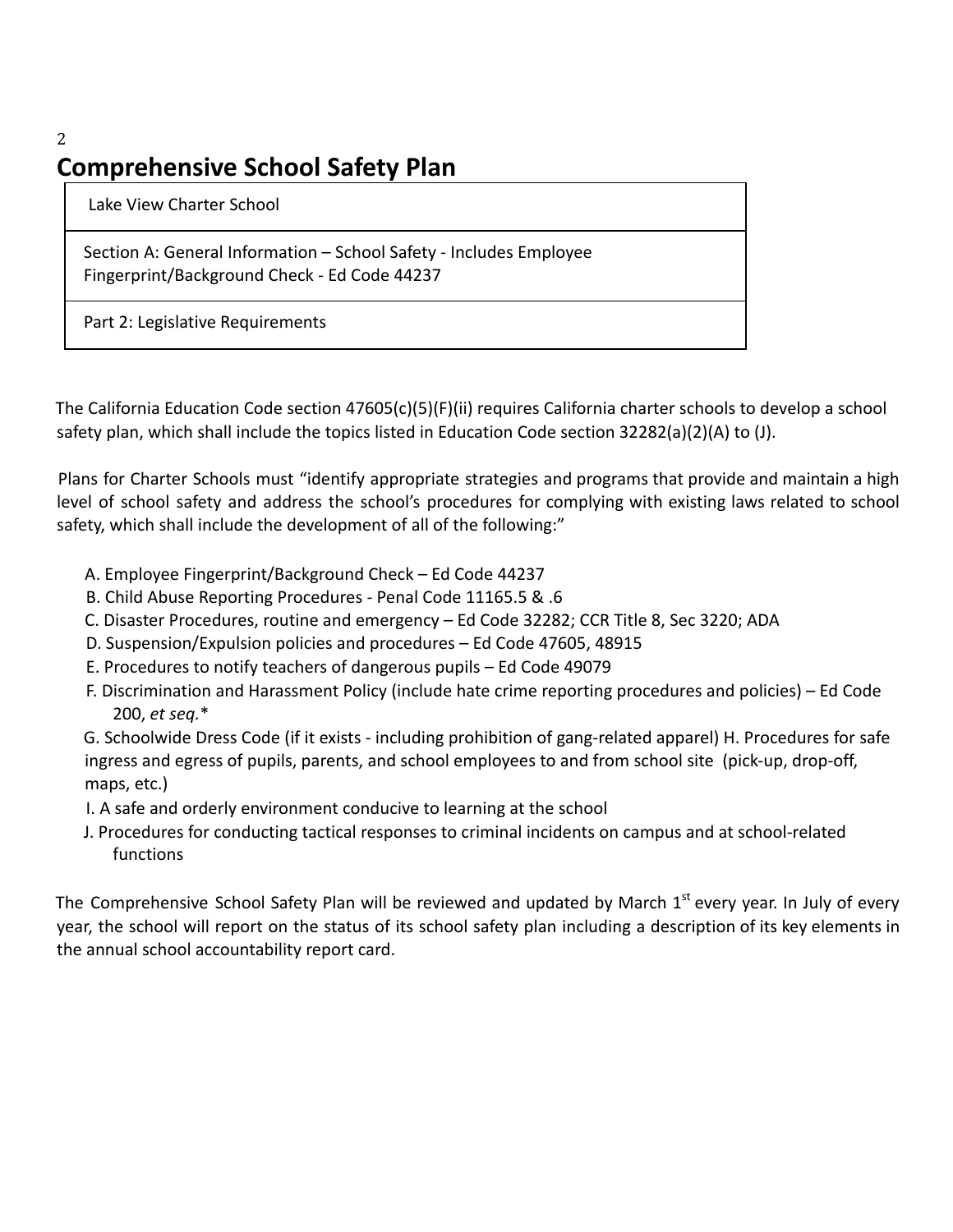## **Comprehensive School Safety Plan**

Lake View Charter School

3

Section A: General Information – School Safety - Includes Employee Fingerprint/Background Check - Ed Code 44237

Part 3: Maintaining a Safe and Orderly Environment

It is a priority of the administration and staff at Lake View Charter School that every student who attends our school will be provided with an environment in which the students not only feel physically safe, but that there is also a positive school climate in all activities.

Our administration and staff desire to provide an orderly, caring, and nondiscriminatory learning environment in which all students can feel comfortable and take pride in their school and their achievements.

Our administration encourages staff to teach students the meaning of equality, human dignity, and mutual respect, and to employ cooperative learning strategies that foster positive interactions among students from diverse backgrounds.

Students shall have opportunities to voice their concerns about school policies and practices and to share responsibility for solving problems that affect their school. Staff shall encourage and reward success and achievement, participation in community projects, and positive student conduct.

Our school network promotes nonviolent resolution techniques in order to encourage attitudes and behaviors that foster harmonious relations. Staff shall receive training which implements and supports conflict resolution.

Lake View Charter School remains in compliance with existing laws related to school safety. This plan outlines several elements critical to maintaining a safe school environment.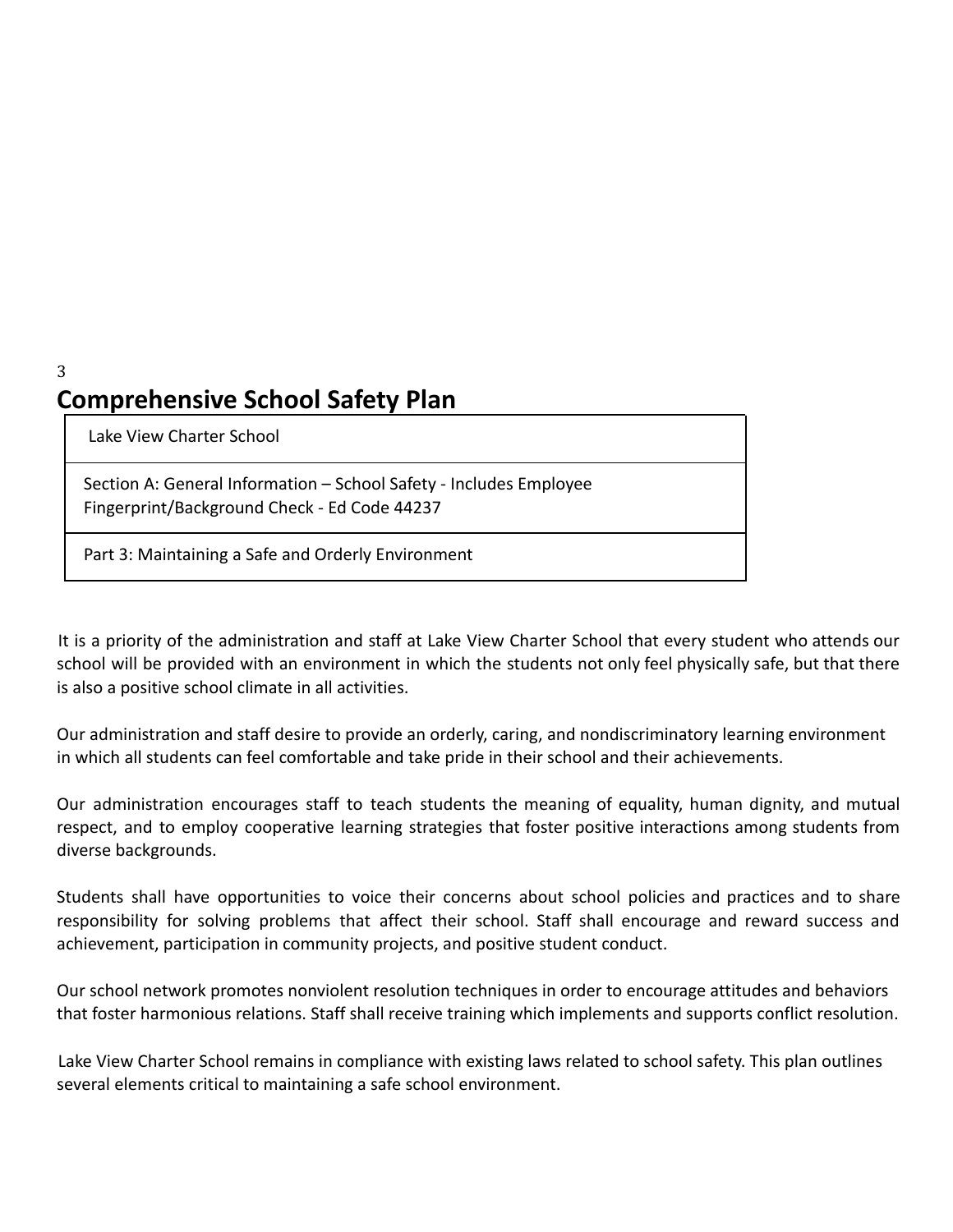4

## **Comprehensive School Safety Plan**

Lake View Charter School

Section A: General Information – School Safety - Includes Employee Fingerprint/Background Check - Ed Code 44237

Part 4: Criminal Background Check

#### CRIMINAL BACKGROUND CHECK

Lake View Charter School recognizes the importance of maintaining a safe workplace with employees who are honest, trustworthy, qualified, reliable, and nonviolent, and do not present a risk of harm to students, coworkers or others. Lake View Charter School will perform applicant background checks and employee investigations as required by Education Code section 47605(c)(5)(F)(i), which requires that "each employee of the charter school furnish the charter school with a criminal record summary…."

All employees must have Live Scan fingerprint results on file with Lake View Charter School. Proof of Live Scan fingerprinting is a requirement of employment and the results must be provided to Lake View Charter School prior to the first day of work. Live Scan fingerprinting will be required of all job applicants, employees, and volunteers as required by California and federal law. Background checks may also be required of employees whose job duties involve care of students, handling of money, valuables or confidential information, or as otherwise deemed prudent by the school. These background checks are performed through a fingerprinting service coordinated by the California Department of Justice (DOJ) and the Federal Bureau of Investigation (FBI). Any and all information obtained by Lake View Charter School may be taken into consideration in evaluating one's suitability for employment, promotion, reassignment, or retention as an Employee.

Lake View Charter School shall also request subsequent arrest notification from the Department of Justice and take all necessary action based upon such further notification.

Lake View Charter School may occasionally find it necessary to investigate current employees, where behavior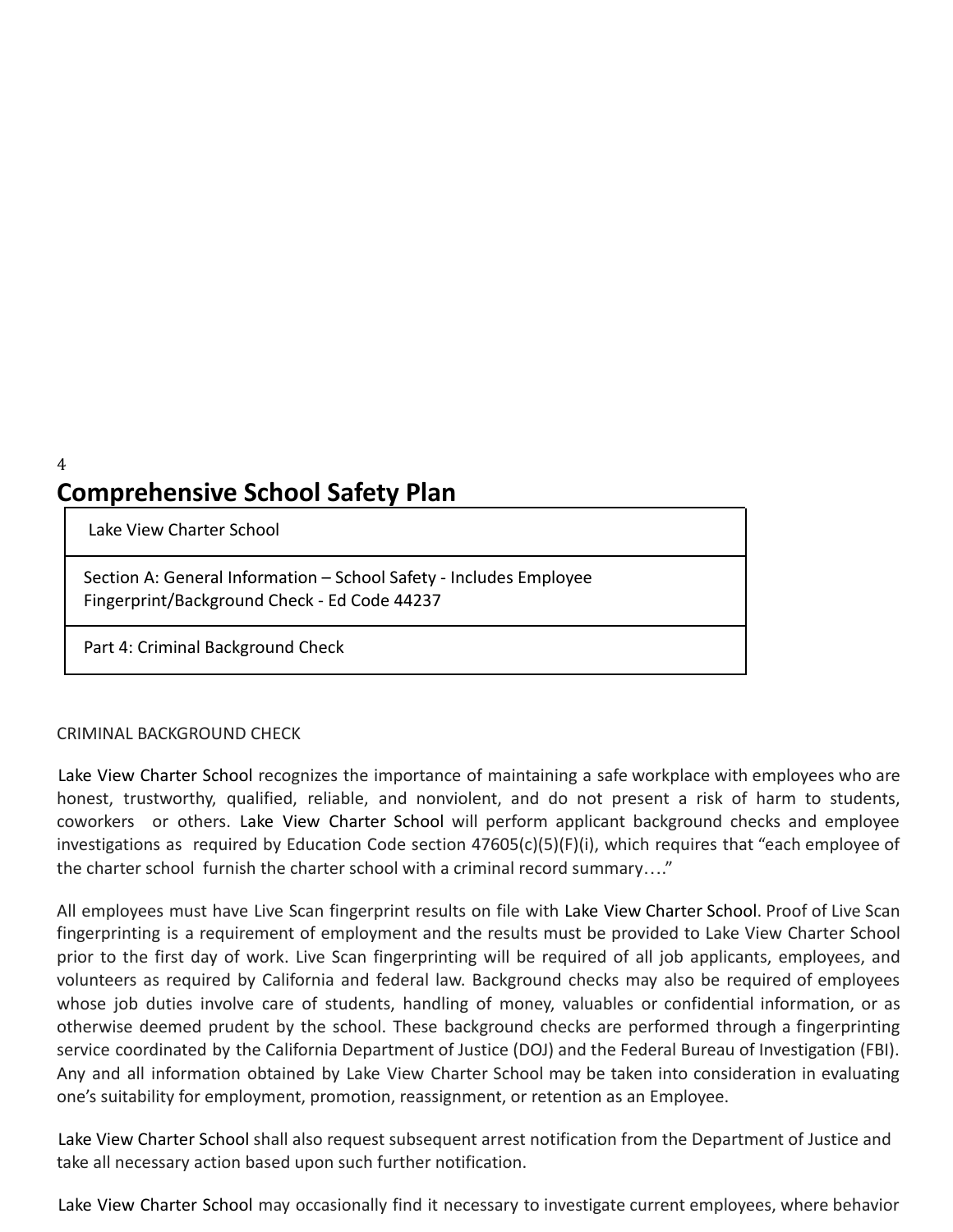or other relevant circumstances raise questions concerning work performance, reliability, honesty, trustworthiness, or potential threat to the safety of coworkers, students or others. Employee investigations may, where appropriate, include credit reports and investigations of criminal records, including appropriate inquiries about any arrest for which the employee is out on bail. In the event that a background check is conducted, Lake View Charter School will comply with the federal Fair Credit Reporting Act and applicable state laws, including providing the employee with any required notices and forms. Employees subject to an investigation are required to cooperate with Lake View Charter School's lawful efforts to obtain relevant information, and may be disciplined up to and including suspension without pay and/or termination for failure to do so.

Employees with adverse background information (such as certain specific criminal conviction) may be ineligible for employment with Lake View Charter School.

## 5 **Comprehensive School Safety Plan**

| Lake View Charter School                                                |
|-------------------------------------------------------------------------|
| Section B: Child Abuse Reporting Procedures - Penal Code 11164, et seq. |
| Part 1: Child Abuse Reporting Procedures                                |

Child abuse reporting law (Penal Code Section 11166) requires that a Lake View Charter School employee who has reason to believe that a child has been subjected to abuse, report the incident to the proper authorities.

At Lake View Charter School, protecting children from child abuse is a major priority. Each year the administration sets aside time to meet with staff to discuss child abuse indicators and to remind teachers of the procedures to follow when abuse is suspected and provide annual training regarding the required procedures for mandated reporters.

Employees of Lake View Charter School are familiar with Penal Code Section 11166 and understand the requirement that certificated and classified personnel report suspected child abuse immediately or as soon as practically possible to Children's Protective Services by telephone. They are aware that a call must be followed within at least 36 hours by a written report to the child protective agency.

All staff is aware of the location of a Child Abuse Information Folder that is kept on file and updated regularly. It includes informational literature, guidelines for recognizing abuse and specific directions for reporting it.

The determination as to who should be contacted will depend greatly upon the situation at hand. The local law enforcement agency will dispatch a unit to the school as soon as possible. Children's services may take much longer to respond. School personnel should always take into consideration the severity of the abuse and the extent to which the student's safety is at risk.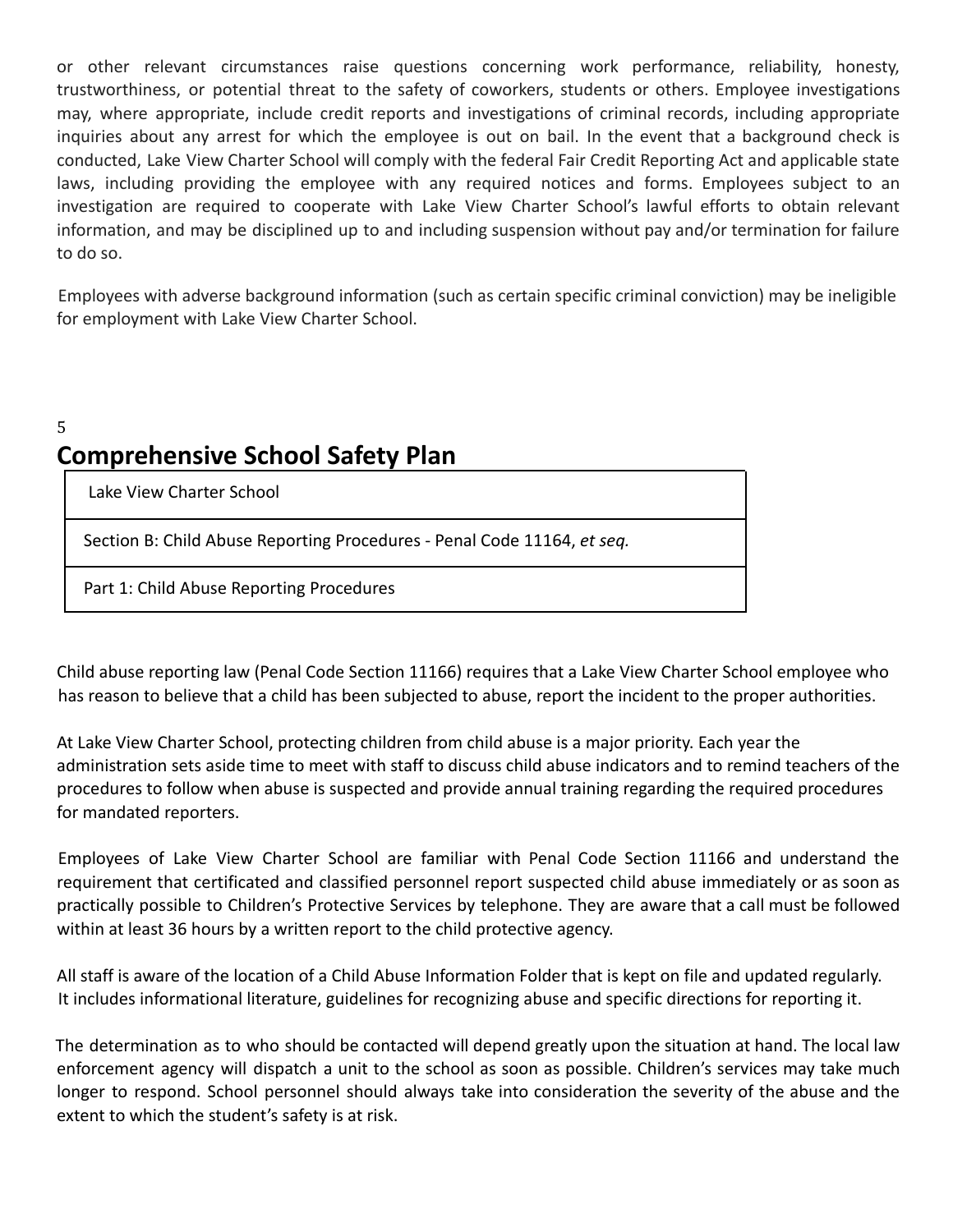## 6 **Comprehensive School Safety Plan**

Lake View Charter School

Section B: Child Abuse Reporting Procedures - Penal Code 11164, *et seq.*

Part 1: Child Abuse Reporting Procedures

The requirements of school personnel and the identification and reporting of known or suspected child abuse to a protective agency is mandated by the State of California Penal Code. In fact, failure to do so on the part of school personnel could lead to penalties which might be imposed on these individuals.Lake View Charter School board policies are continually updated to reflect appropriate legislation. Excerpts from the California Penal Code and Lake View Charter School Board Policy are presented below.

#### From California Penal Code Section 11166

…a mandated reporter shall make a report to an agency…whenever the mandated reporter, in the mandated reporter's professional capacity or within the scope of the mandated reporter's employment, has knowledge or observes a child whom the mandated reporter knows or reasonably suspects has been the victim of child abuse or neglect. The mandated reporter shall make an initial report by telephone to the agency immediately or as soon as is practicably possible, and shall prepare and send, fax, or electronically transmit a written followup report within 36 hours of receiving the information concerning the incident.

Lake View Charter School

– Child Abuse Prevention Programs

Recognizing that our responsibility to students includes the protection of their physical and mental well being, the Governing Board desires to provide whatever opportunities or resources may be available for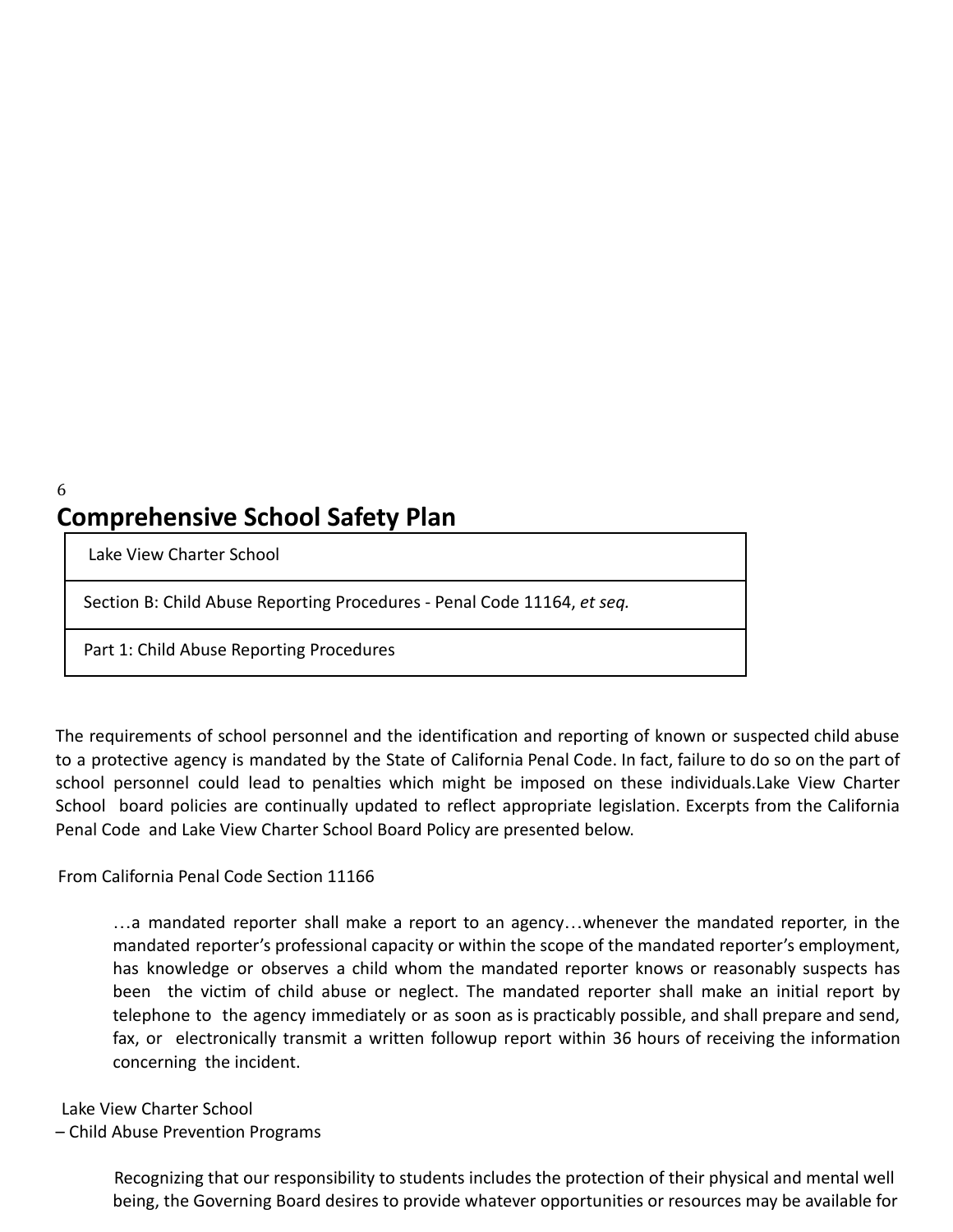the prevention of child abuse.

The Board agrees with the Legislature that:

- 1. Child abuse and neglect is a severe and increasing problem in California.
- 2. Charter schools, school districts and preschools are able to provide an environment for training of children, parents, and all school staff.
- 3. Primary prevention programs in charter schools and school districts are an effective and cost efficient method of reducing the incidence of child abuse and neglect and for promoting healthy family environments.

## **Comprehensive School Safety Plan**

Lake View Charter School

7

Section B: Child Abuse Reporting Procedures - Penal Code 11164, *et seq.*

Part 1: Child Abuse Reporting Procedures

Lake View Charter School

– Child Abuse Prevention Programs (Continued)

The Executive Director shall explore funding and assistance available for the establishment of programs directed toward preventing the occurrence of child abuse, including physical abuse, sexual assault, and child neglect, and reducing the general vulnerability of children, including coordination with and training for parents and school staff.

Parents shall be given notice of, and may refuse to have their children participate in, prevention training program.

Lake View Charter School – Child Abuse and Neglect

#### Duty to Report

Certificated employees and classified employees trained in child abuse identification and reporting shall report known or suspected child abuse to a child protective agency by telephone immediately or as soon as practically possible and in writing within thirty-six hours. The reporting duties are individual and cannot be delegated to another individual.

#### Definitions

1. "Child Abuse," as defined by law, includes the following: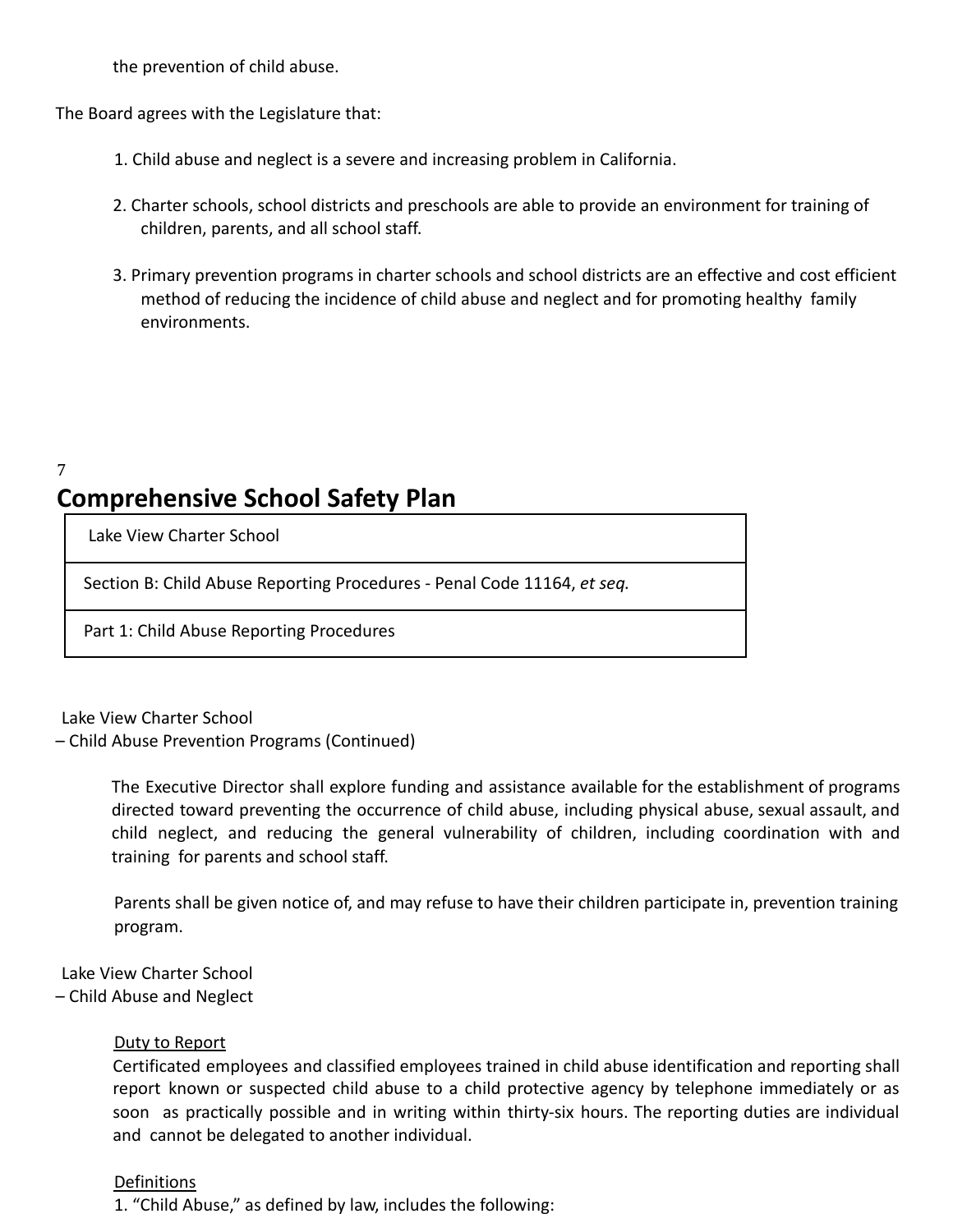- a. Physical abuse resulting in a non-accidental physical injury or death.
- b. Physical neglect, including both severe and general neglect, resulting in negligent treatment or maltreatment of a child.
- c. Sexual abuse including both sexual assault and sexual exploitation.
- d. Emotional abuse and emotional deprivation including willful cruelty or unjustifiable punishment.
- e. Severe corporal punishment.

## 8 **Comprehensive School Safety Plan**

Lake View Charter School

Section B: Child Abuse Reporting Procedures - Penal Code 11164, *et seq.*

Part 1: Child Abuse Reporting Procedures

Lake View Charter School

– Child Abuse and Neglect (Continued)

2. "Mandated Reporters" are those people defined by law as "child care custodian," "medical practitioners" and non-medical practitioners" and include virtually all school employees. The following school personnel are required to report:

Teachers, administrators, supervisors of child welfare and attendance, certificated pupil personnel employees, employees of a child care institution, head start teachers, school psychologists, licensed nurses, counselors, presenters of child abuse prevention programs and those instructional aides or other classified employees trained in child abuse reporting.

- 3. "Child Protective Agencies" are those law enforcements and child protective services responsible for investigating child abuse reports, including the local police or sheriff department, county welfare or juvenile probation department and child protective services.
- 4. "Reasonable Suspicion" means that it is objectively reasonable for a person to entertain such a suspicion, based upon facts that could cause a reasonable person in a like position, drawing when appropriate on his/her training and experience, to suspect child abuse or neglect. (California Penal Code 11166)

#### Reporting Procedures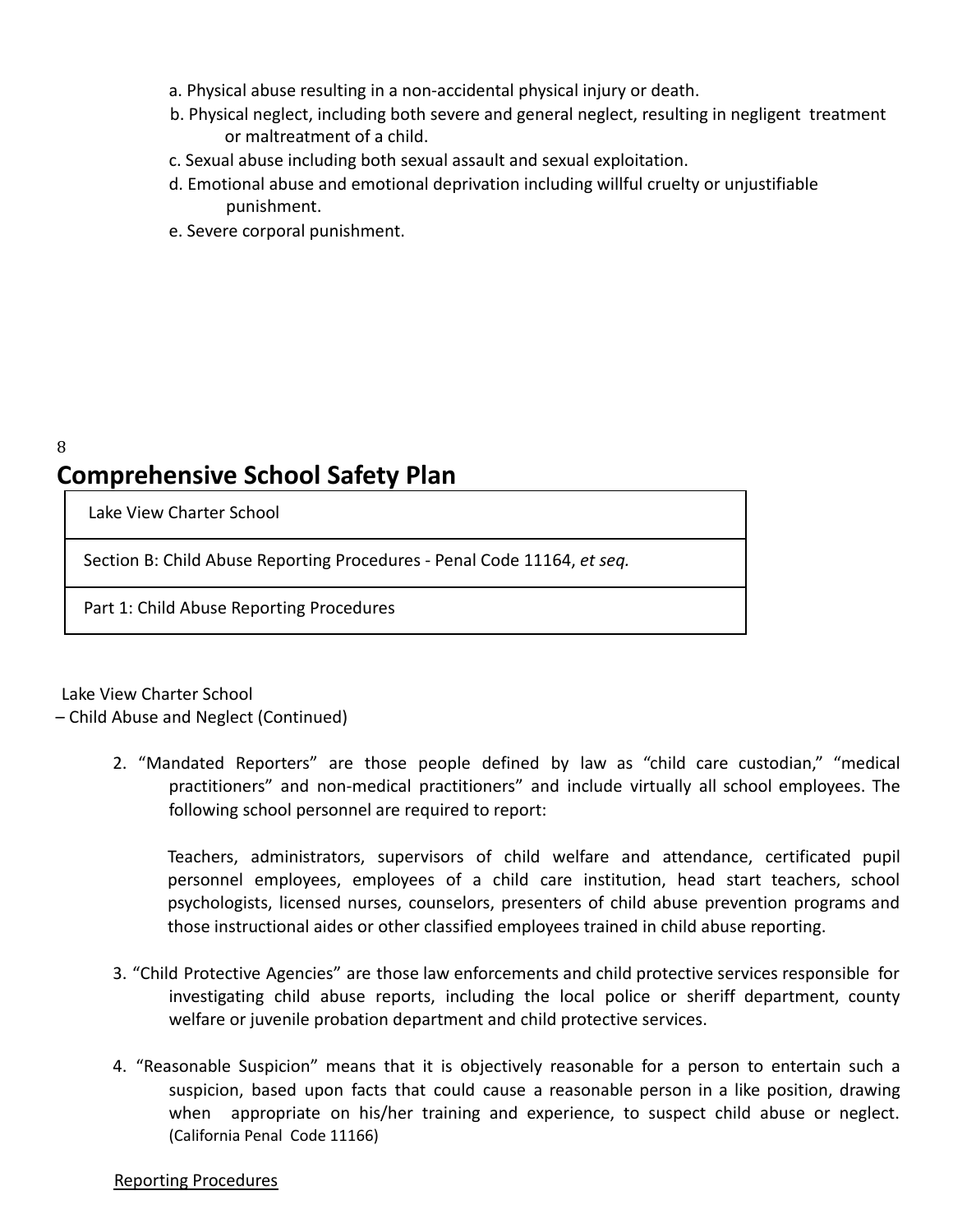1. To report known or suspected child abuse, any employee (as defined above) shall report by telephone to the local child protective agency.

The telephone report must be made immediately, or as soon as practically possible, upon suspicion. The verbal report will include:

- a. The name of the person making the report.
- b. The name of the child.
- c. The present location of the child.
- d. The nature and extent of any injury.
	- e. Any other information requested by the child protective agency, including the information that led the mandated reporter to suspect child abuse.

## 9 **Comprehensive School Safety Plan**

Lake View Charter School

Section B: Child Abuse Reporting Procedures - Penal Code 11164, *et seq.*

Part 1: Child Abuse Reporting Procedures

Lake View Charter School

– Child Abuse and Neglect (Continued)

At the time the verbal report is made, the mandated reporter shall note the name of the official contacted, the date and time contacted, and any instructions or advice received.

2. Within thirty-six (36) hours of making the telephone report, the mandated reporter will complete and mail, fax or electronically transmit a written report to the local child protective agency.

The written report shall include completion of the required standard Department of Justice form (DOJ SS 8572).

The mandated reporter may request and receive copies of the appropriate form either from the charter school or directly from the local child protective agency.

Detailed instructions for completion of the form are on the back sheet of the form. Reporters may request assistance from the site administrator in completing and mailing the form; however, the mandated reporter is still responsible for ensuring that the written report is correctly filed.

3. Employees reporting child abuse to a child protective agency are encouraged, but not required, to notify the site administrator or designee as soon as possible after the initial verbal report by telephone. The site administration, when notified, shall inform the Executive Director.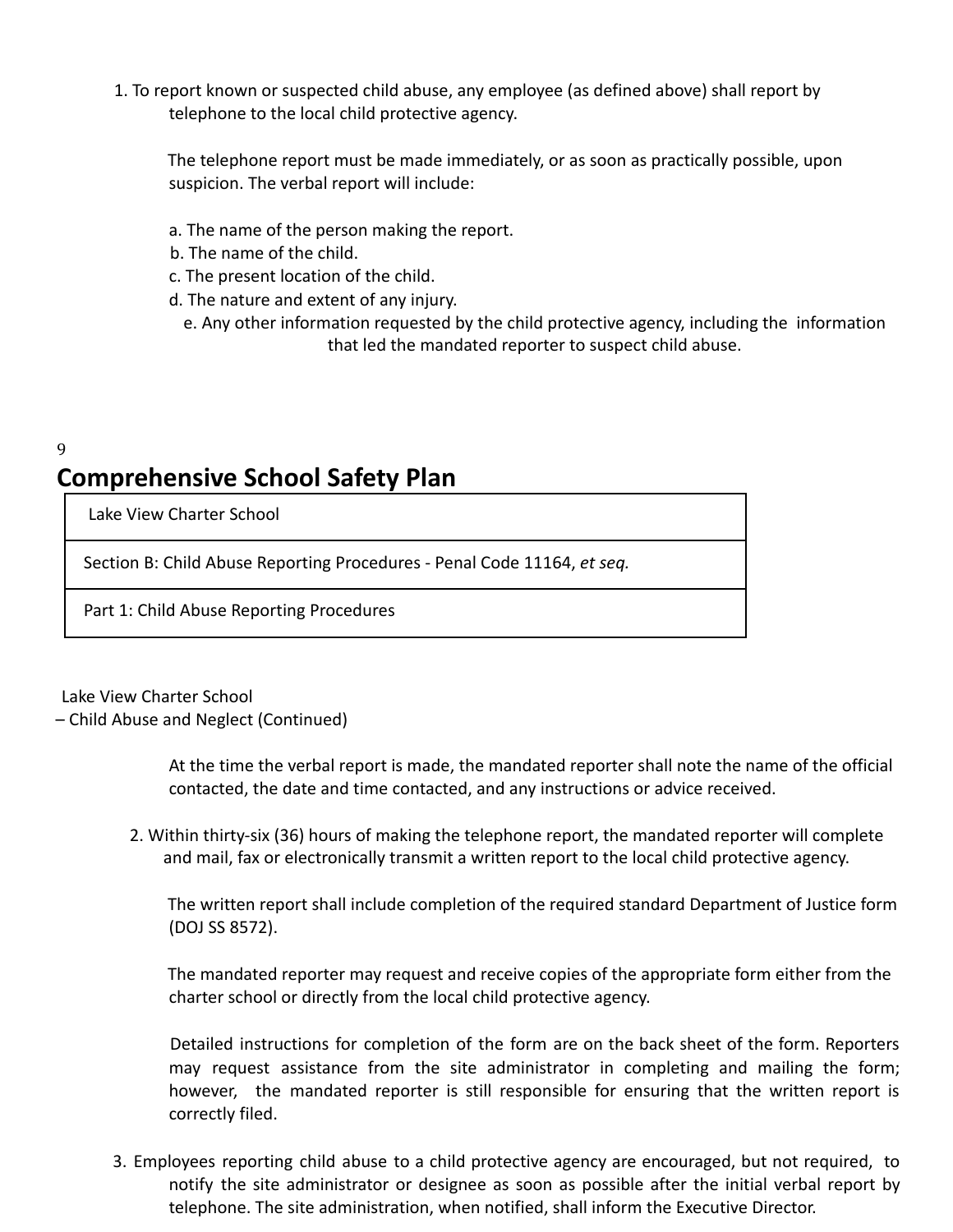Administrators so notified shall provide the mandated reporter with any assistance necessary to ensure that the verbal or written reporting procedures are carried out according to state law and regulations. If requested by the mandated reporter, the Executive Director may assist in the completion and filing of these forms.

#### Legal Responsibility and Liability

1. Mandated reporters have absolute immunity. School employees required to report are not civilly or criminally liable for filing a required or authorized report of known or suspected child abuse.

## 10 **Comprehensive School Safety Plan**

Lake View Charter School

Section B: Child Abuse Reporting Procedures - Penal Code 11164, *et seq.*

Part 1: Child Abuse Reporting Procedures

Lake View Charter School

– Child Abuse and Neglect (Continued)

- 2. A mandated reporter who fails to report an instance of child abuse, which he/she knows to exist or reasonably should know to exist, is guilty of a misdemeanor and is punishable by confinement in jail for a term not to exceed six (6) months or by a fine of not more than one thousand dollars (\$1,000) or both. The mandated reporter may also be held civilly liable for damages for any injury to the child after a failure to report.
- 3. When two (2) or more persons who are required to report jointly, have knowledge of suspected instance of child abuse, and when there is agreement, and a single report may be made and signed by the person selected. However, if any person who knows or should know that the person designated to report failed to do so, that person then has a duty to make the report.
- 4. The duty to report child abuse is an individual duty and no supervisor or administrator may impede or inhibit such reporting duties. Furthermore, no person making such a report shall be subject to any sanction.

#### Release of Child to Peace Officer

When a child is released to a peace officer and taken into custody as a victim of suspected child abuse, the Executive Director shall not notify the parent or guardian as required in other instances of removal of a child from school, but rather shall provide the peace officer with the address and telephone number of the child's parent or guardian.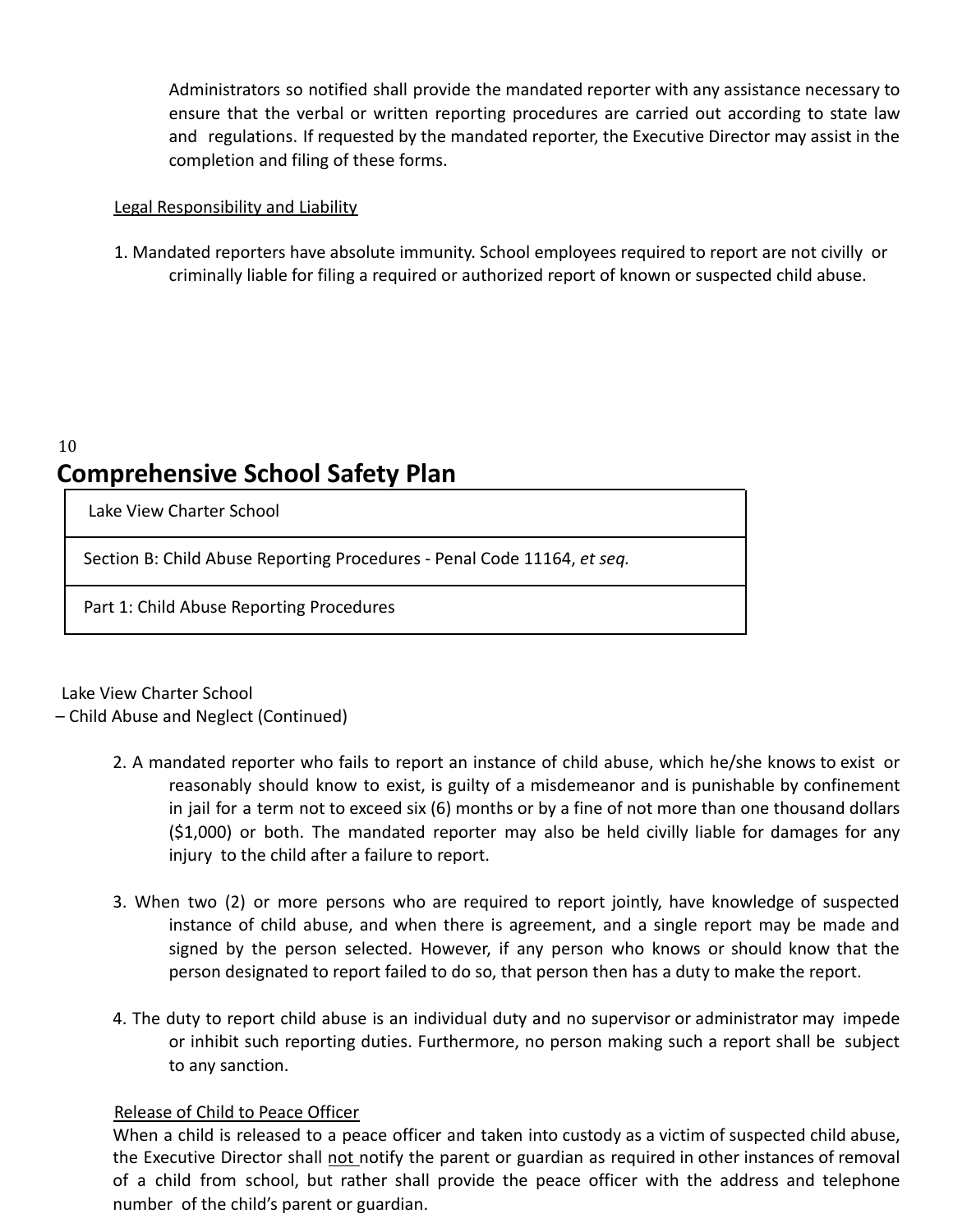It is the responsibility of the peace officer to notify the parent or guardian of the situation. Peace officers will be asked to sign an appropriate release or acceptance of responsibility form (cf. 5145.11 – Questioning and Apprehension).

## 11 **Comprehensive School Safety Plan**

Lake View Charter School

Section B: Child Abuse Reporting Procedures - Penal Code 11164, *et sq.*

Part 1: Child Abuse Reporting Procedures

Lake View Charter School – Child Abuse and Neglect (Continued)

When School Employees are Accused of Child Abuse

Regardless of who child abusers may be, the major responsibilities of mandated reporters are to (1) identify incidents of suspected child abuse, and (2) comply with laws requiring reporting of suspected abuse to the proper authorities. Determining whether or not the suspected abuse actually occurred is not the responsibility of the school employee. Such determination and follow-up investigation will be made by a child protective agency.

Parent/guardians or members of the public accusing school employees of child abuse should be made aware of the ramifications of making false reports and should be provided with information regarding child abuse and child abuse reporting.

Pending the outcome of an investigation by a child protective agency and prior to the filing of formal charges, the employee may be subject to reassignment or a paid leave of absence.

Disciplinary action resulting from the filing of formal charges or upon conviction shall be in accordance with policies, regulations and/or collective bargaining agreements. The Executive Director or designee should consult with legal counsel in implementing either suspension or dismissal.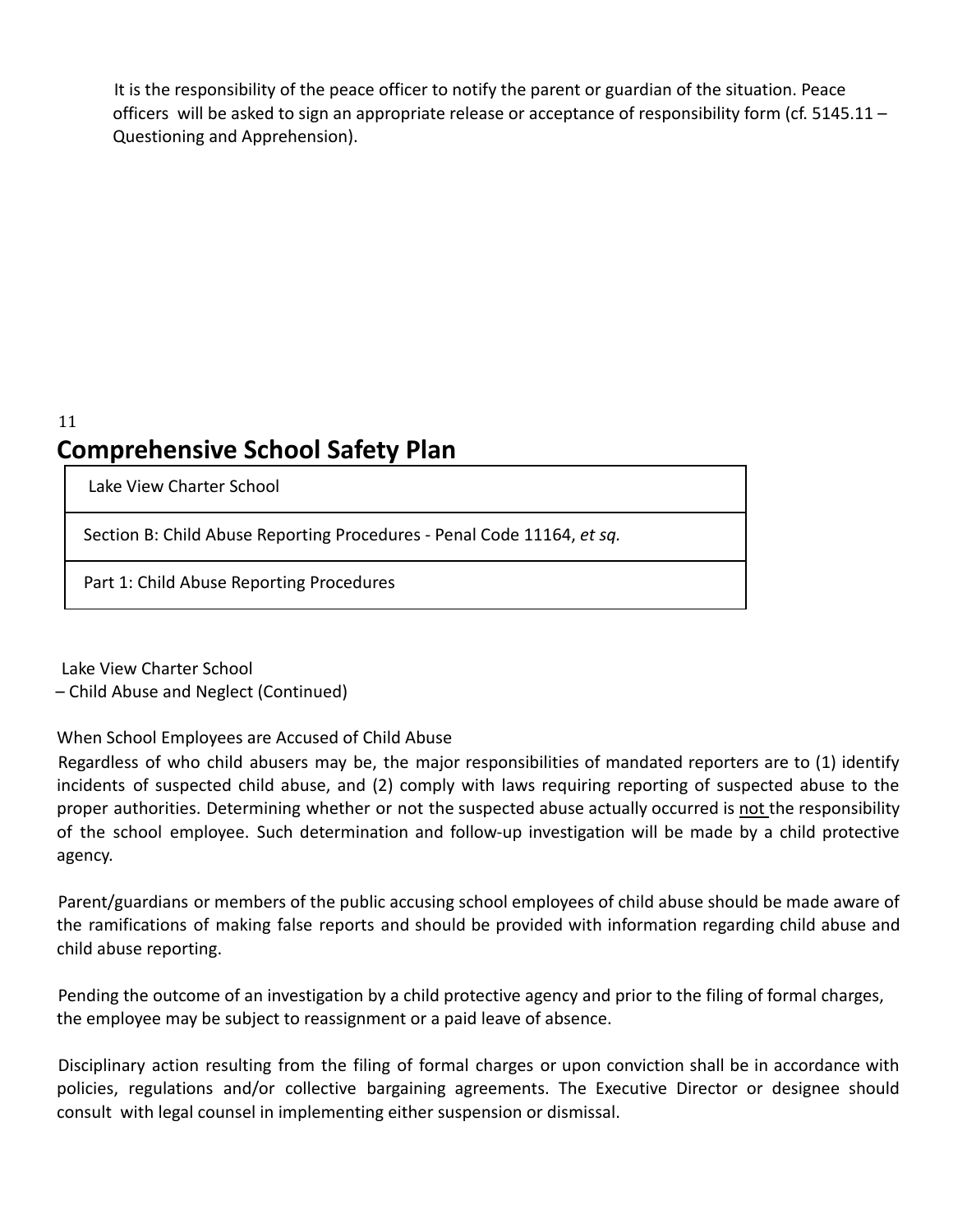## 12 **Comprehensive School Safety Plan**

Lake View Charter School

Section C: Disaster Procedures, Routine and Emergency - Ed Code 32282; CCR Title 8, Sec 3220 ADA

Part 1: General Information – Disaster

Lake View Charter School will take all necessary measures to keep students, staff and visitors safe in the event of a disaster. The following sections of this plan outline basic responsibilities for all staff for specific incidents

The Lake View Charter School has developed a Standardized Emergency Management System (SEMS) Plan that outlines in more detail, specific responsibilities for Emergency Response Teams at this school.

This Emergency Action Plan is being developed to provide information to the staff at Lake View Charter School to ensure pertinent information is available in the case of an incident that warrants a response. It is written in accordance with California Code of Regulations, Title 8, Section 3220 which outlines the components required for a plan. There are also components of the Standardized Emergency Management System (SEMS) and National Incident Management System (NIMS), including the Incident Command System incorporated in this plan. The purpose for the inclusion is that while Lake View Charter School may not have students on site, it will serve as an Emergency Operations Center if a multi-site incident occurs and support is needed for school or local community. At that time, the role of Lake View Charter School would be to serve as a resource and clearinghouse for information.

The plan is developed with a multi-hazard perspective to make it applicable to the widest range of emergencies and disasters, both natural and human caused. However, Administrators retain the flexibility to modify procedures and/or organization structure as necessary to accomplish the emergency response and recovery missions in the context of a particular hazard scenario.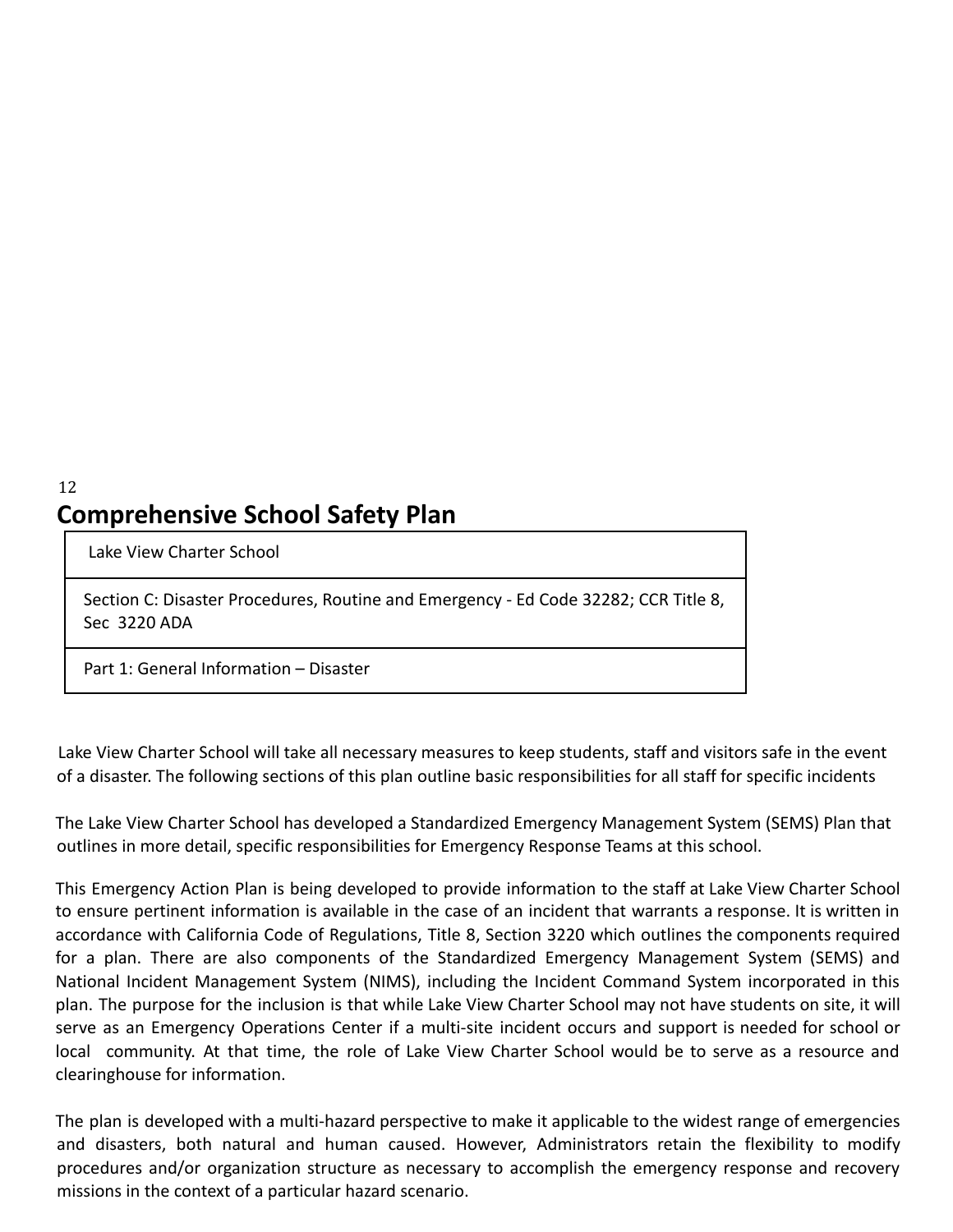## The individual(s) responsible for implementation of this plan or to contact for any clarification is:

Name: Julie Haycock Department: Executive Director Phone: 916-382-8873 Email: julie.haycock@sequoiagrove.org

\_\_\_\_\_\_\_\_\_\_\_\_\_\_\_\_\_\_\_\_\_\_\_\_\_\_\_\_\_\_\_\_\_\_\_\_\_ \_\_\_\_\_\_\_\_\_\_\_\_\_\_\_\_\_\_\_\_\_\_\_\_\_\_\_\_

\_\_\_\_\_\_\_\_\_\_\_\_\_\_\_\_\_\_\_\_\_\_\_\_\_\_\_\_\_\_\_\_\_\_\_\_\_ \_\_\_\_\_\_\_\_\_\_\_\_\_\_\_\_\_\_\_\_\_\_\_\_\_\_\_\_

Name: Shannon Breckenridge Department: Assistant Director Phone: (916) 521-1793 Email: shannon.breckenridge@sequoiagrove.org Plan Approval:

Name of Responsible Party Title

Signature Date

13

## RECORD OF DISTRIBUTION

| Plan # | Office/Department | Representative | Signature |
|--------|-------------------|----------------|-----------|
|        |                   |                |           |
|        |                   |                |           |
|        |                   |                |           |
|        |                   |                |           |
|        |                   |                |           |
|        |                   |                |           |
|        |                   |                |           |
|        |                   |                |           |
|        |                   |                |           |
|        |                   |                |           |
|        |                   |                |           |
|        |                   |                |           |
|        |                   |                |           |
|        |                   |                |           |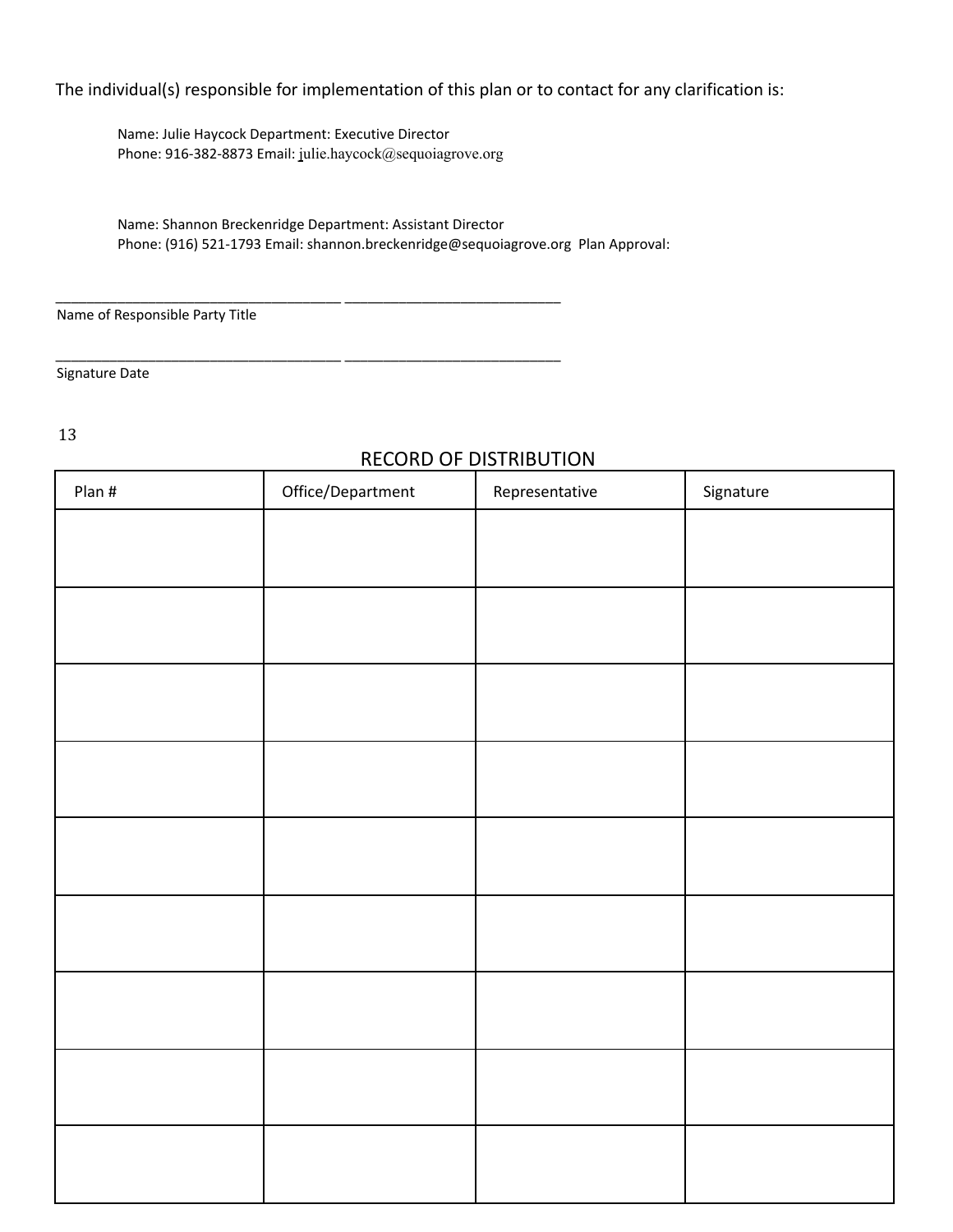14

#### **EMERGENCY TELEPHONE NUMBERS**

| <b>FACILITY EMERGENCY NUMBERS</b>     |                                                                                                                          |
|---------------------------------------|--------------------------------------------------------------------------------------------------------------------------|
| 1. Emergency Operations Center        | Students primarily school at home.<br>Parents would use local emergency<br>information pertaining to where<br>they live. |
| 2. Alternate Location<br>916-532-5923 | Students primarily school at home.<br>Parents would use local emergency<br>information pertaining to where<br>they live. |

| LOCAL AGENCIES/OTHERS       |                                                                                                                                          |
|-----------------------------|------------------------------------------------------------------------------------------------------------------------------------------|
| 1) Local Police             | Students<br>primarily school<br>home.<br>at<br>would use local emergency<br><b>Parents</b><br>information pertaining to where they live. |
| 2) Local Fire               | Students primarily school at home.<br>would use local emergency<br>Parents<br>information pertaining to where they live.                 |
| 3) American Red Cross       | $(916)$ 993-7070                                                                                                                         |
| 4) Electric Utility Company | Students<br>primarily school at<br>home.<br>Parents<br>would use local emergency<br>information pertaining to where they live.           |
| 5) Local Gas Company        | Students<br>primarily school<br>home.<br>at<br>Parents<br>would use local emergency<br>information pertaining to where they live.        |
| 6) Local Water Company      | Students<br>primarily school<br>at<br>home.<br>Parents<br>would use local<br>emergency                                                   |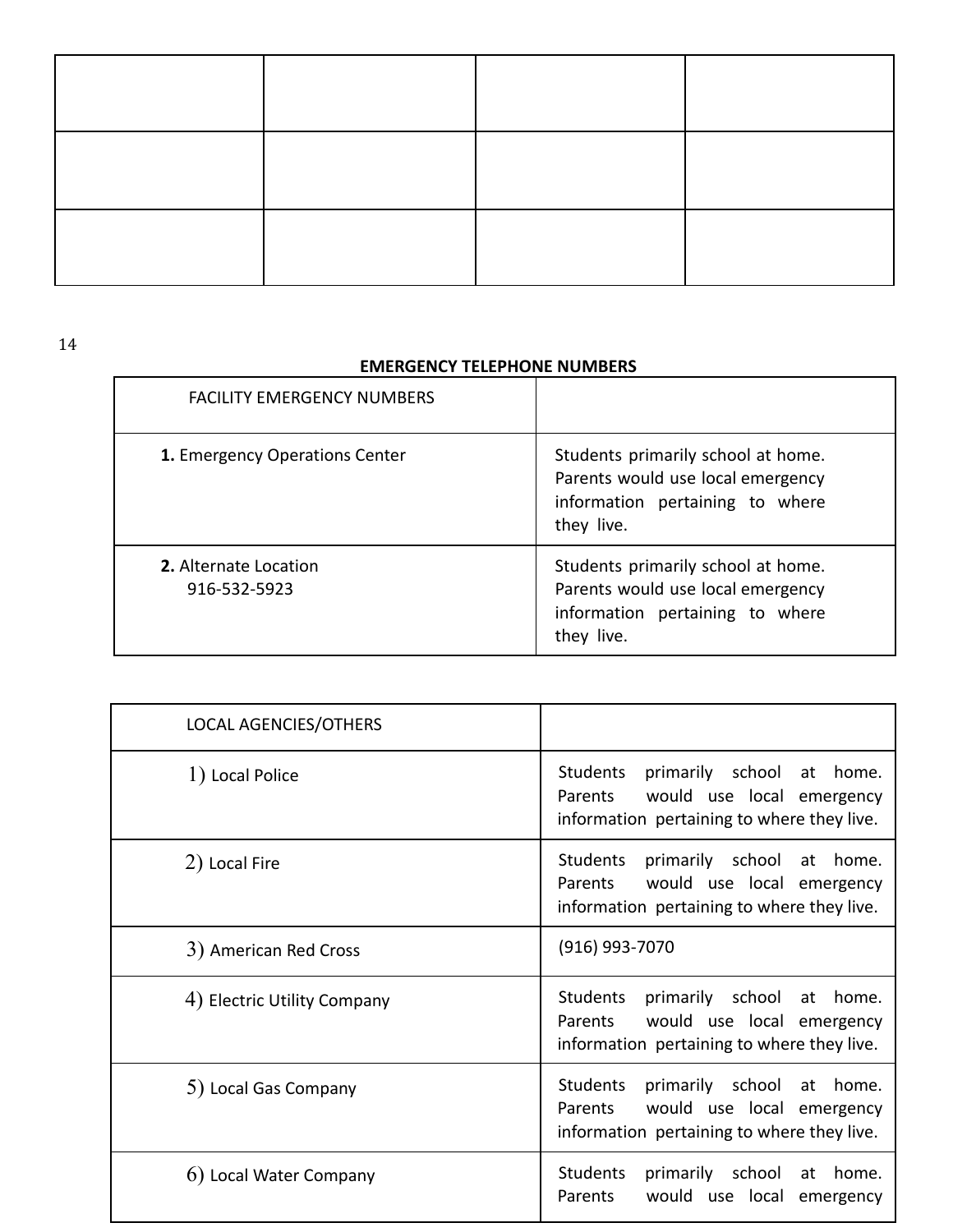|  | information pertaining to where they live. |
|--|--------------------------------------------|
|--|--------------------------------------------|

In the event of a major emergency or disaster, the 9-1-1 emergency system may not function because of traffic overload. If you have a situation requiring immediate aid from police, fire or medical personnel you should try to use the 9-1-1 number first for immediate aid.

#### INTRUSION AND/OR FIRE ALARMS

15

Students learn primarily at home. 9-1-1 should be called in an emergency.

## **PLAN IMPLEMENTATION**

A key component to this plan is the Incident Command System (ICS). The five basic functions of: Management, Operations, Logistics, Planning/Intelligence and Finance/Administration must remain consistent, but the formation of the teams within those sections can be flexible to meet each school's needs.

To properly complete the EOP, the school needs to: (1) Assign roles for Management staff and Section Chiefs (2) form the site emergency teams, (3) provide the appropriate training for all staff (4) conduct exercises to test the plan, and (5) update the plans as needed.

Employees shall be offered training on the specifics of this plan when it is initially developed and when new employees are hired. Employees should be retrained when the plan changes due to a change in the layout or design of the facility, when new equipment, hazardous materials, or processes are introduced that affect evacuation routes, or when new types of hazards are introduced that require special actions. It would also be helpful to provide annual awareness training as a reminder. General training for employees should address the following:

- Individual roles and responsibilities.
- Threats, hazards, and protective actions.
- Notification, warning, and communications procedures.
- Emergency response procedures.
- Evacuation, shelter, and accountability procedures.
- Location and use of common emergency equipment.
- Emergency shutdown procedures.

Additional training may also need to be provided (i.e. first-aid procedures, portable fire extinguisher use, etc.) depending on the responsibilities of allocated employees in the plan.

Once the emergency action plan has been reviewed with employees and everyone has had the proper training, it is a good idea to hold practice drills as often as necessary to keep employees prepared. Include outside resources such as fire and police departments when possible. After each drill, gather management and employees to evaluate the effectiveness of the drill. Identify the strengths and weaknesses of your plan and work to improve it.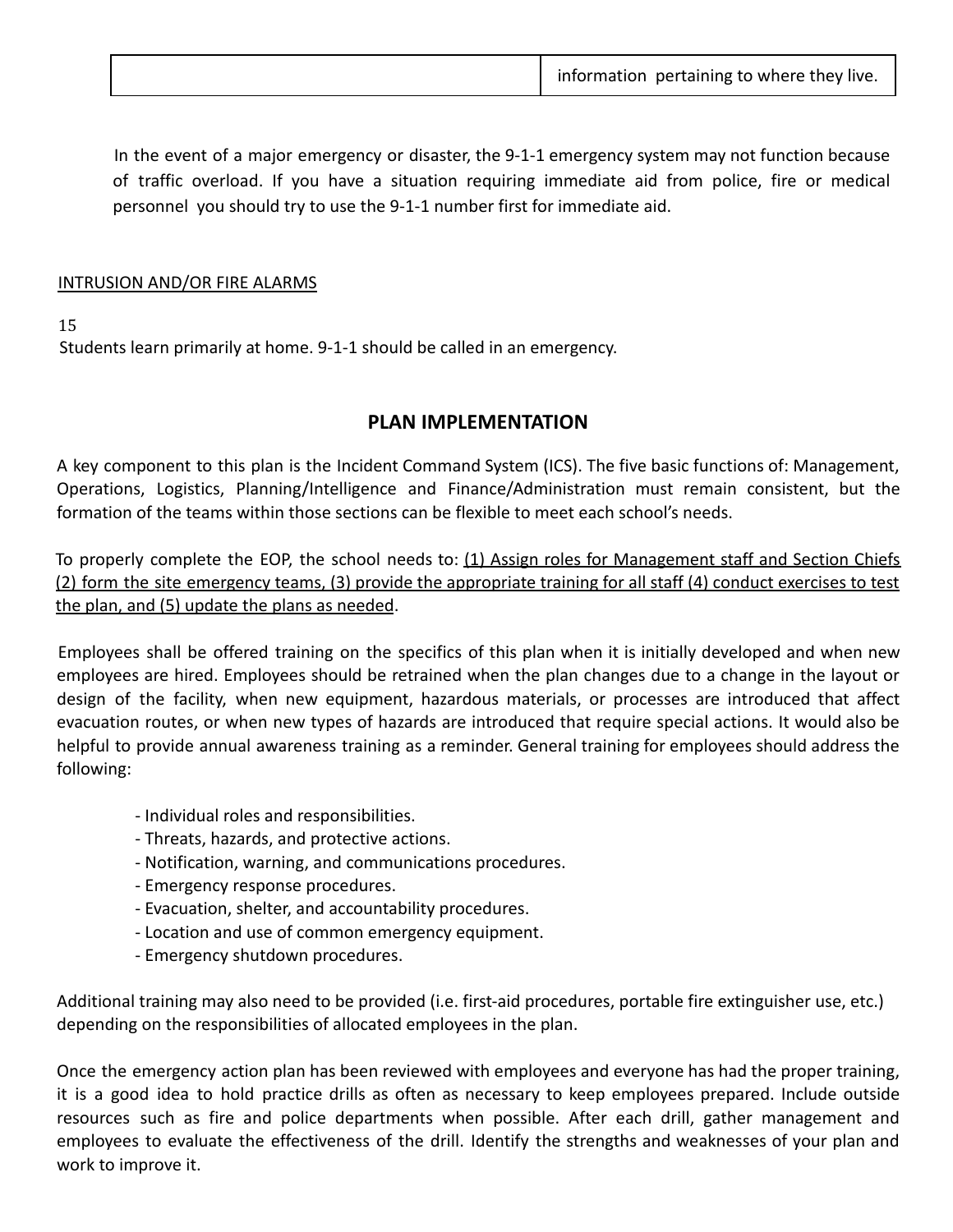#### **ABOUT EMERGENCY MANAGEMENT SYSTEMS**

Through the years, those agencies responsible for disaster response have come up with several different models for coordinating that response. Although these models differ, they share a common background: The Incident Command System (ICS). As a member of your school's emergency response team, you will need to be familiar with ICS and the emergency management systems used in California.

#### 17

**Incident Command System (ICS)** Developed in the 1970's by Southern California Fire Protection Agencies, this system was designed to coordinate multi-jurisdictional response. The beauty of ICS is that it is based upon common terminology and on the division of response activities into five functional units that essentially eliminates the possibility of the duplication of efforts. ICS became the model for the state's system.

**Standardized Emergency Management System (SEMS)** Developed in response to the lack of agency and multi-jurisdictional coordination during the Oakland Fires of 1991, SEMS became the state-wide standard for coordinated emergency response. All agencies involved in emergency response are legally required to use SEMS. In fact, the **STATE** reimbursement of local costs incurred for emergency response/recovery is tied to the use of SEMS.

**National Incident Management System (NIMS)** After the national tragedy on September 11, 2001, it became clear that the country needed an emergency response system to address incidents that affected the entire nation. The national government looked at the system used in California and used it as a model to develop a national response system called NIMS. It is a FEMA approved emergency response system and will become the national model. National compliance was expected by 2006 but is still in progress. **FEDERAL** funding for emergency response/recovery grants is tied to the use of NIMS.

#### **SCHOOL RESPONSE**

Education Code section 32282(a)(2)(B)(i) requires schools to establish an earthquake emergency procedur system in every public school building having an occupant capacity of 50 or more pupils or more than one classroom. The charter school may work with the Office of Emergency Services and the Alfred E. Alquist Seismic Safety Commission to develop and establish the earthquake emergency procedure system.

#### **WHAT SPECIFIC LAWS\* APPLY TO SCHOOLS**

#### **Earthquake Emergency System**

Requires schools to establish an earthquake emergency system:

- Develop a disaster plan
- Conduct periodic drop and cover drills, evacuation procedures and emergency response actions—once each quarter in elementary schools and once each semester in secondary schools
- Provide training to students and staff in emergency response procedures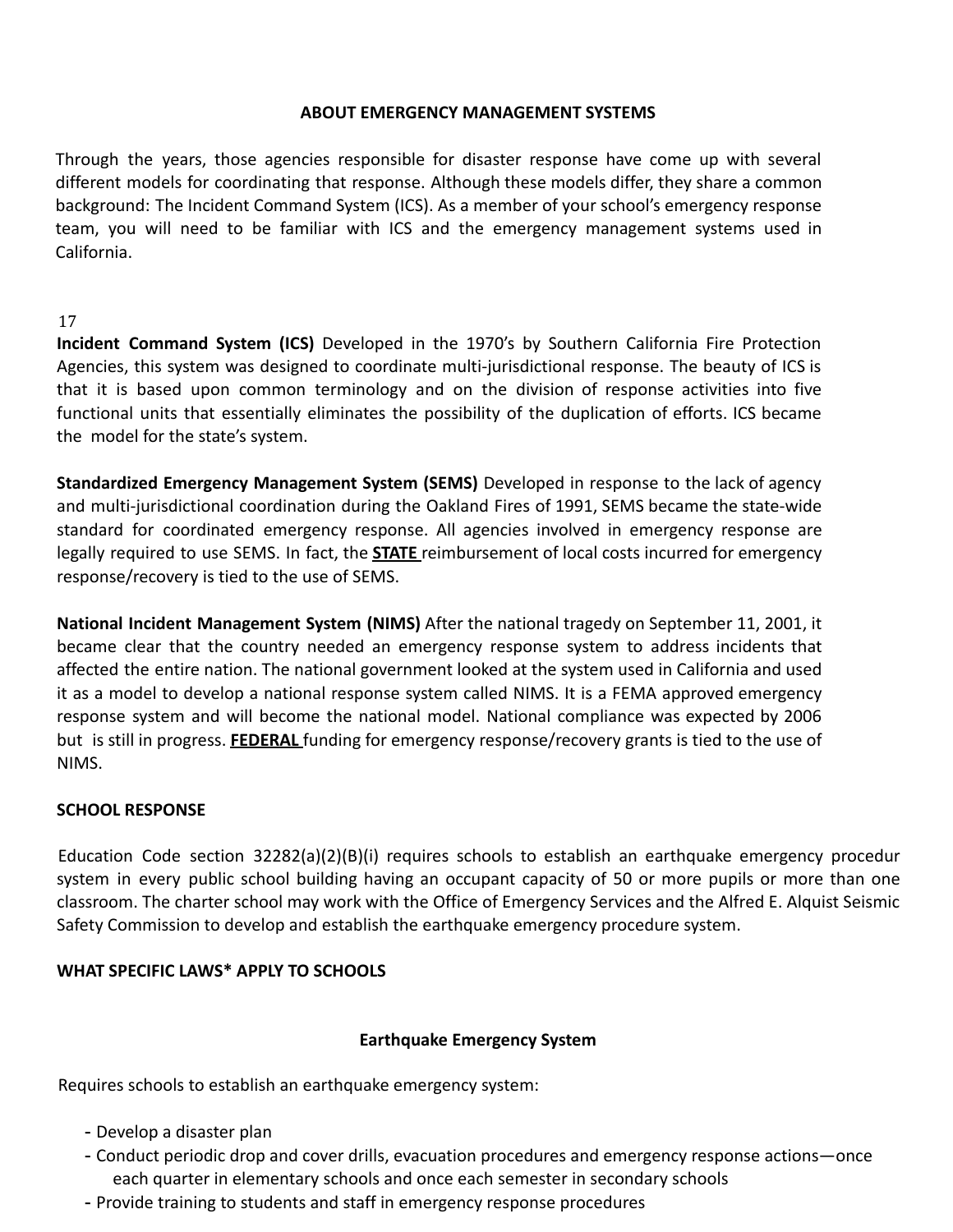- Be prepared to have the charter school serve as a possible public shelter
- Take mitigation measures to ensure the safety of students and staff—such as securing equipment and furniture.

#### **POST-DISASTER SHELTERS**

Schools are required by both federal statute and state regulation to be available for shelters following a disaster.

18

- o The American Red Cross has access to schools to set up shelters
- o Local governments have access to schools to set up shelters
- o Plan and make arrangements in advance to assure that you are prepared.

#### **THE EMERGENCY OPERATIONS CENTER**

During an emergency, the Management Section gathers together in an area/room to set-up a "command center" also known as the Emergency Operations Center (EOC). In the EOC, the Management Section makes decisions affecting response activities based upon information coming in from the Section Chiefs.

#### **A Word About Unified Command**

The control of and response to emergencies is the sole responsibility of the site teams *until* first responders arrive. Once they arrive, incident command transitions to *"Unified Command."* This transition is immediately facilitated by an on-site briefing of first responders by the Management Staff and Section Chiefs. Following the initial briefing, the site's Incident Commander will begin to work closely with representatives of each response agency to plan and carry out response activities. Other employees may be asked to participate as well, depending upon the incident at hand and the available staffing of emergency responders. All staff should be prepared to participate if necessary.

In the EOC, this means that first responder representatives will essentially be running response activities in consultation with the organization's Management Staff and Section Chiefs. In the field, Team Leaders and Team Members will work alongside first response teams, *unless* the EOC Director/Incident Commander has deemed it is too dangerous or unsafe for them to do so. *Remember,* first responders are professionals. Work with them and take your cues from them.

#### **The Dual Role of the School Office**

- The School must organize to respond to incidents that occur at their location
	- Ensure that the School has a functional Emergency Action Plan
	- Ensure that School staff are trained and well prepared
- The School office must also organize to provide support when the incident happens at school sites within the organization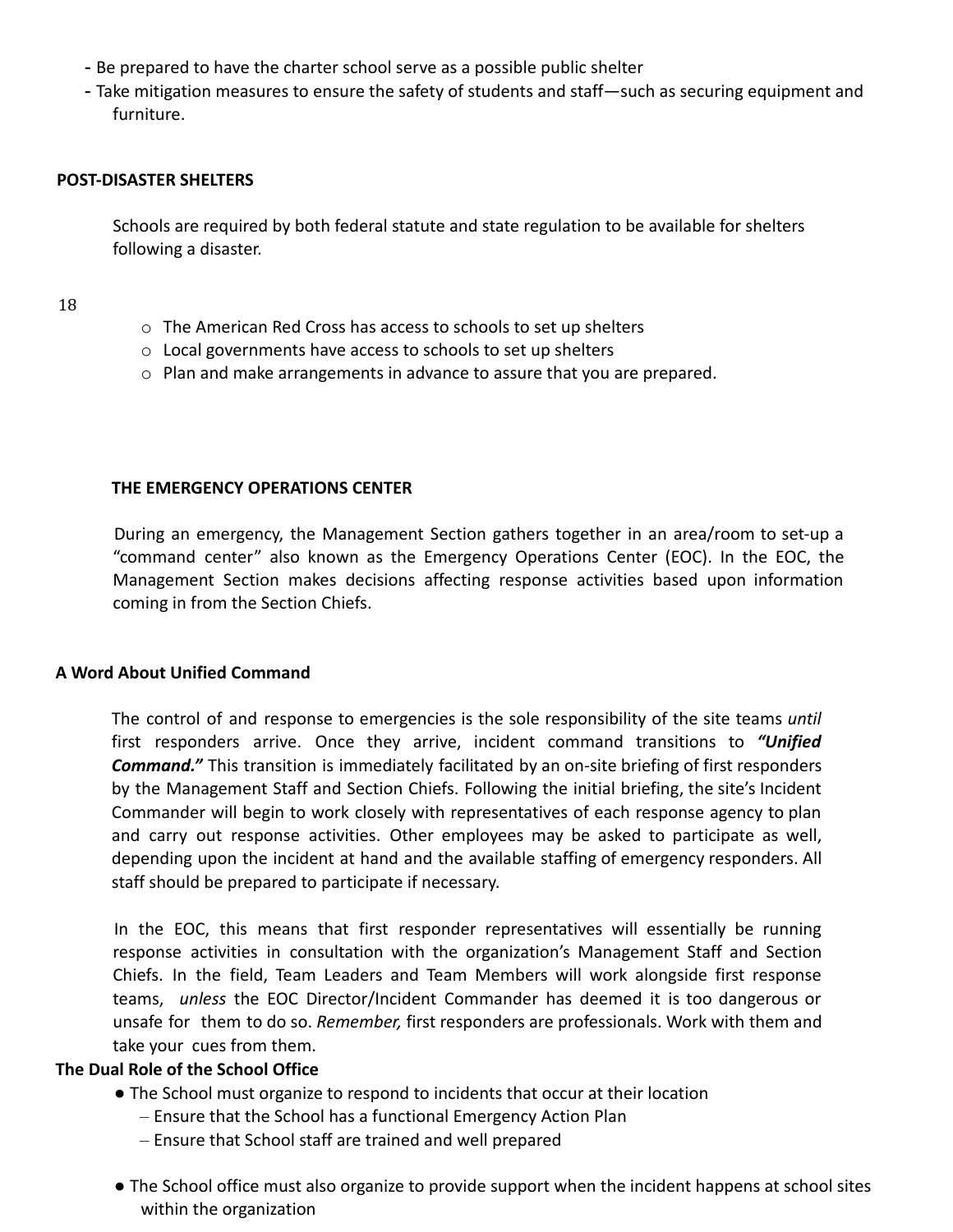- Provide leadership
- Provide assistance with response and recovery, when needed
- Ensure that school staff are trained and well prepared
- Ensure that each school has a functional Emergency Operations Plan

#### **INCIDENT COMMAND SYSTEM AND DIVISION OF LABOR**

#### **MANAGEMENT Julie Haycock**

#### 19

**Operations Allie Sudam Logistics nll Planning/ Intellience Finance/ Administration Divisions of Labor**

Each one of the five functions have certain roles and responsibilities during a disaster or school emergency. The Management Section oversees response activities in consultation with the Chiefs of the Operations, Logistics, Planning/Intelligence, and Administration/Finance Sections. Each of these sections in turn, has a team or teams tasked with implementing very specific components of the emergency response plan.

Students primarily learn at home. No learning center/resource center.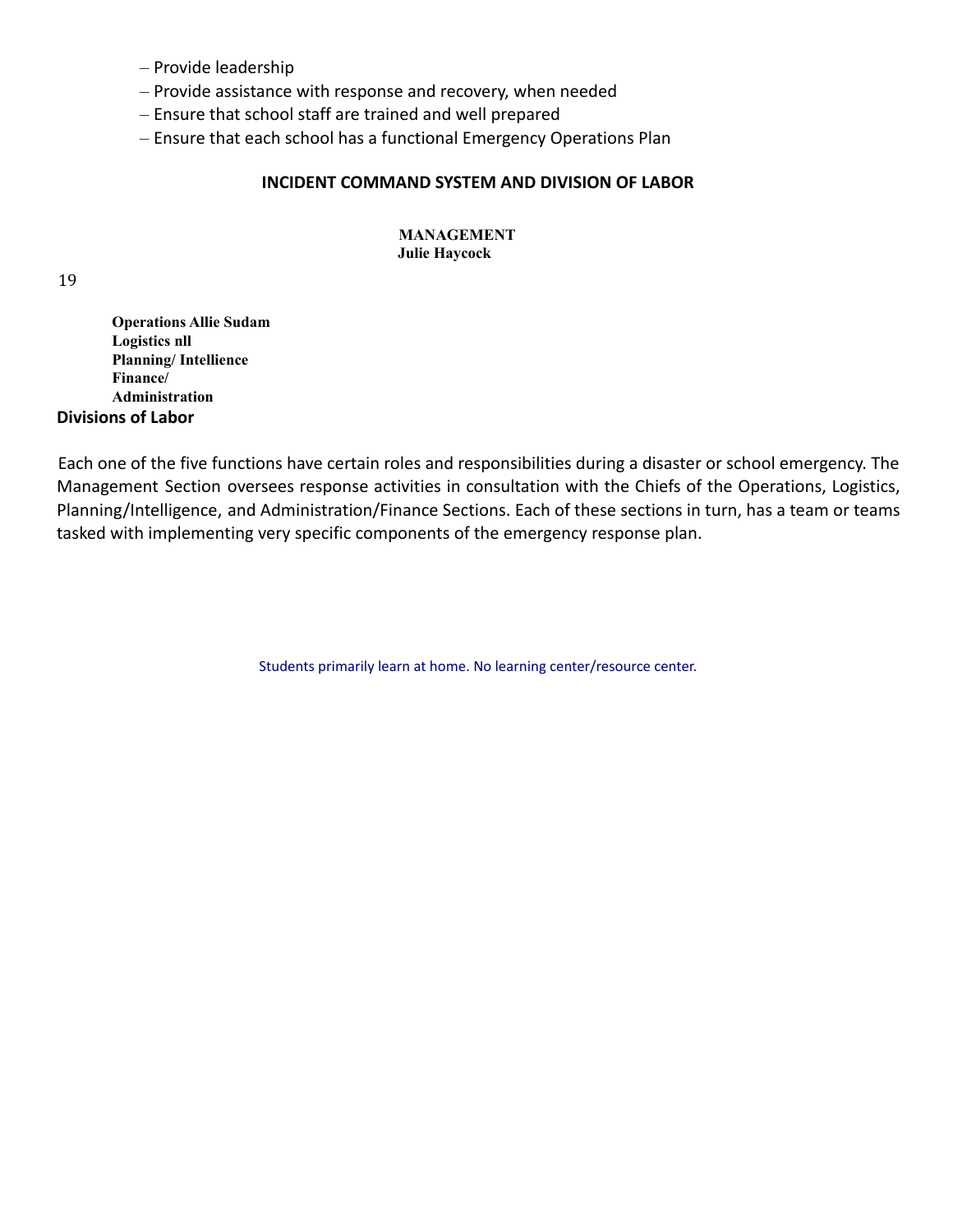20

#### **Staff Roster 2021-2022**

Julie Haycock Shannon Breckenridge Deborah Bryant Mara Hull Sherrie Noel April Winn Cathleen Tuttle Christina Slates Danielle Netherton Dianna Gartner Heather Rae Sprague Heidi Blanchard Jennifer Johnston Jodi Nairz Kara Tupy Kimberly Baker Lynae Condit Monica Mendez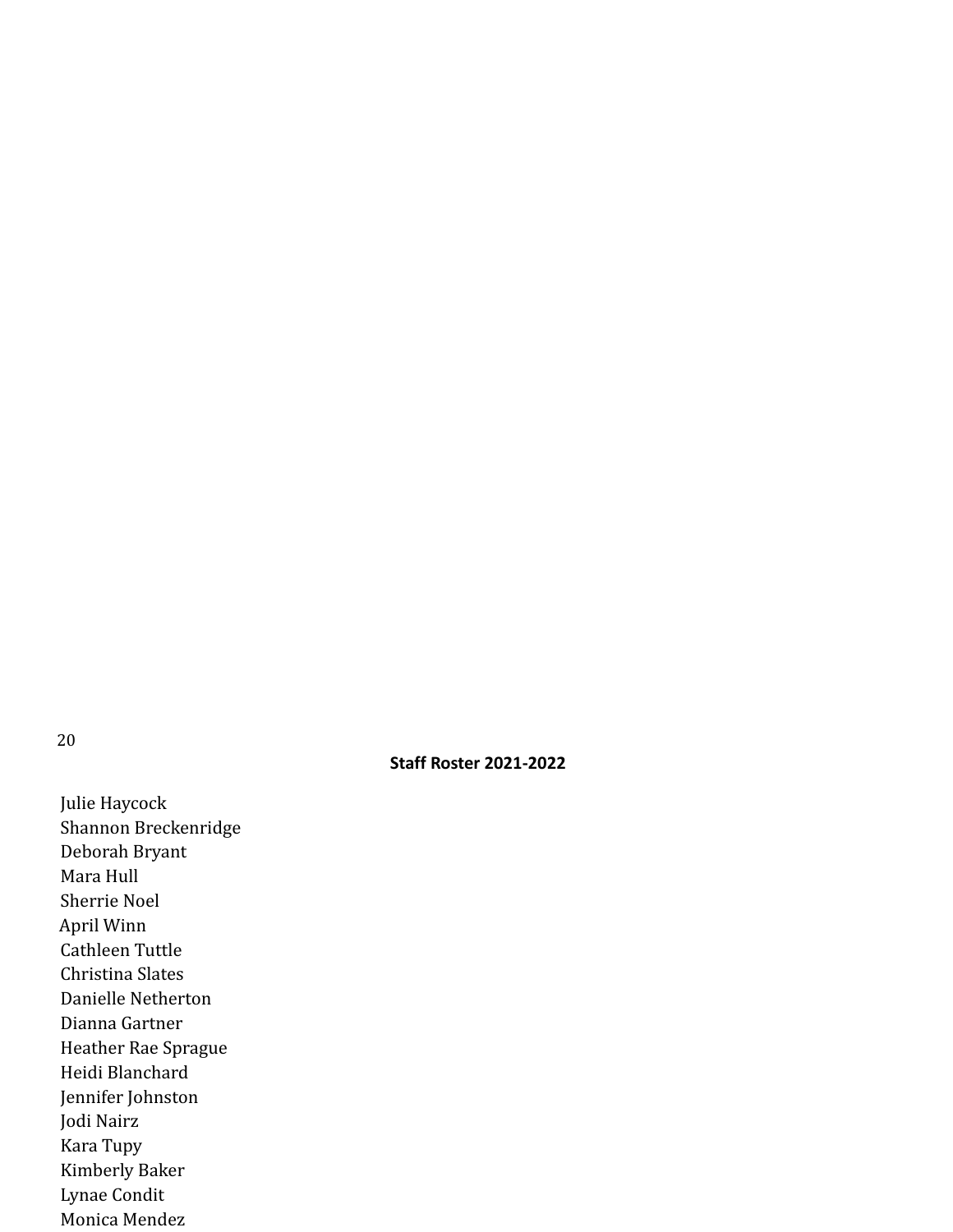Rebecca Matthews Sarah Davis Shane Johnston Tanya Parish Linda Martin Whitney Teal Gabriella Rubalcava Jennifer Kramer Kathryn Forman

The following Standard Operating Procedures have been developed to address a multitude of incidents that could occur at a school office or student location. This is a living document that should be updated and modified as additional information is acquired. A hazard assessment should be conducted to identify specific areas of concern for your location in order to maximize the number of response situations included in this plan.

#### EVACUATION PROCEDURES

Earthquakes, fire, bomb threats, hazardous chemical spill, or an incident on or near the campus are just a few examples of an emergency incident situation that may require that portions of a building or an entire school building be evacuated.

The building Emergency Preparedness Committee should identify evacuation areas on site and alternative off sites areas should it be necessary to evacuate.

A safe evacuation route must be able to accommodate moving a large number of people, while not exposing employees to danger. The location and type of emergency necessitates evaluation and possible adjustments to

#### 21

the usual evacuation routes. This evaluation will determine if the building should be evacuated in segments or if stationing a person at certain exits is necessary so that staff can be re-routed away from danger. The movement of staff out of buildings requires accounting for every employee. In order to account for staff, work area supervisors must have available employee lists so that missing or extra staff can be reported immediately to the Command Posts (school; law enforcement; fire). When evacuating their work area, work site supervisors must bring with them the location roster and emergency supplies.

#### **During an evacuation, the following procedures must be followed:**

- ✓ Move staff to the designated Evacuation Area.
- ✓ Take roll by completing Staff Accountability Form
- ✓ Runners collect Staff Accountability Report from classroom or work areas.
- ✓ If an employee has an assignment on the Emergency Management Team Organizational Chart, report to the Command Post (CP) and sign in.
- ✓ Report to Incident Commander (IC) for briefing and assignment.

#### LOCKDOWN/REVERSE EVACUATION PROCEDURES

Some emergencies may prevent safe evacuation and require steps to isolate staff from danger by instituting a lockdown. Other emergencies may occur prior to the work day, during break or lunch periods, or after the work day. When staff may be outside the school building or work site, a reverse evacuation should be initiated.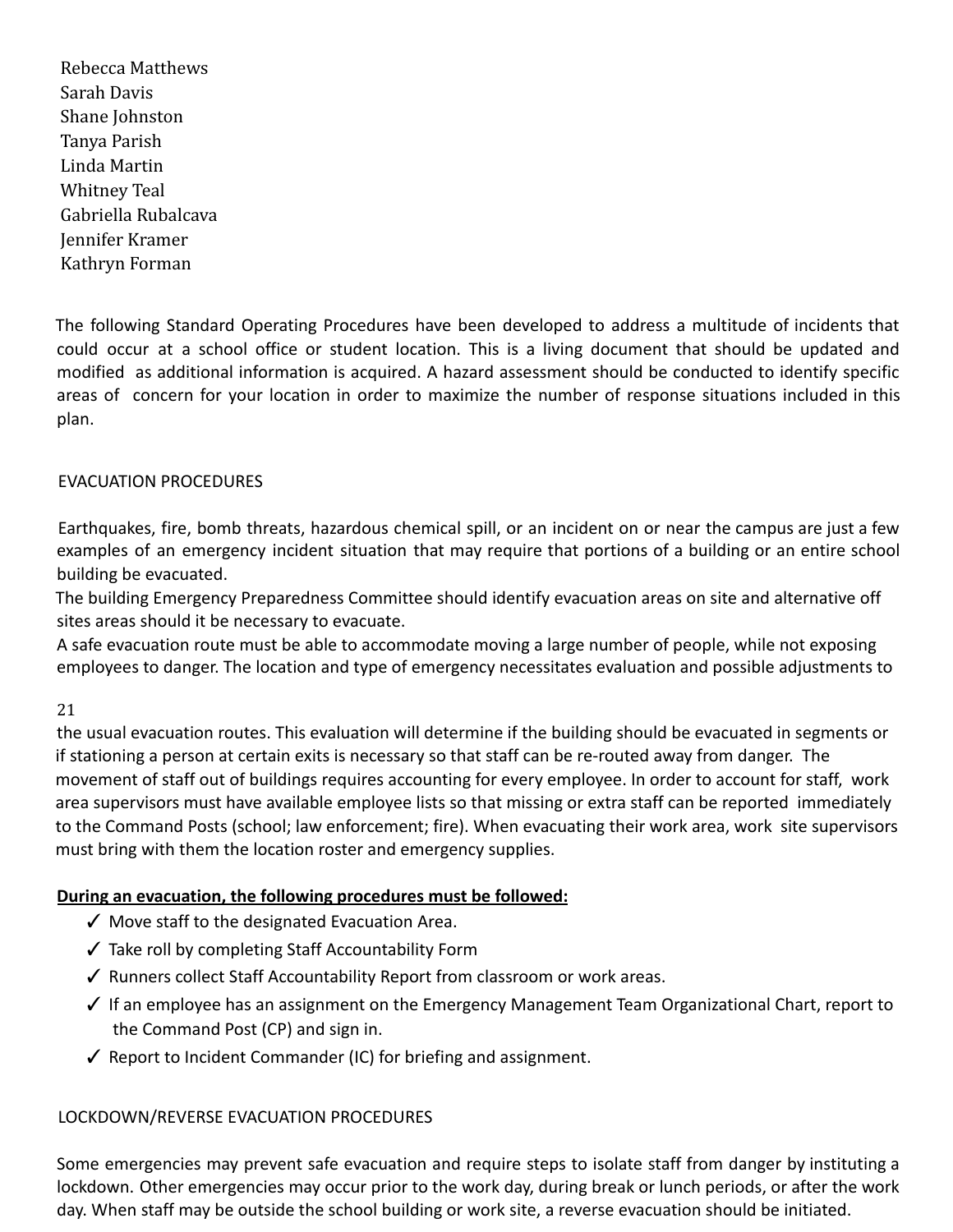All employees must be familiar with the specific actions they must take during a lockdown or reverse evacuation. Discussions, training, and practice drills are essential to make these procedures workable. In the event of a lockdown or reverse evacuation, work area supervisors must utilize the following procedures:

- $\checkmark$  If outside, move to the nearest building or room providing it is a safe route and that you are not moving in the direction of danger.
- ✓ If inside, stay inside.
- $\checkmark$  Lock door(s) to buildings and or work areas.
- $\checkmark$  If possible, quickly close all windows and then move away from the windows.
- ✓ Use caution when allowing late reporting staff to enter into a classroom.
- $\checkmark$  Have staff hide, if appropriate.
- ✓ Take roll using Staff Accountability Form.

Report any "extra" staff that sought cover in your work area. Take this form with you if you are directed by the Incident Commander to evacuate your work area at a later time.

- ✓ Await further instructions from the Incident Commander via public address system, phone or an e-mail notification to all staff.
- ✓ **DO NOT** use the telephone to call out as all lines must be kept open, unless there is a dire emergency in your work area.
- ✓ Remain in the room/office until a member of the Emergency Management Team or a law enforcement officer arrives with directions.

PROCEDURES FOR CONDUCTING A "SIZE-UP"

## 22

A *"SIZE-UP*" is a nine-step continual data gathering process that determines if it is safe to perform a certain emergency task, whether fire suppression, search and rescue, facilities assessment, etc. A size-up enables first responders to make decisions and respond appropriately in the areas of greatest need. The nine steps in a *"size-up"* are:

1. Gather Facts:

- What has happened?
- How many people are involved?
- What is the current situation?
- Does the time of day or week affect this situation?
- Do weather conditions affect the situation (e.g. forecast, temperature, wind, rain)?
- What type(s) of structures are involved?
- Are buildings occupied? If yes, how many?
- Are there special considerations involved (e.g. children, elderly, disabled)?
- Are hazardous materials involved at or near the situation?
- Are other types of hazards likely to be involved?
- 2. Assess and Communicate the Damage:
	- Take a lap around each building and try to determine what has happened, what is happening now, and what may happen next.
	- Are normal communications channels functioning (e.g. ICS, radios, e-mail, phones)?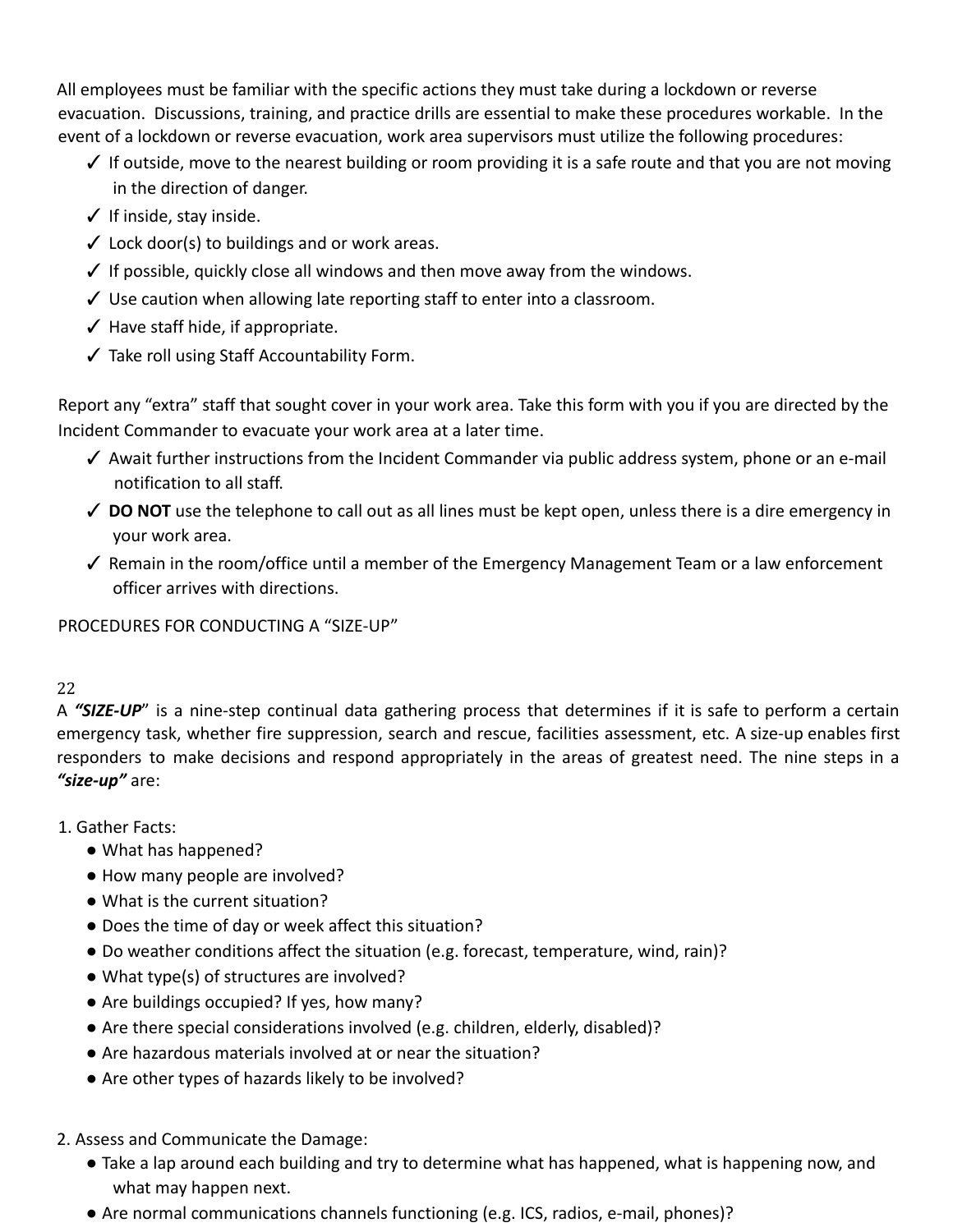#### 3. Consider Probabilities:

- What is likely to happen?
- What is the worst-case scenario?
- 4. Assess Your Own Situation:
	- Are you in immediate danger?
	- Have you been trained to handle this situation?
	- What resources are available which can assist with your current situation?

#### 5. Establish Priorities:

- Are lives at risk? Remember, life safety is the first priority!
- Can you and available resources handle this situation SAFELY without putting others at risk?
- Are there more pressing needs at the moment? If yes, what are they?

#### 6. Make Decisions:

● Base decisions on the answers to Steps 1 through 3 and the priorities that your team has established. ● Where will deployment of resources do the most good while maintaining an adequate margin of safety?

#### 7. Develop an INCIDENT ACTION PLAN:

- Develop a plan that will help you accomplish your priorities.
- Simple plans may be verbal, but more complex plans should always be written.
- Determine how personnel and other resources should be deployed.

#### 23

8. Take Action:

● Execute your plan, documenting deviations and status changes so that you can accurately report the situation to first responders, the Incident Command Post, the EOC, or other agencies that respond to the scene (e.g. fire, law enforcement, medical, media, coroner, parents).

#### 9. Evaluate Progress:

● At reasonable intervals, evaluate progress in accomplishing the objectives in the plan of action (Incident Action Plan) to determine what is working and what changes you may have to make to stabilize the situation

#### BOMB THREAT

#### TELEPHONE BOMB THREAT

- During the call, complete the bomb threat checklist found on the next page.
- Stay on the line with the caller as long as possible, continuing to try and obtain more information about the threat.

● Have someone else call **911** (dial 9 is to obtain outside line) and notify the School office. ● Without using portable radios or cell phones, organize a meeting with the school's Emergency Management Team (EMT). Radio and cell phone usage can resume once you are 300 feet away from school premises as a bomb could be hidden outside.

- If necessary, implement the ICS with only those positions deemed necessary.
- Assign a recorder to document events as they take place.
- Any search of the site should be done under the direction of law enforcement.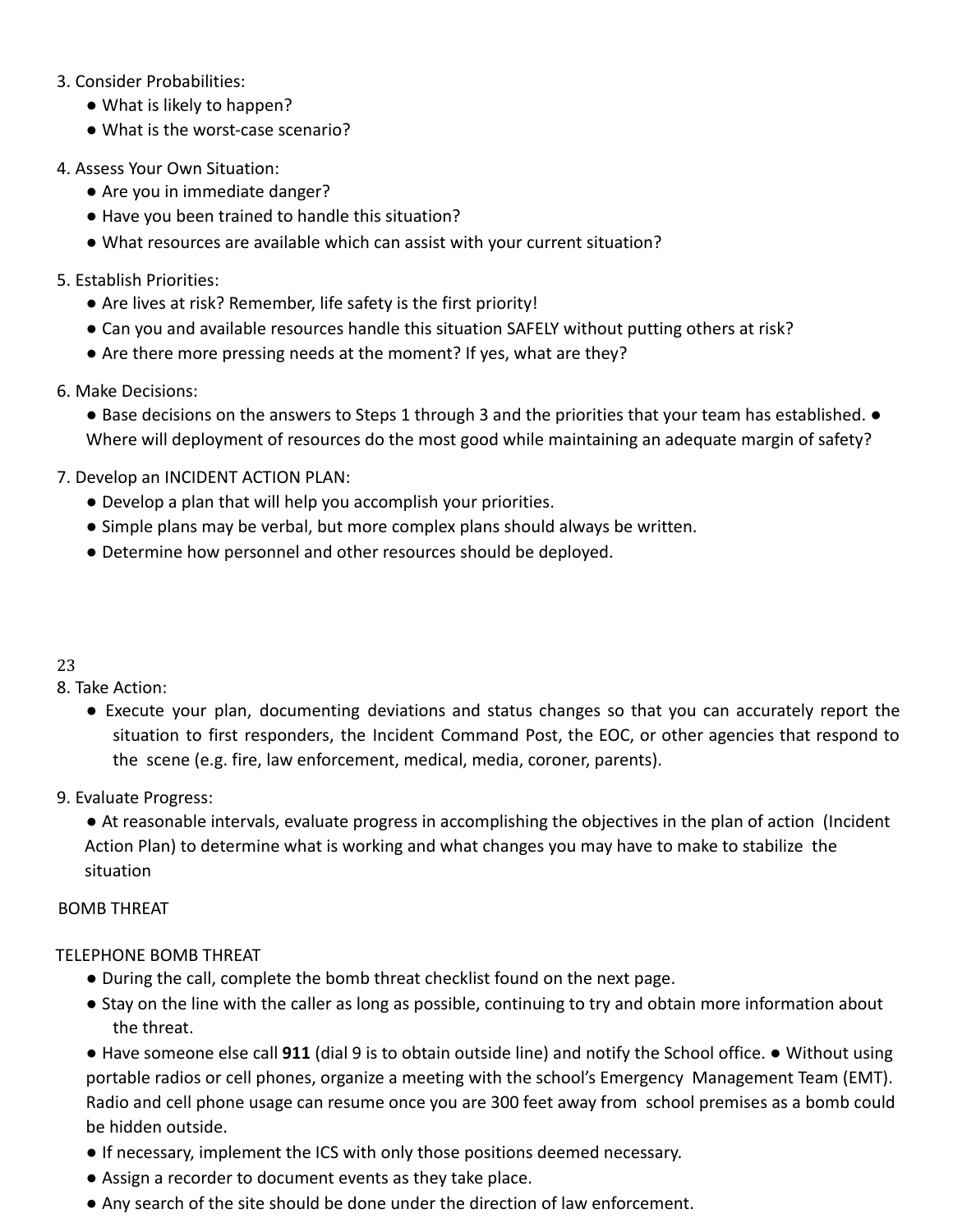- The decision to evacuate the location is the responsibility of the Executive Director or his/her designee.
- If an evacuation is ordered, do not touch anything while leaving the building. Report any suspicious items to the Incident Commander.
- Follow off-site evacuation procedures.
- If the caller identifies a location where the device has been placed, avoid evacuating through the identified area.
- EMT members responsible for off-site evacuation and student accounting should begin making preparations for an orderly transition of the students/staff to the evacuation site.
- If an announcement is made over the school PA to evacuate, remind teachers and site supervisors to bring their class or work area rosters and emergency supplies.
- When the off-site evacuation location is reached, account for all students and staff. Report missing students/staff to the Incident Commander. The Incident Commander will report missing students/staff to the law enforcement agency assisting with the evacuation.
- Re-entry onto the school campus can only take place at the direction of Incident Commander.

#### E-MAIL BOMB THREAT

- Save the e-mail message.
- Print a copy of the message and give to the Executive Director, law enforcement, and the Technology Department.
- Follow applicable procedures from above.
- 24

#### **BOMB THREAT REPORT FORM:**

| you obtain the necessary information from the caller. Keep this information near the phone. Date:                                                                                                |  |
|--------------------------------------------------------------------------------------------------------------------------------------------------------------------------------------------------|--|
|                                                                                                                                                                                                  |  |
| Exact words of the person placing call:                                                                                                                                                          |  |
|                                                                                                                                                                                                  |  |
| ,我们就会在这里的人,我们就会在这里的人,我们就会在这里,我们就会在这里,我们就会在这里,我们就会在这里,我们就会在这里,我们就会在这里,我们就会在这里,我们就<br>第251章 我们的人,我们就会在这里,我们的人,我们就会在这里,我们的人,我们就会在这里,我们就会在这里,我们就会在这里,我们就会在这里,我们就会在这里,我们就<br><b>QUESTIONS TO ASK:</b> |  |
|                                                                                                                                                                                                  |  |
|                                                                                                                                                                                                  |  |
|                                                                                                                                                                                                  |  |
|                                                                                                                                                                                                  |  |
|                                                                                                                                                                                                  |  |
|                                                                                                                                                                                                  |  |
|                                                                                                                                                                                                  |  |
| TRY TO DETERMINE THE FOLLOWING: (Circle all that apply)                                                                                                                                          |  |
| Caller Description: Male Female Adult Juvenile Middle Aged Old                                                                                                                                   |  |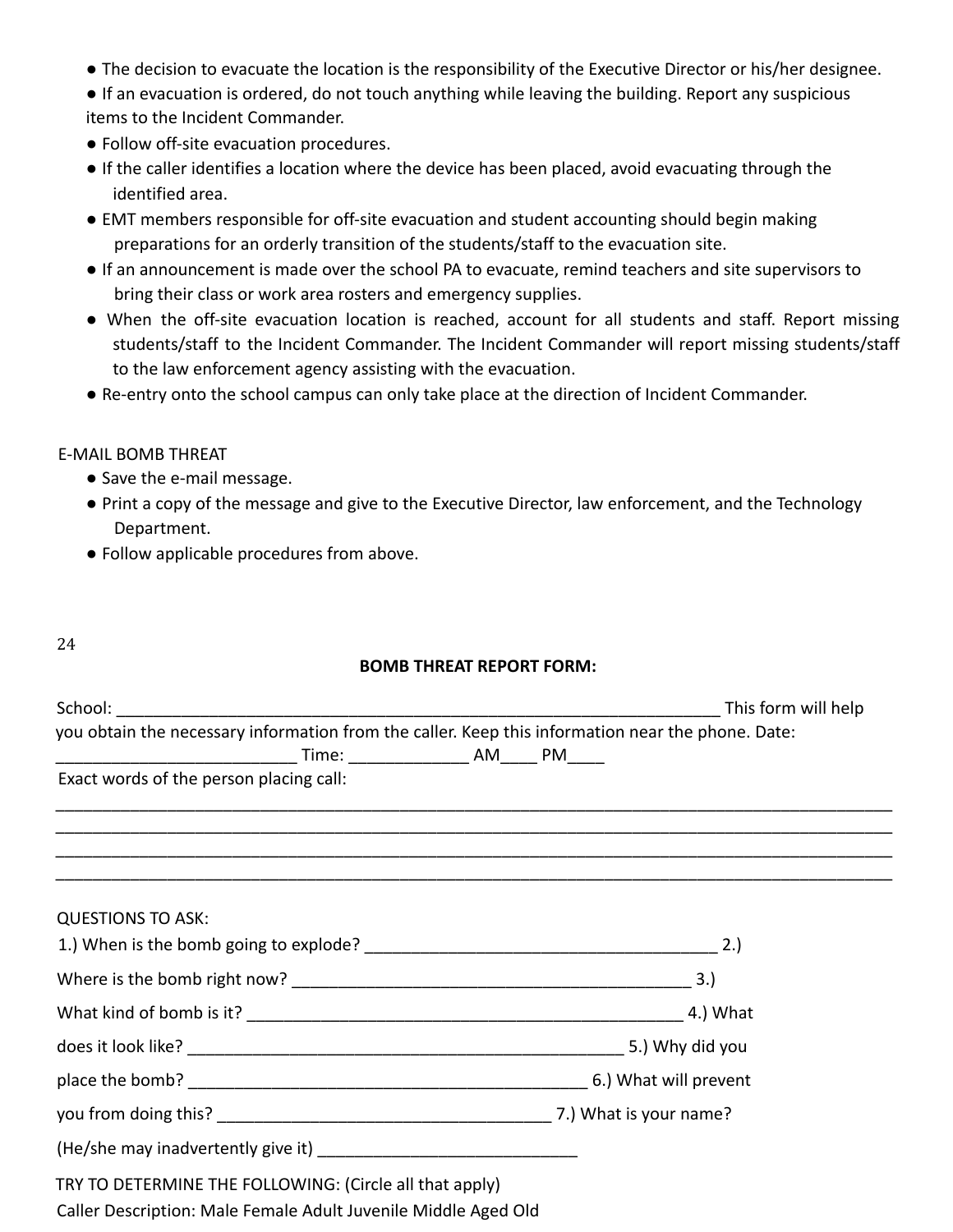|                                          | Voice: Loud Soft High-pitch Deep Raspy Pleasant Intoxicated<br>Accent: Local Non-Local Foreign Region Other:<br>Speech: Fast Slow Distinct Distorted Stutter Nasal Slurred Lisp<br>Language: Excellent Good Fair Poor Foul Other: |                                                                                                        |
|------------------------------------------|-----------------------------------------------------------------------------------------------------------------------------------------------------------------------------------------------------------------------------------|--------------------------------------------------------------------------------------------------------|
| Laughing Intoxicated                     |                                                                                                                                                                                                                                   | Manner: Calm Angry Rational Irrational Coherent Incoherent Deliberate Emotional Righteous              |
|                                          | Street Traffic Party Atmosphere Other: ________                                                                                                                                                                                   | Background Noises: Office Machines Factory Machines Trains Animals Music Quiet Voices Airplanes        |
|                                          |                                                                                                                                                                                                                                   |                                                                                                        |
|                                          |                                                                                                                                                                                                                                   | Do not panic and do not discuss the information you have received except with the above-named persons. |
|                                          | Person receiving the Bomb Threat: ________________________________ at telephone                                                                                                                                                   |                                                                                                        |
| number_________________________          |                                                                                                                                                                                                                                   |                                                                                                        |
| Caller ID returned the following number: |                                                                                                                                                                                                                                   |                                                                                                        |
| 25                                       |                                                                                                                                                                                                                                   |                                                                                                        |
|                                          | Date:                                                                                                                                                                                                                             |                                                                                                        |

Search was made for the bomb: Y N Evacuation was conducted: Y N FIRE/EXPLOSION

Apart from arson, major causes of fires include improper handling and storage of flammable liquids,

overloaded electrical outlets, and excessive accumulation of rubbish.

FIRE DRILL PROCEDURES

- NO advance notice of fire drills should be given to building occupants.
- All drills shall be conducted using the same procedures that would be followed in case of an actual fire.
- Fire drills should be conducted at different hours of the day.
- An appropriate number of staff members should know how to reset the fire alarm. Immediately after the alarm has sounded for the drill, call the Fire Department non-emergency number to advise that this is only a drill.
	- Keep documentation for each drill and record notable events for future consideration/improvement.

#### POSTING OF EVACUATION ROUTES

- A map, showing the primary and secondary evacuation routes shall be posted inside each room. The evacuation map shall have the office location highlighted and be placed on the wall so that an arrow indicating the exit route is pointing in the direction of the exit from the room.
- The map shall be labeled **"EVACUATION PLAN**" in bold letters and prominently posted in hallways, offices, bathrooms, cafeterias, lounges.

## FIRE/EXPLOSION CHECKLIST

- If fire or smoke is detected, or a burning odor is sensed, pull the closest fire alarm to initiate building evacuation procedures.
- Call **911** to report all known information about the incident.
- Site administration should assign a recorder to begin documentation of the event. Before leaving a work area, the work area supervisor or their designee should make sure all windows are closed.
- Procedures for anyone with special-needs should be planned in advance and practiced. Administration should initiate the Incident Command System (ICS) and the designee assumes the role of the Incident Commander (IC) and establishes a Command Post staging area.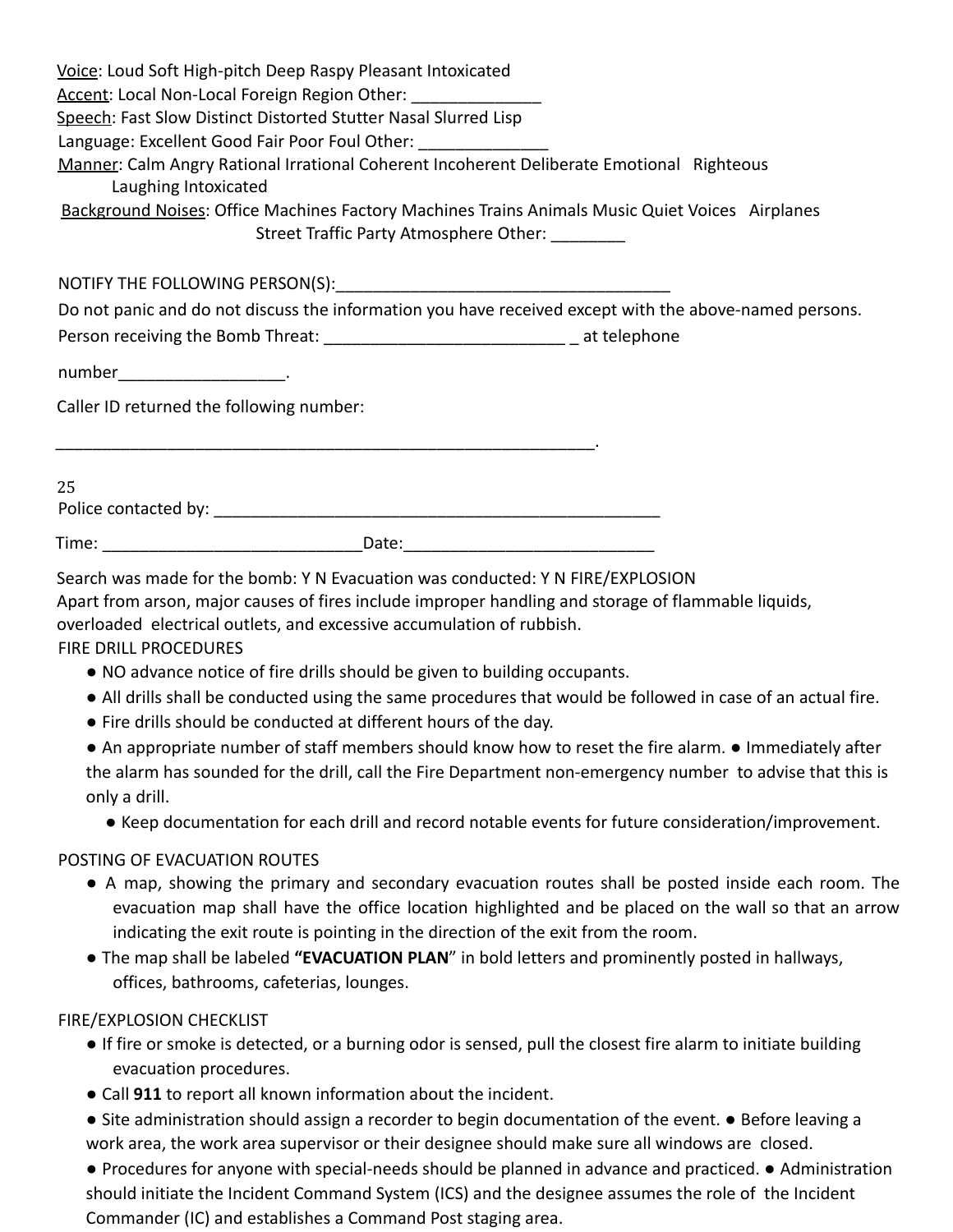- Supervisors are to complete the Staff Accountability Report**.**
- Data collected from the **Staff Accountability Form** will determine if the Incident Commander needs to activate additional portions of the ICS, such as First Aid, Medical, Search and Locate/Rescue, etc. ● Establish contact with fire and law enforcement agencies.
- The fire department will give clearance to site administration when it is OK for staff to re-enter the building or an alternative plan if the building will not be able to be occupied.

#### EARTHQUAKE

An earthquake's effect on facilities will vary from building to building. Fire alarm or sprinkler systems may be activated by the shaking. Elevators and stairways will need to be inspected for damage before they can be used. Another major threat during an earthquake is from falling objects and debris. Injuries may be sustained during the earthquake while evacuating the building(s) or upon re-entry. Use the following guidelines/procedures to manage the incident:

#### 26

#### IF INDOORS

● **DROP, COVER AND HOLD ON** by getting under a desk or table. Protect eyes, head and neck. ● Move away from windows and objects that could fall.

- Stay under the desk or table until shaking stops.
- Listen for emergency instructions.
- Evacuate building if necessary and stay away from buildings, utility poles and large objects while transferring to the assembly area.
- Account for all staff using Staff Accountability Report.

#### IF OUTDOORS

- Move away from buildings, utility poles and large objects.
- Avoid all downed electrical lines.
- Do not touch any wire or any metal objects.
- Sit down in a safe area.
- Move to the assembly area and begin accounting for all staff.

#### IN VEHICLE:

- Stop vehicle in a safe location away from power lines, overpasses or buildings.
- Stay in the vehicle and establish radio contact with the School office.

#### GENERAL GUIDELINES (AFTER THE QUAKE):

- Be prepared for aftershocks and ground motion.
- Evaluate immediate area for earthquake related hazards (fire, building collapse, gas leaks, downed electrical lines, wires, etc.).
- Account for all staff.
- Activate necessary portions of the ICS in collaboration with the site emergency team.
- Determine injuries and provide basic first aid via Medical/First Aid Group.
- Call **911** if there is a major emergency that is life threatening. You may not get a response from **911** if a major disaster has occurred affecting a large local area. **As we have been warned, we may be on our own for several hours or days.**
- Establish communication with your Supervisor and Incident Commander
- Assist any law enforcement or fire units that may respond to your site.
- Control internal and external communications, including contact with school sites and city agencies by use of telephones, cell phones, radios, runners, e-mail, text messages, or other means. ● Refer all media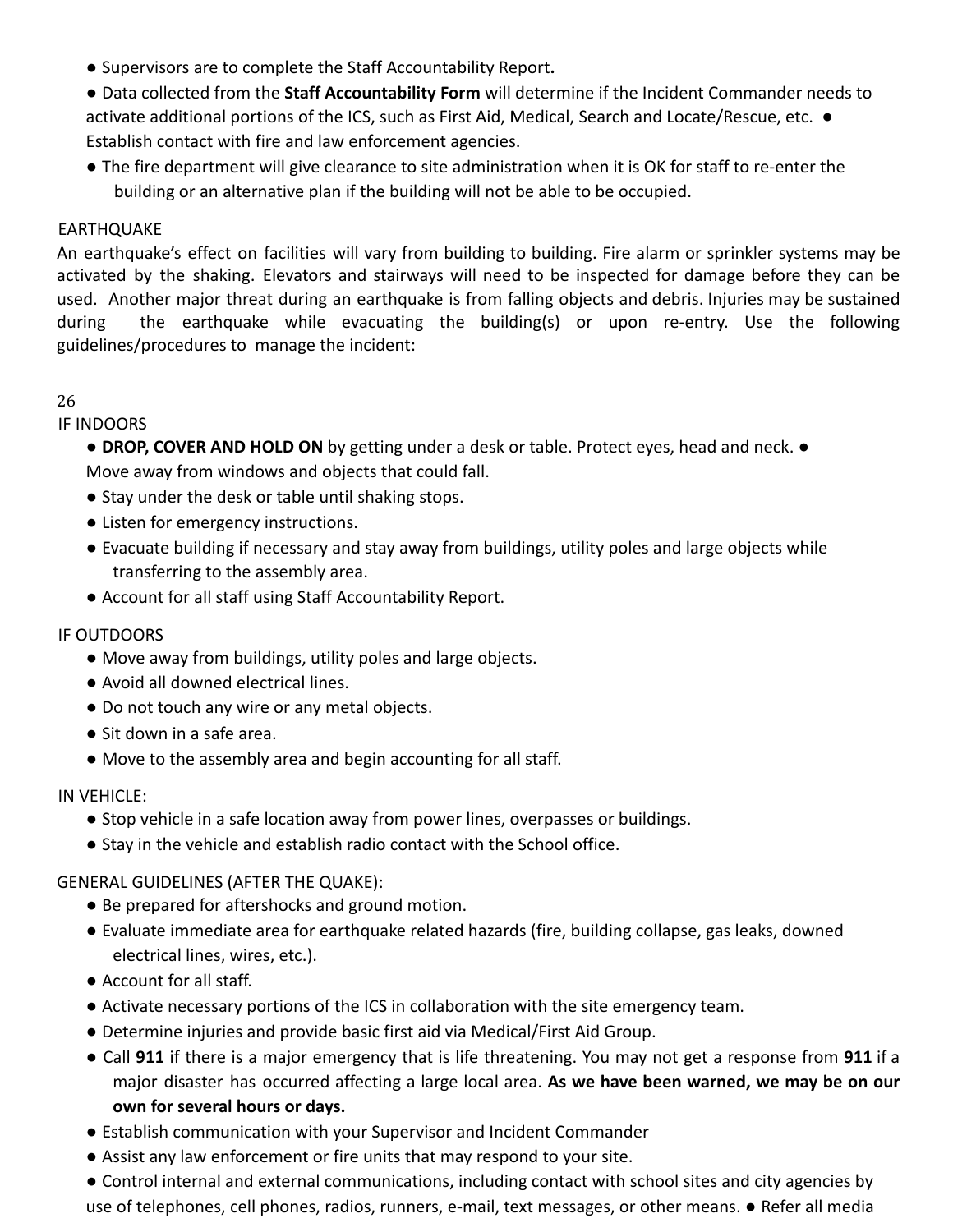inquiries to the PIO.

● In communication with the school sites, assess the overall situation, how long students and staff might be at school, how supplies might be distributed and sheltering of students and staff.

#### SHOOTING/STABBINGS

No single warning sign can predict that a dangerous act will occur; however, certain warning signs may indicate that someone is close to behaving in a way that is potentially dangerous to self and/or others. Imminent warning signs usually are present as a sequence of overt, serious, or hostile behaviors or threats directed at peers, staff (usually more than one staff member), as well as the person's immediate family.

IMMINENT WARNING SIGNS REQUIRE AN IMMEDIATE RESPONSE AND MAY INCLUDE THE FOLLOWING

- Physically fighting with peers or family members.
- Hostile interactions with law enforcement that involve a number of recorded incidents.
- 27
- Hostile interactions with staff and administration.
- Destruction of property (school, home, community).
- Severe rage for seemingly minor reasons.
- Detailed (time, place and method) threats (written and/or oral) to harm or kill others.
- Possession and/or use of firearms and other weapons.
- Self-injurious behaviors or threats of suicide.
- Is carrying a weapon, particularly a firearm, and has threatened to use it.

WHAT TO DO IF A SHOOTING/STABBING OCCURS AT THE SCHOOL OFFICE

● The first indications of a shooting may include: sound of gunfire, loud cracking sounds, banging noises,

windows shattering, glass exploding, bullets ricocheting or a report of a stabbing incident on campus ● Call **911**. Identify your address, and succinctly explain the emergency incident and exact location. Stay

on the line until the **911** dispatcher has all the information needed to respond to the

situation. ● Activate Incident Command System (ICS) with Emergency Management Team.

- Establish Command Post and appoint Incident Commander and communicate location to law enforcement and fire/rescue units.
- Notify appropriate individuals, i.e. Administrators, Policy Group.

● Provide information, when practicable, about the incident to staff via PA system, e-mail or by phone. ● Account for all staff members by using phone or e-mail or other communication means. Attempt to determine if the shooter/stabber is still on the work site.

- Attempt to determine if the weapon has been found or secured.
- Attempt to determine if the shooter/stabber has been identified.

● Assign a liaison (preferably an administrator) to interface with law enforcement and fire department. ● Liaison can supply law enforcement with radio or phone communication, phone numbers, maps, keys, and other information deemed pertinent to the safe operation of the incident.

- Gather witnesses in a secure room for law enforcement questioning. DO NOT allow witnesses to talk to one another (to protect the investigation). Assign staff to stay with witnesses until law enforcement arrives.
- Develop plan to evacuate staff to an off-site or alternate evacuation area should it be necessary to evacuate the building.
- Gather information of staff members involved in the incident.
- Prepare written statements for telephone callers and media in cooperation with law enforcement and the Executive Director. Can a message be placed on the website?
- Provide a liaison representative for family members for any injured staff members. Provide Crisis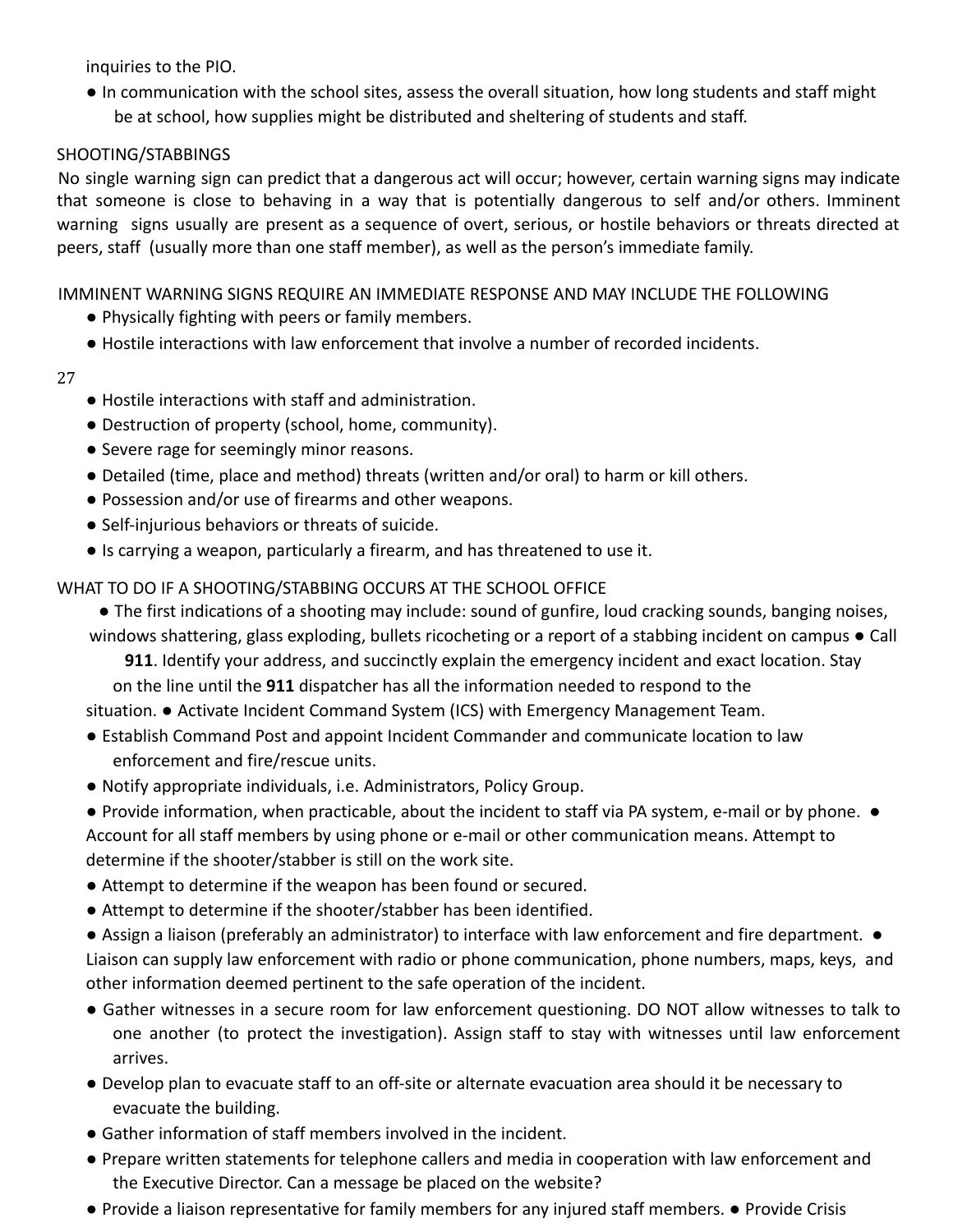Response Team to provide counseling and to help deal with any psychological factors.

#### IF STAFF ARE OUTSIDE, THEY SHOULD BE TRAINED AND/OR INSTRUCTED TO

● Move or crawl away from gunfire, trying to put barriers between you and the shooter. ● Understand that many barriers may visually conceal a person from gunfire but may not be bulletproof. ● Try to get behind or inside a building. Stay down and away from windows.

- When reaching a relatively safe area, stay down and do not move. Do not peek or raise your head.
- Listen for directions from law enforcement.
- Provide your name to the work area supervisor who is accounting for all staff.
- Help others by being calm and quiet.
- Provide law enforcement with as much information as possible, such as:

#### 28

- $\checkmark$  is the suspect still on site and do you know the current location?
- ✓ Where was the specific location of occurrence?
- ✓ Are there wounded staff members? How many?
- ✓ Description of all weapons (hand gun, shotgun, automatic, dangerous objects, explosive devices, other).
- ✓ Describe sound and number of shots fired.

#### SCENE OF INCIDENT

- The scene of an incident/crime shall be preserved.
- With the exception of rescue and law enforcement personnel, no one is allowed to enter the immediate area or touch anything.
- Any witnesses, including staff members, should be held near the area of the incident and be made available to law enforcement for questioning.
- Law enforcement responding to the incident will coordinate activities at the scene of the incident and release the area to school officials when finished.

## DEATH AND/OR SUICIDE

Death at a workplace is rare; however, you should be prepared in the event of a death whether it be caused by earthquake, explosion, building collapse, fire, choking, heart attack, seizure, or an incident such as a shooting/stabbing, fight, suicide, etc.

Organizations should also be prepared for the sudden, unexpected death of a staff member or a family member that does not occur on the school campus (automobile accident, sudden death, drive by shooting, gang violence, etc.).

Guidelines to utilize in the event of a death are outlined below.

DEATH OCCURS AT SCHOOL (student's learn primarily at home)

- Call **911**. Identify your address and briefly outline the emergency and location on campus.
- Notify the school administration.
- Activate the Incident Command System if necessary and contact the school Emergency Management Team. Assign staff as needed.
- Notify the Managing Director's office.
- Isolate other staff from scene.

● If there is a death, do not move body. Law enforcement will contact the coroner's office so that the body can be removed, and any personal items of the victim can be returned to family or secured as evidence. ● DO NOT disturb or touch anything if the event is declared a crime scene.

● Secure area with yellow caution tape and assign staff to guard area.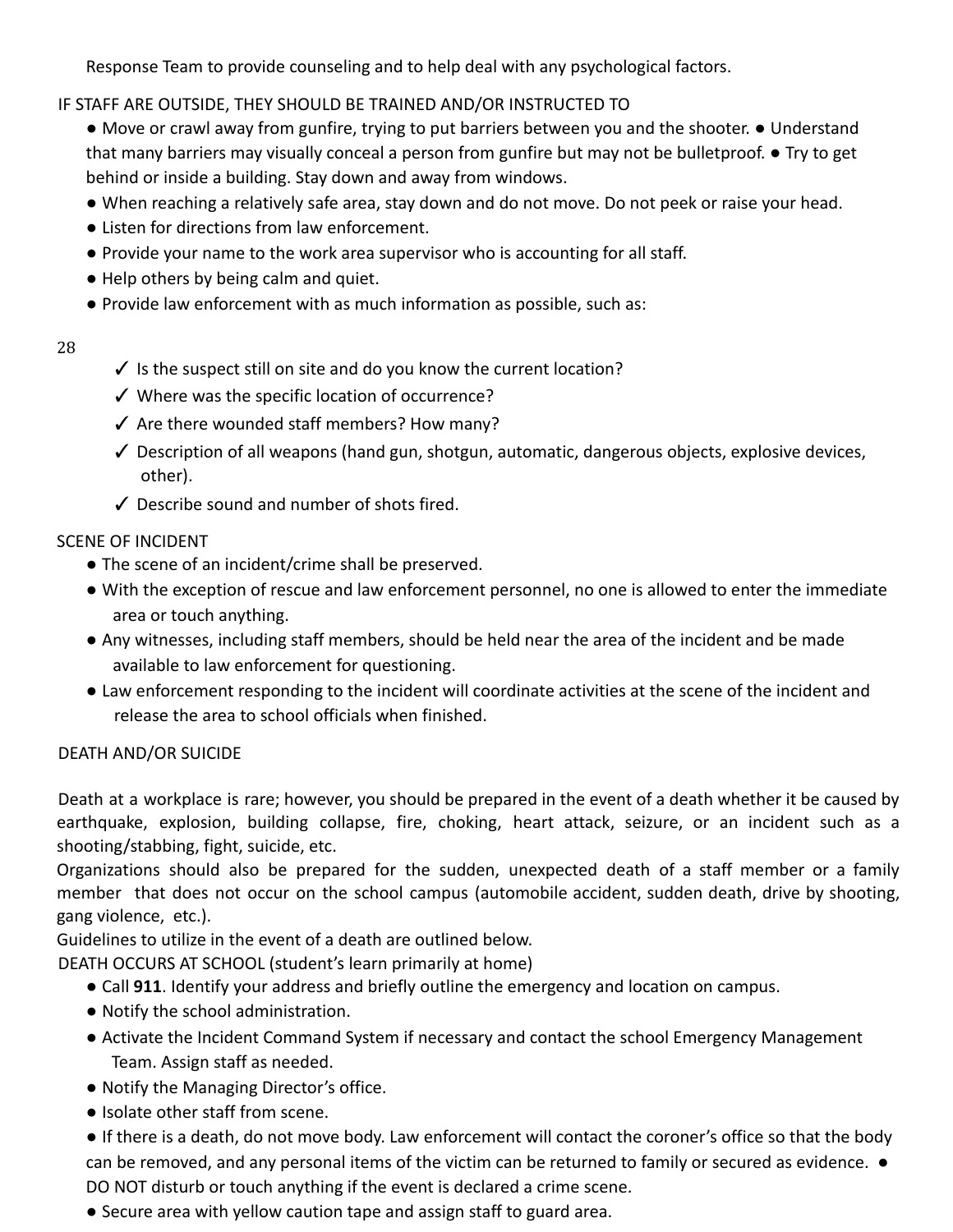- Gather all witnesses and place them in a secure location. Tell witnesses not to discuss any part of their observations until law enforcement arrives to interview or release them. Assign staff to monitor witnesses.
- Consider impact on staff. Activate the Crisis Response Team as appropriate.
- If the deceased is an employee, the Executive Director must notify Cal-OSHA within the 8-hour time requirement. Law enforcement or fire department may inform you they will contact Cal-OSHA; however, the School still must make certain it calls Cal-OSHA.
- Monitor staff emotional responses. Following a death there may be:
	- ✓ Self-referrals

#### 29

- ✓ Parent referrals
- ✓ Reports and concerns expressed by relatives or good friends
- ✓ Students who have experienced a recent loss.
- Develop a list of students and staff members that are having emotional symptoms.

#### **HOSTAGE SITUATIONS**

In any hostage situation, the primary concern must be the safety of staff.

Individuals who take hostages are frequently disturbed and the key to dealing with them is to make every attempt to avoid antagonizing them. Communication and demeanor with a hostage taker must be handled in a non-threatening, non-joking manner, always remembering that it may take very little to cause an individual to become violent.

IF THE OFFICE IS TAKEN HOSTAGE

- Do not use words such as "hostage," "captives," or "negotiate."
- Stay calm.
- No heroics, challenges or confrontation.
- Obey all commands.

● When safe, call **911**. Identify your work site and give the exact location in the building of the incident. Stay on the phone until law enforcement arrives to assume control of the situation. ● If possible, assign another staff member to notify the Site administrator.

● If possible, initiate a work site lockdown to stabilize areas around the incident and make for an easier evacuation.

● The work site emergency team shall activate the Incident Command System and make needed assignments including staging a Command Post (CP) and appointing an Incident Commander (IC). ● If possible, the emergency team should provide law enforcement with a liaison from the work site. The liaison can assist in providing name of IC, location of CP and obtaining maps, keys, radio and phone numbers, etc.

- Keep all radios, television sets, and computers turned off to minimize any possibility that suspect can hear or see "NEWS REPORTS."
- Make an effort to establish rapport with suspect. Provide your first name. Find out his/her first name and use first names, including those of other staff members involved in the situation. If you do not know first names, refer to the hostages(s) as men, and women.
- Be calm and patient and wait for help. Keep in mind that the average hostage incident lasts approximately six (6) to eight (8) hours, and the average barricade incident lasts approximately three (3) hours. TIME IS ON YOUR SIDE.
- Anticipate a point of law enforcement entry, rescue and how suspects will be apprehended.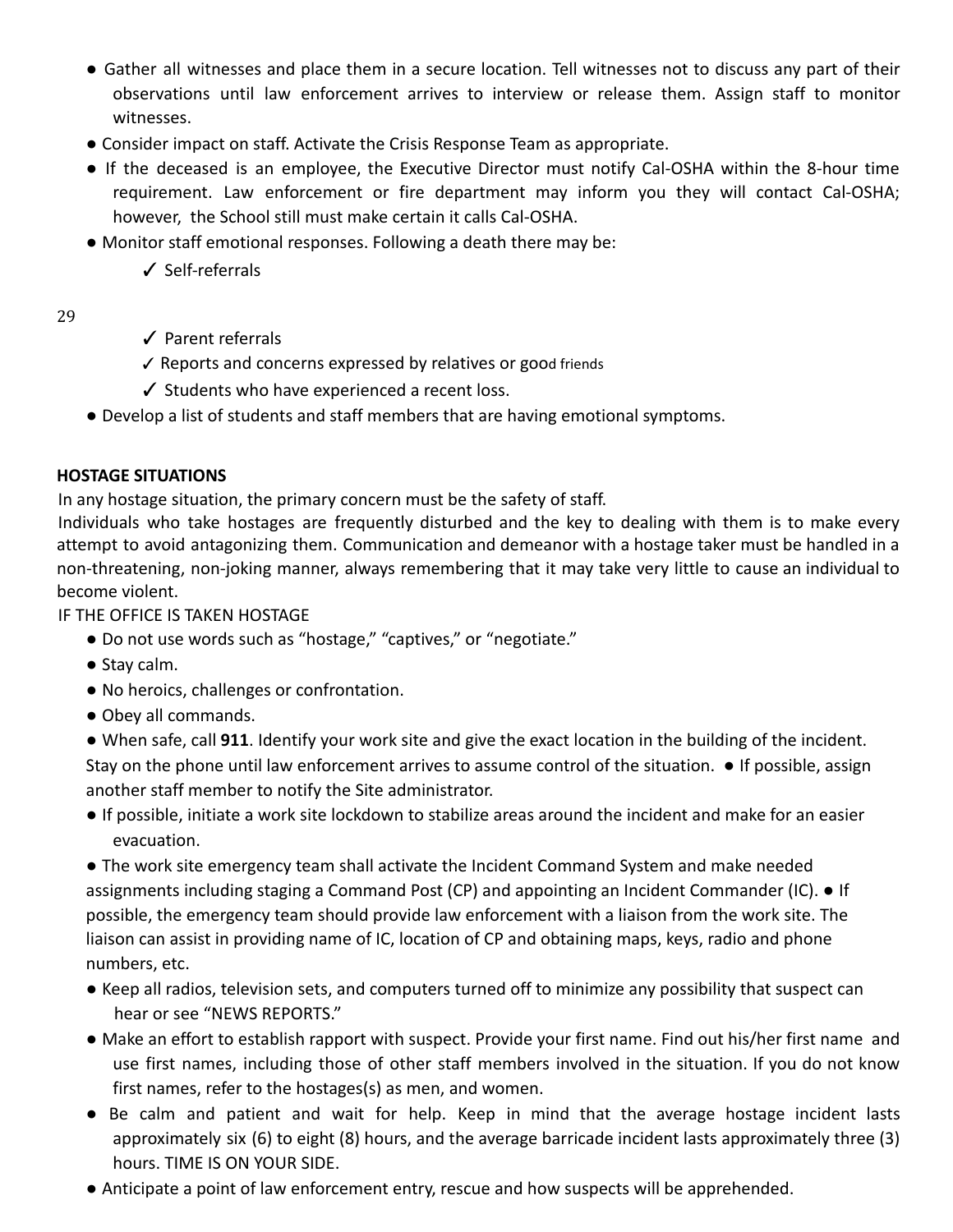WHEN THE HOSTAGE LOCATION IS OTHER THAN AN OFFICE

- Immediately call **911**. Identify your address and the situation, providing the exact location of the incident. STAY ON THE LINE UNTIL LAW ENFORCEMENT ARRIVES.
- While on the phone with the **911** dispatcher report the following if known:
	- $\checkmark$  Number of suspect(s)
	- $\checkmark$  Names(s) of suspect(s) (if known)
	- $\checkmark$  Description of suspect(s):
- 30
- $\triangleright$  Male or Female
- ➢ Race
- $\triangleright$  Weight (Light; Lean; Heavy; Obese) stay away from using lbs.
- $\triangleright$  Height (short; medium; tall) avoid using feet/inches
- ➢ Hair
- ➢ Eyes
- $\triangleright$  Approximate age
- $\triangleright$  Description of clothing
- $\triangleright$  Anything special or unusual, like:
	- o Scars
	- o Tattoos
	- o Burn marks
	- o Birthmarks
	- o Pierced body parts
	- o Jewelry
- ✓ Exact location of suspect (building, room) and include North, South, East or West in your directions.
- ✓ Approximate number of staff in hostage area.
- $\checkmark$  Are weapons or explosive devices involved?
- $\checkmark$  Have any shots been fired? If yes, describe sound and number of shots fired.
- ✓ Are there reports of any injuries or emergency medical needs (medication)? Describe exact location and condition of victim(s).
- $\checkmark$  Are there any demands the suspect has made?
- ✓ Is there any other background information, past problems with suspect, demeanor, possible motive, or vendettas against staff or particular staff member?

If the hostage situation is on one side of the building, law enforcement will likely want to enter from the other side. Inform law enforcement exactly where the "Hostage Situation" is located and advise law enforcement what you consider to be the best "other side" entrance for law enforcement response. ● If possible, assign another staff member to notify the Site Administrator.

#### WHILE WAITING FOR LAW ENFORCEMENT

- If you can safely communicate to other offices by phone, implement lockdown procedures. For this situation, **DO NOT** set off any alarms as the bell may cause staff to panic and rush into a dangerous area. ● **DO NOT EVACUATE** until instructed or escorted by law enforcement.
- Complete Staff Accountability Report.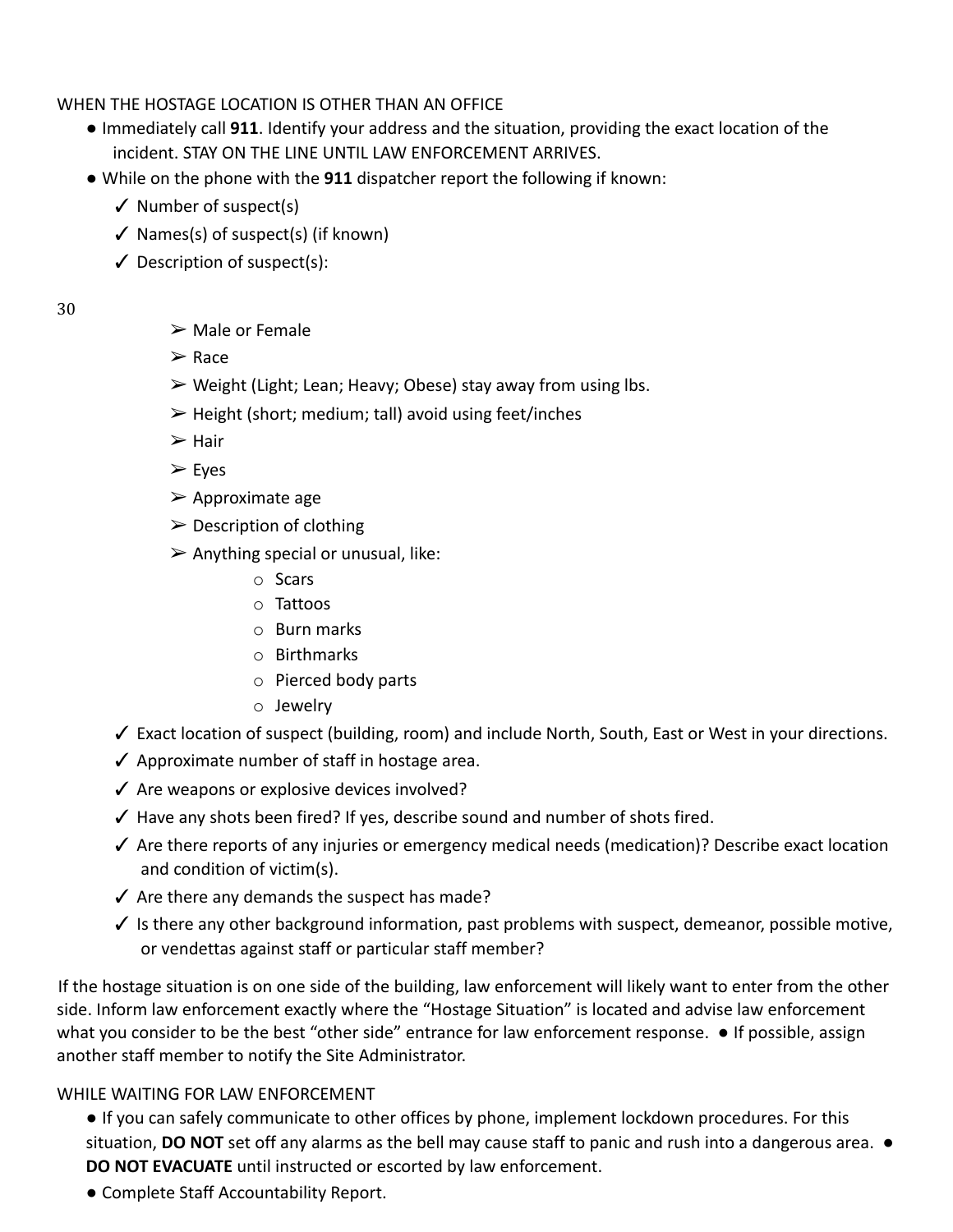#### ONCE LAW ENFORCEMENT ARRIVES

● Law enforcement will need assistance in identifying witnesses. Gather witnesses in a secure location but do not let them talk with one another (to protect the investigation).

#### THE SITE EMERGENCY TEAM SHOULD MAKE PLANS TO

- Establish their Command Posts and assignment of necessary personnel.
- Record all events.
- Account for all staff.
- Prepare for a possible off-site evacuation route and location.

#### 31

- Establish a media staging area.
- Alert Crisis Response Team for possible counseling of staff.

#### HOSTILE VISITOR

A hostile visitor could be an irate parent, a staff member, a neighbor, or an acquaintance of a staff member. The situation may begin in the front office; however, the individual may bypass the office and go directly to the target of his/her hostility. It is the responsibility of staff to protect staff, attempt to defuse the situation, and, if necessary, notify law enforcement.

#### UNDERSTANDING NONVERBAL MESSAGES

Body language plays a role in communication. Nonverbal cues are especially crucial when dealing with a person who is upset and potentially violent. Pay attention to signs that a person is angry or frightened. These include: ● Trembling

- Sweating
- A red face
- Crossed arms
- Clenched jaw or fists
- Shallow breathing
- Glaring or avoiding eye contact
- Pacing the floor
- Sneering
- Crying
- Ranting

#### SEND THE RIGHT NONVERBAL MESSAGES

Don't get too close. An angry or upset person feels threatened by someone who stands too close. Give the person two to four feet distance from you.

Avoid doing any of the following:

- Glaring or staring at the visitor
- Threatening mannerisms such as clenched fists and a raised voice.
- Getting angry

Consider doing the following:

- Be courteous and confident
- Do not touch the individual
- Protect yourself at all times
- Find another staff member to join you or keep the meeting in an open area
- Listen to the visitor, giving him/her the opportunity to vent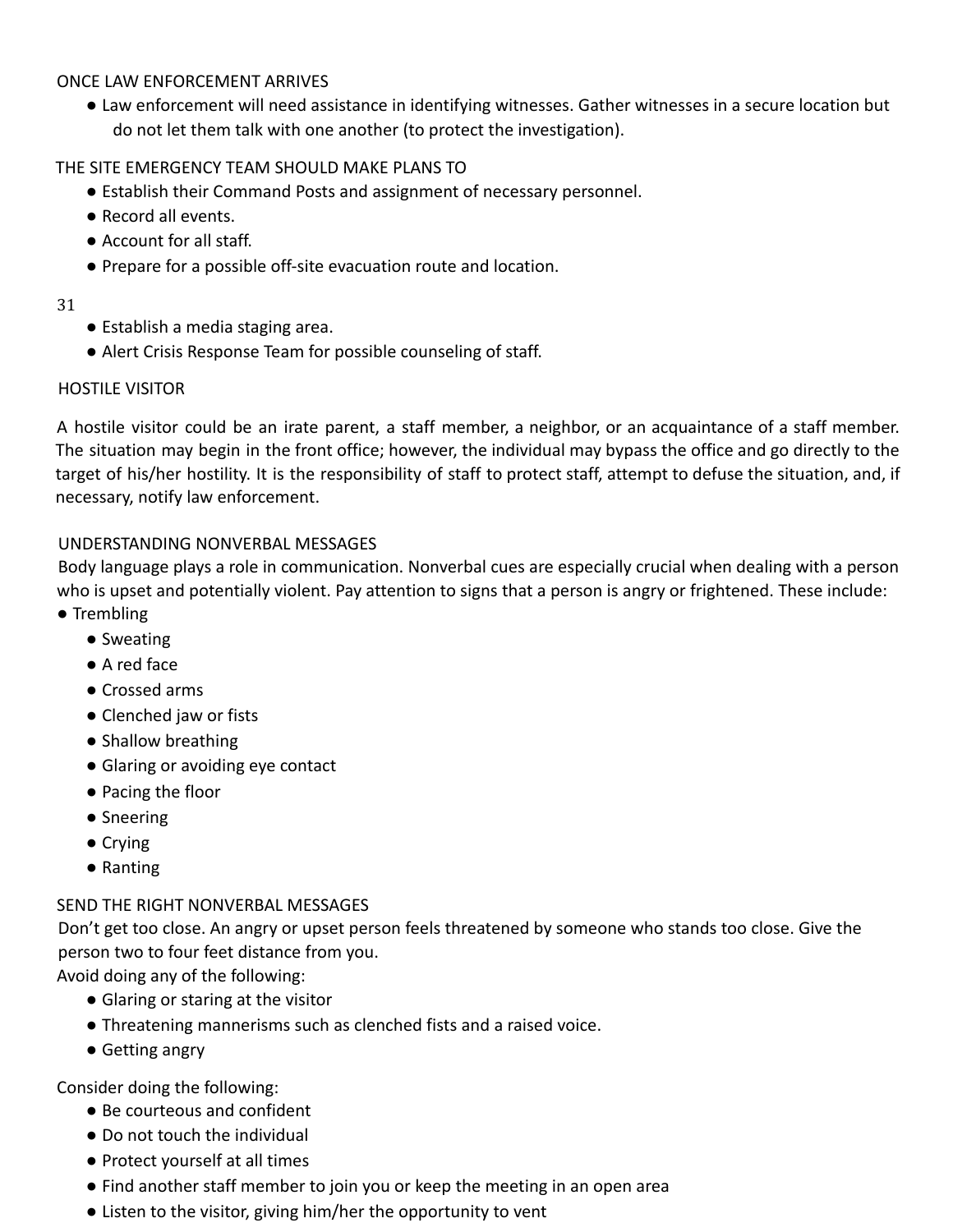● Do not disregard the person's opinion or blame the person.

ATTEMPT TO USE PHRASES SUCH AS:

- What can we do to make this better?
- I understand the problem and I am concerned.
- We need to work together on this problem.

#### 32

WHAT TO DO:

- As soon as possible, call **911** and stay on the line. State your address, and exact location of hostile visitor. Identify building by letter (A, B, C, D, etc.) or number and use directions (North, South, East or West) for law enforcement as they enter the grounds. Give a description of the hostile visitor.
- If possible, assign a staff member to meet law enforcement and direct them to the location.
- The staff member should unlock any gate that makes access to campus easier and faster. If possible, notify the Site Administrator.
- If necessary, activate the Incident Command System, using only those parts of ICS as determined by the information at hand. Expand ICS as needed.
- Use staff members to keep staff away from the location of the hostile visitor.

#### CHEMICAL RELEASE/ HAZARDOUS MATERIAL SPILL

A chemical release or hazardous material spill could affect one classroom, an entire worksite or larger area. HOW SHOULD THE SCHOOL OFFICE PREPARE?

- The Emergency Management Teams should discuss and review plans to "Shelter in Place" or to "Evacuate the Area" using an alternative evacuation staging area.
- Staff should be trained to know what type of Personal Protective Equipment (PPE) and clothing to wear when handling hazardous material. The type of PPE to be worn, if any, is contained in the Safety Data Sheet (SDS).
- Staff utilizing or handling any hazardous material, should know the symptoms of exposure, emergency first aid and treatment for exposure.
- All hazardous materials should be stored in a manner prescribed on the SDS.

## HOW SHOULD THE SCHOOL RESPOND?

- If a hazardous spill or chemical release occurs within any area of the School office, immediately notify **911**. Inform the dispatcher of your school/address and a brief summary of the problem including the name of the hazardous material/chemical, location of the spill and a report of any injuries, illnesses, fire, explosion, etc.
- Approach incident from upwind.
- Stay clear of all spills (vapors, fumes, smoke, fire, possibility of explosion, other).
- Notify Site Administrator.
- Activate necessary portions of Incident Command System (ICS) and appoint Incident Commander. Expand ICS as needed and make necessary assignments appropriate to incident.
- Begin documentation of events.
- The situation or advice from law enforcement, fire department or a hazardous materials unit deployed to the scene of the spill will determine whether to "Shelter-In-Place" or to "Evacuate" the building. If evacuation is ordered, instruct staff to always move crosswind and upwind. Never move downwind into a chemical. To check wind direction, look at movement of trees or flag.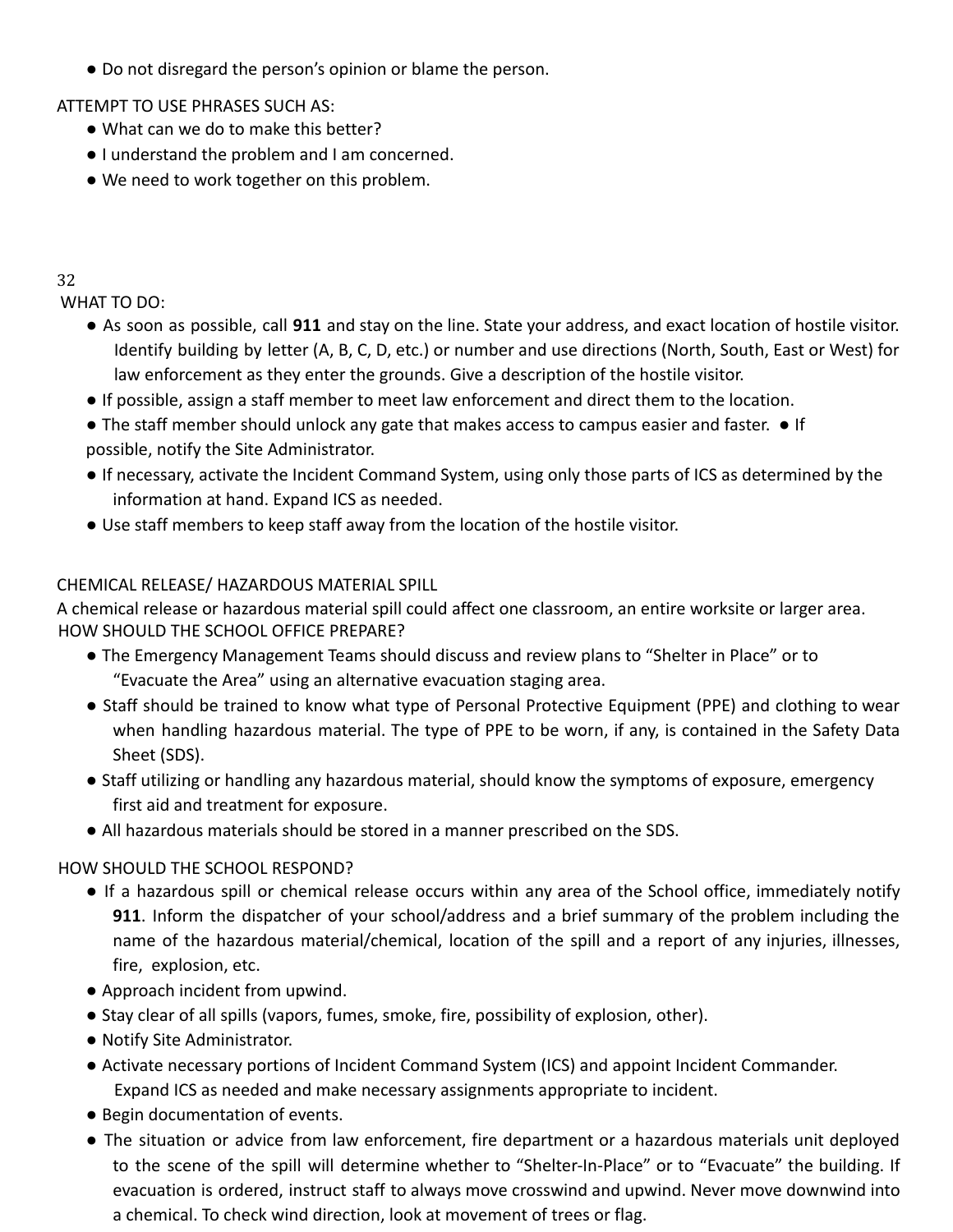● If "Sheltering-In-Place" and, if possible, shut off all air-conditioning and heating units. Close all windows and door openings and try to seal gaps under doorways and windows with wet cloth or towels. ● Close all shades or drapes. Instruct staff to stay away from windows.

- If gas or vapors have entered the building, take shallow breaths through a cloth or towel.
- Keep telephones lines clear for emergency calls.
- If an evacuation is ordered, follow all instructions.

#### 33

● Upon reaching alternative evacuation area, take head count and report missing or ill staff to Incident Commander and/or law enforcement.

#### MEDICAL EMERGENCY

Occasionally a medical emergency will occur, and personnel must be prepared to respond quickly, effectively, and efficiently.

#### SOME EMERGENCY PREVENTION/PREPAREDNESS GUIDELINES

- Insist that all accidents be reported, even if no visible harm or injury occurred.
- Follow established procedures for issuing medication.

#### WHAT TO DO IF A MEDICAL EMERGENCY OCCURS

- Assess seriousness of injury and/or illness by doing START (Simple Triage and Rapid Treatment, commonly called Thirty-Two-Can Do). If a staff member fails any of the three simple tests (Respirations, Perfusion, and Mental), their medical status is IMMEDIATE (RED). Administer first aid or CPR as needed. ● Call **911** and be prepared to provide:
	- ✓ Your address, building letter (A, B, C, D, etc.), room or floor number
	- ✓ Describe illness or type of injury
	- ✓ How the illness or type of injury occurred
	- $\angle$  Age of ill or injured staff member
	- ✓ Quickest way for ambulance to enter location on site
- Notify the Executive Director.
- Assign a staff member to meet and direct rescue services to location of injured party. Notify staff member's family of situation, including type of injury/illness, medical care being given and location where staff has been transported.
- When appropriate, advise other staff of situation.
- Follow-up with staff member's family.

#### GAS ODOR/LEAK

Natural gas has an additive that gives off a distinct odor allowing you to detect (smell) a leak. In most cases, handling a gas leak involves:

- Isolating the area and moving staff to safety.
- Eliminating potential ignition sources.
- Securing the leak.

The primary responsibility of the worksite staff is to determine how to safely house or evacuate staff and to protect property. The following agencies should be contacted:

- Fire Department (Call **911)**
- Site Administrator. Have a phone number for a point of contact if a leak is detected after business hours. (see emergency contact list)
- Local Gas Company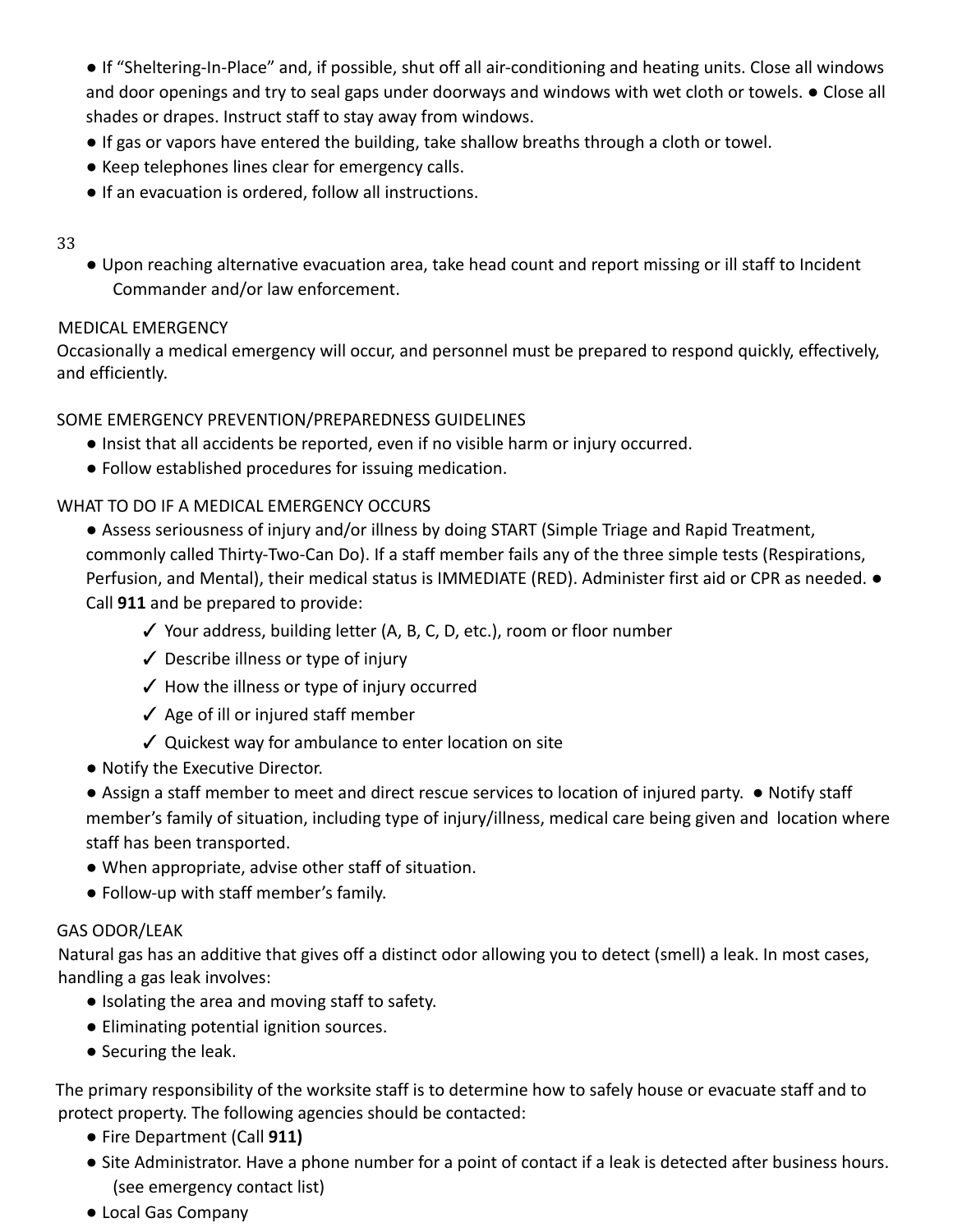#### GAS ODOR OR LEAK INSIDE A BUILDING

- Evacuate the building(s) and move to a safe assembly area as far away as possible from the targeted building.
- Assign Emergency Management Team members to direct staff evacuating other buildings to stay away from the building with odor/leak.
- 34
- If necessary, activate the Incident Command System and establish Command Post.
- Begin completing Staff Accountability Report.
- Report any missing students and staff to Command Post.
- Assign a liaison to interact with Fire Department, Gas Company or law enforcement.

#### IF GAS ODOR OR LEAK IS DETECTED OUTSIDE THE BUILDING

● It may not be necessary to evacuate the building. Evacuation is called for only if odor seeps into a building.

#### SHELTER-IN-PLACE PROCEDURES

#### Why You Might Need to Shelter-In-Place

Chemical, biological, or radiological contaminants may be released accidentally or intentionally into the environment. Should this occur, information will be provided by local authorities, TV or radio on how to protect staff. Because information will most likely be provided on television and radio, it is important to keep a TV or radio on, even during the workday or instructional time. The important thing is for you to follow instructions of local authorities.

Following Are Actions to Follow at Your Worksite:

- Follow reverse evacuation procedures to bring students and staff indoors.
- If there are visitors in the building, provide for their safety by asking them to stay. When authorities provide directions to "shelter-in-place", they want everyone to take those steps now, where they are, and not drive or walk outdoors.
- Provide for answering telephone inquiries by having at least one telephone available in the room selected to provide shelter for the Office Manager, or the person designated to answer these calls. This room should also be sealed. There should be a way to communicate among all rooms where staff are sheltering-in-place.
- Ideally, provide a way to make announcements over the public address system from the room where the site administrator takes shelter.
- Provide directions to close and lock all windows, exterior doors and any other openings to the outside. If there is danger of an explosion, direct that window shades, blinds, or curtains be closed. ● Have employees familiar with the building's mechanical system turn off all fans, heating and air
	- conditioning systems. Some systems automatically provide for exchange of inside air with outside air these systems, in particular, need to be turned off, sealed, or disabled.
- Gather essential disaster supplies, such as nonperishable food, bottled water, battery-powered radios, first aid supplies, flashlights, batteries, duct tape, plastic sheeting and plastic garbage bags. ● Designate interior rooms(s) above the ground floor with the fewest windows or vents. The room(s) should have adequate space for everyone to be able to sit in. Avoid overcrowding by selecting several rooms if necessary. Large storage closets, utility rooms, meeting rooms, or conference room without exterior windows will also work well.
- Call emergency contacts and have the phone available if you need to report a life-threatening condition.
- Bring everyone into the rooms that have been designated. Shut and lock the door. Use duct tape and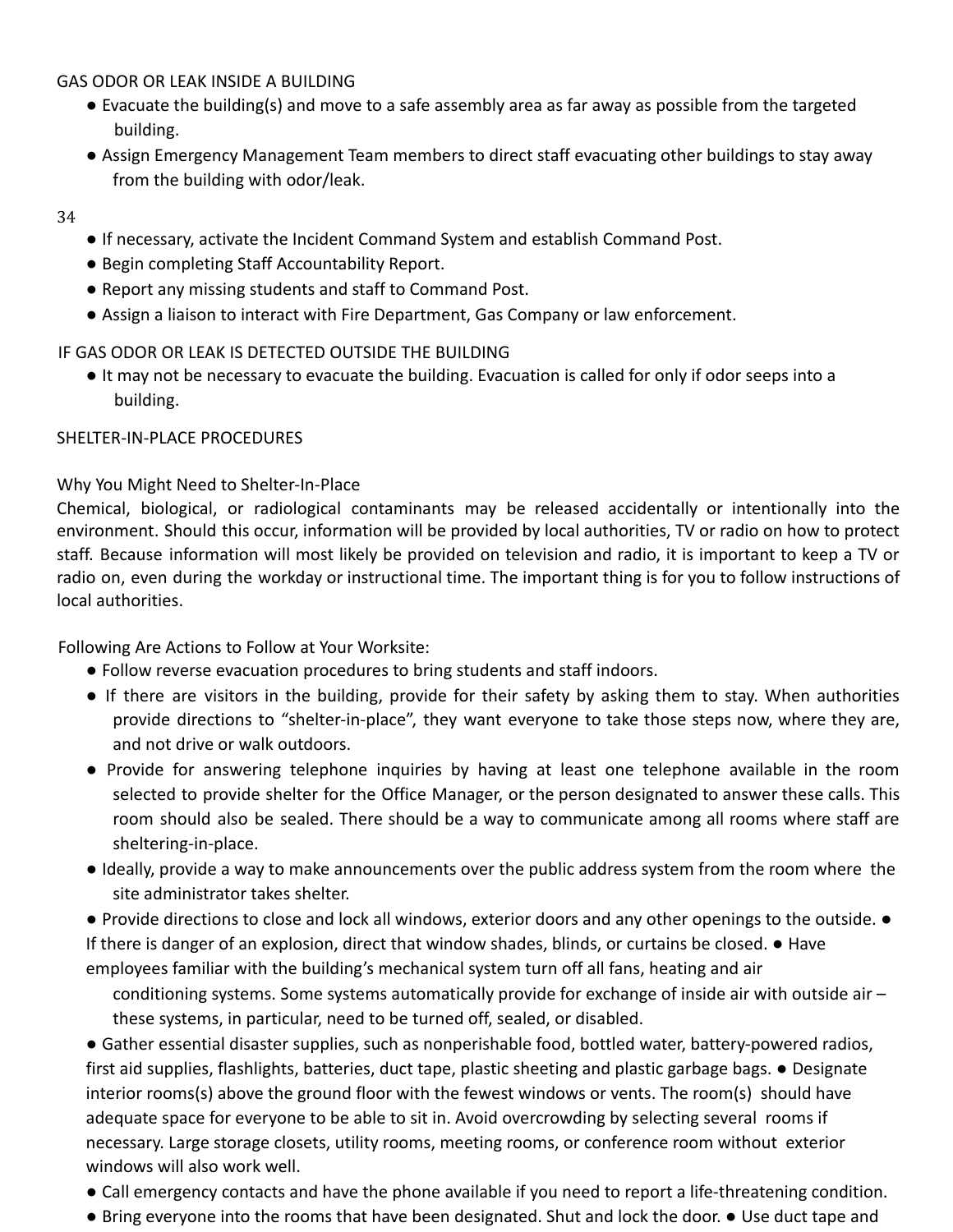plastic sheeting (heavier than food wrap) to seal all cracks around the doors and any

vents into the room. Consider precutting plastic sheeting to seal windows, doors, and vents. Each piece should be several inches larger than the space you want to cover so that it lies flat against the wall or ceiling/. Label each piece with the location of where it fits.

#### 35

## **EXTENDED POWER LOSS**

In the event of extended power loss to a facility certain precautionary measures should be taken depending on the geographical location and environment of the facility:

• Unnecessary electrical equipment and appliances should be turned off in the event that power restoration would surge causing damage to electronics and effecting sensitive equipment. • Facilities with freezing temperatures should turn off and drain the following lines in the event of a long-term power loss.

- Fire sprinkler system
- Standpipes
- Potable water lines
- Toilets
- Add propylene-glycol to drains to prevent traps from freezing
- Equipment that contain fluids that may freeze due to long term exposure to freezing temperatures should be moved to heated areas, drained of liquids, or provided with auxiliary heat sources.

Upon Restoration of heat and power:

- Electronic equipment should be brought up to ambient temperatures before energizing to prevent condensate from forming on circuitry.
- Fire and potable water piping should be checked for leaks from freeze damage after the heat has been restored to the facility and water turned back on.

## **GUIDELINES FOR SPEAKING TO THE MEDIA**

When speaking to the media about emergencies, it is extremely important to adhere to the following guidelines:

- **Executive Director READ** all press statements
- **Re-state** the nature of the incident; its cause and time of origin
- **Describe** the size and scope of the incident
- **Report on** the *current* situation
- **Speak about the resources** being utilized in response activities
- **Reassure** the public that everything possible is being done
- **DO NOT release any names**
- **When answering questions** be truthful; but consider the emotional impact the information could have upon listeners
- **Avoid speculation**; do not talk "off the record"
- **Do not use** the phrase "no comment"
- **Example 1 Set up** press times for updates
- **Control** media location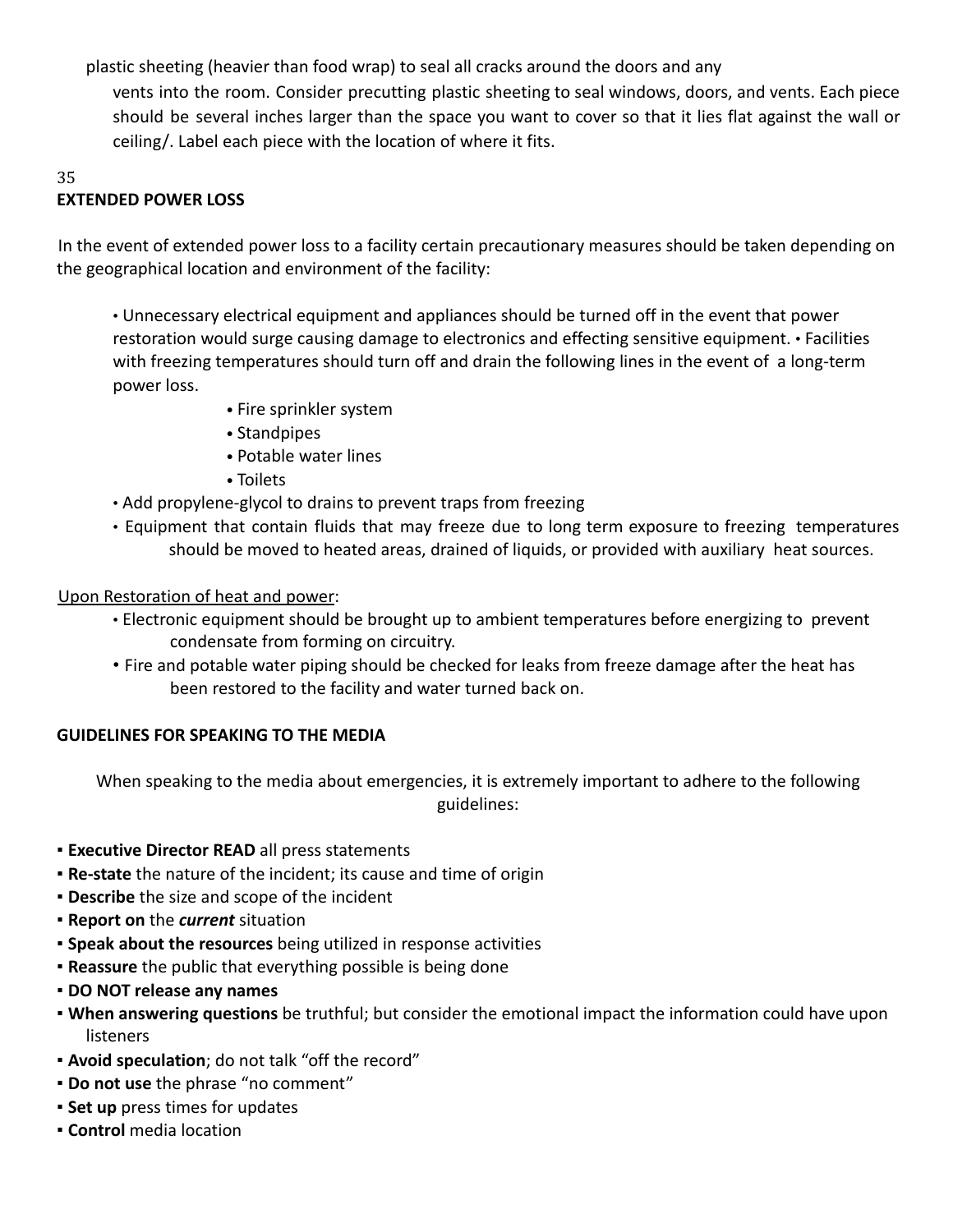## **\*\*SAMPLE PRESS RELEASE\*\* Event: EARTHQUAKE Date: MARCH 1, xxx** Release #: 001 Time: 8:00 A.M. TITLE OF RELEASE: LARGE EARTHQUAKE CAUSES MODERATE DAMAGE TO SCHOOL OFFICES IN

#### **GENERIC COUNTY**

#### **FOR IMMEDIATE RELEASE**

EXAMPLE.......At 5:25 a.m. on March 1, 2006 an earthquake measuring 7.2 on the Richter Scale caused moderate damage to the NAME OF SCHOOL located at 1234 Anywhere Blvd. in Our Town, CA. There are no reports of injuries available. Search and Rescue crews are searching the building at this time. Roadways leading to the location have been damaged and an overpass on Hwy. 101 leading to the location has been damaged and is closed. The public is asked to remain clear of the area to allow emergency responders to access the site. Parents are asked NOT to go to the location as this will hamper rescue efforts.

Schools throughout the county are instructed to call in to the County Office of Education at -(XXX) XXX-XXXX - to report any **damage or injuries to their own buildings or their school sites following established school closure procedures.**

Due to the magnitude of the earthquake and the damage throughout the county, the County Operational Area Emergency Operations Center has been activated. Additional information can be obtained by called the Op Area Public Information Hotline at **XXX-XXXX.**

**Further details will be provided when available.**

**Next Scheduled Release: As needed ###**

36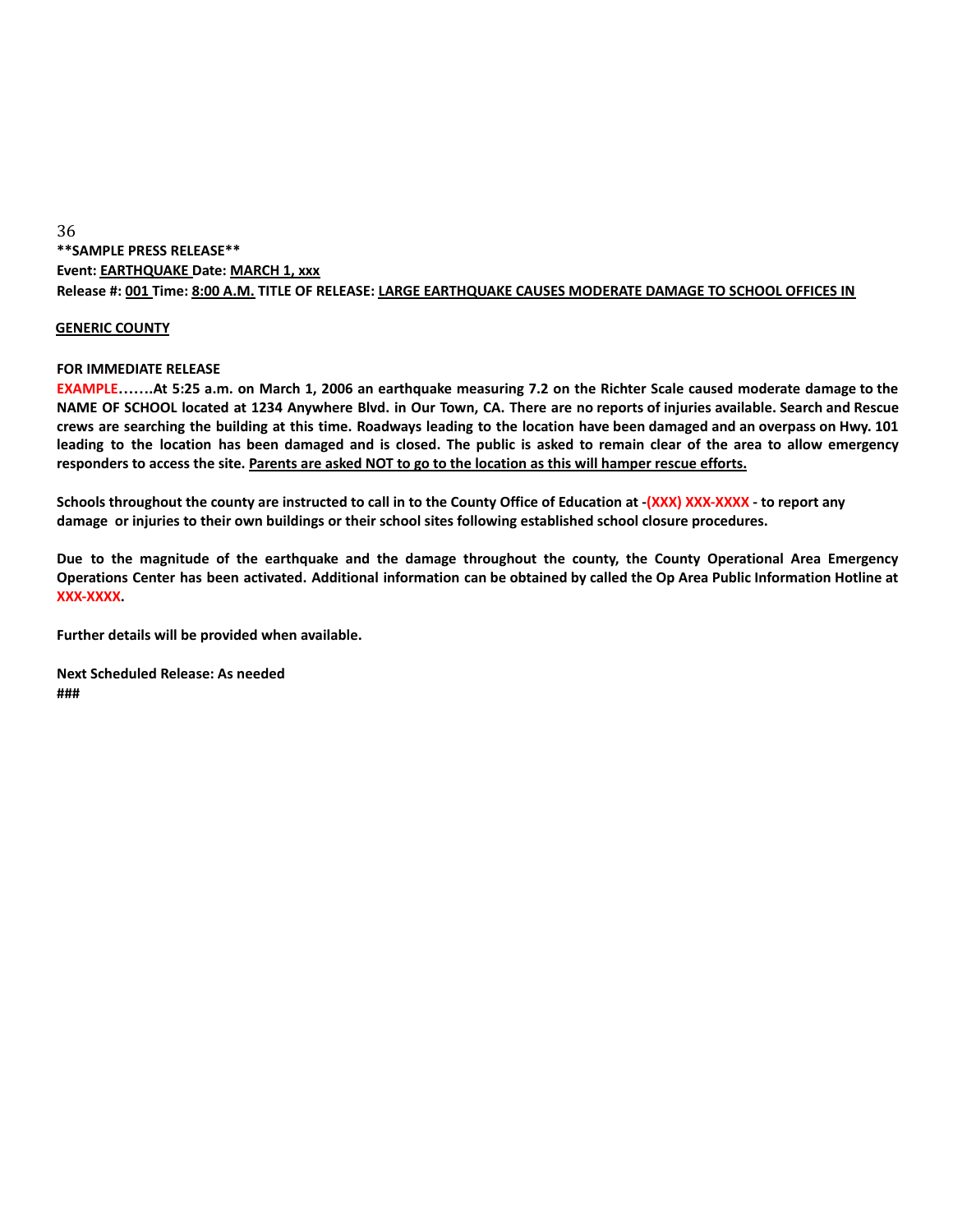### 37 **Comprehensive School Safety Plan**

Lake View Charter School

Section C: Disaster Procedures

Part 2: Biological/Chemical Weapons Assault

Biological and chemical weapons are unconventional warfare tactics that can be deployed upon the public with little or no notice. Such weapons typically involve microscopic materials that may be organic or synthetically manufactured in laboratories. Biological or chemical weapons can be in powder form, liquid, or vaporous. Agents used in biological/chemical attacks include, but are not limited to: anthrax, smallpox, other harmful viruses, various forms of nerve gas, tear gas, and other vaporous irritants. Pranks using stink bombs should also be considered a chemical weapons attack.

There are several possible dispersion techniques to deliver biological and chemical agents. The following procedures should be utilized in the event of an assault involving biological or chemical weapons.

Any possible biological/chemical weapons assault should be reported immediately to the Executive Director.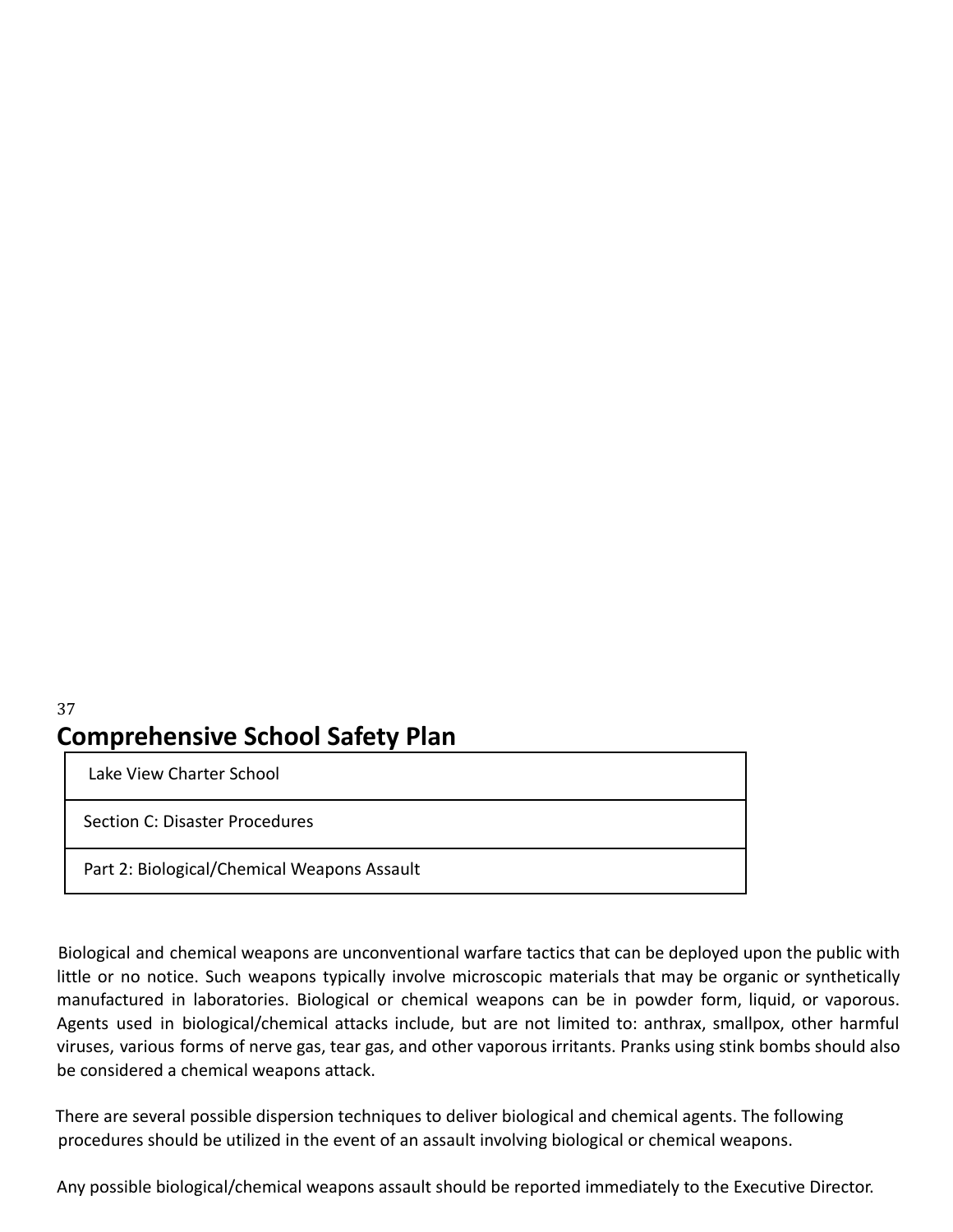The Executive Director should notify law enforcement authorities immediately.

As necessary alert all site employees of the situation by intercom.

If the agent is delivered via aircraft:

- All staff and students should be moved indoors.
- Keep students inside and take roll.
- Close and secure all doors and windows.
- Ensure that the HVAC is shut down.
- Cover vents with plastic or thick paper using tape to create a seal.
- Inspect all windows and doors for cracks, gaps, or holes. Cover any with plastic or thick paper using tape to create a seal.
- Remain in this area until notified to leave by the Executive Director, Executive Director's designee or officers of emergency response agencies.
- Immediately report any injuries or illnesses to the Executive Director, Executive Director's designee or officers of emergency response agencies.

### 38 **Comprehensive School Safety Plan**

Lake View Charter School

Section 3: Disaster Procedures

Part 2: Biological/Chemical Weapons Assault

If the agent is delivered via dispersion device that is outdoors:

- All staff and students should be moved indoors.
- Keep students inside and take roll.
- Close and secure all doors and windows.
- Ensure that the HVAC is shut down.
- Cover vents with plastic or thick paper using tape to create a seal.
- Inspect all windows and doors for cracks, gaps, or holes. Cover any with plastic or thick paper using tape to create a seal.
- Remain in this area until notified to leave by the Executive Director, Executive Director's designee or officers of emergency response agencies.
- Immediately report any injuries or illnesses to the Executive Director, Executive Director's designee or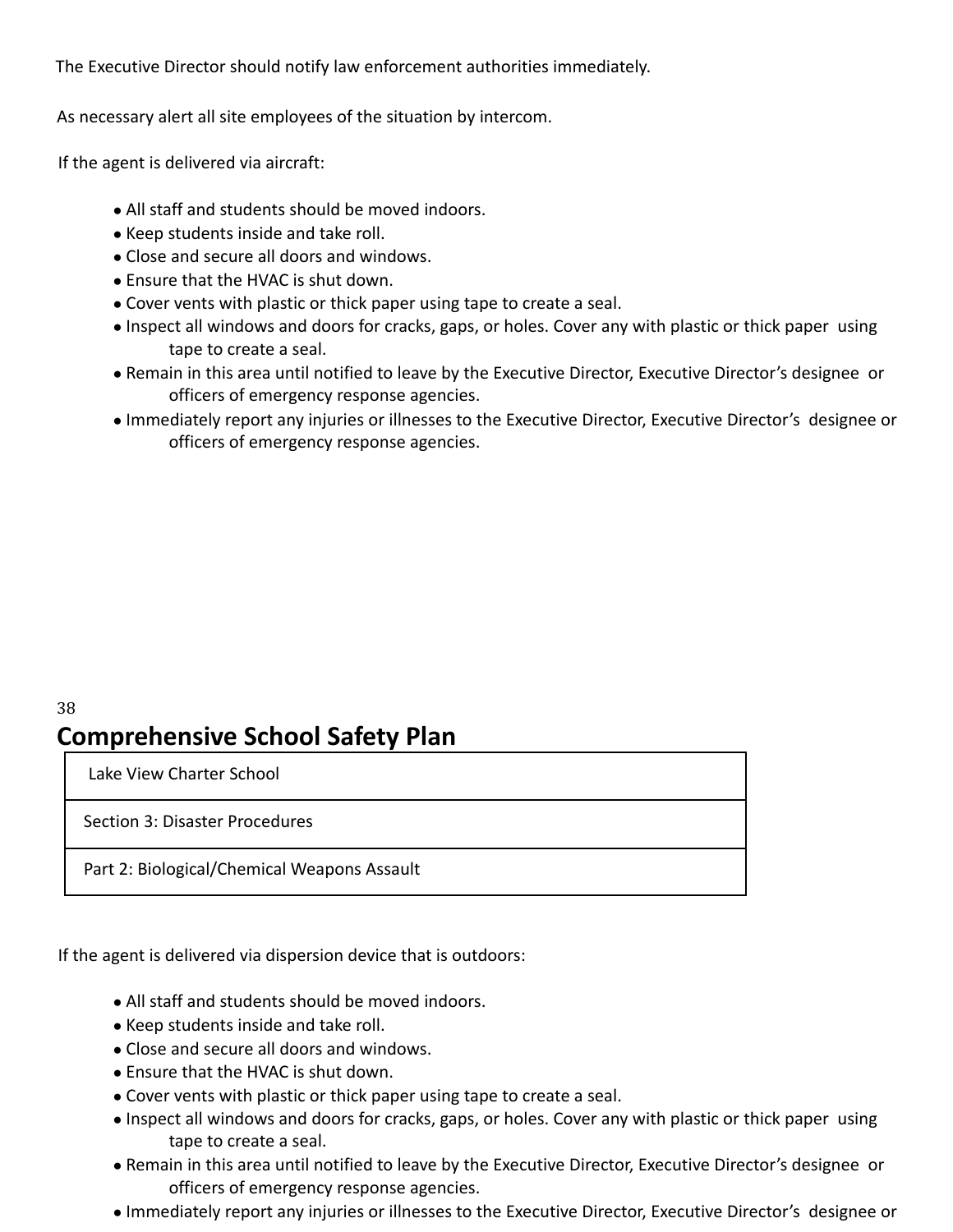officers of emergency response agencies.

If the agent is delivered via dispersion device that is indoors:

- All staff and students should be evacuated to the school's normal outdoor evacuation assembly area unless that area may be affected by the assault. Role should be taken.
- Remain in this area until notified to leave by the Executive Director, Executive Director's designee or officers of emergency response agencies.
- The HVAC system should be shut down.

If the agent is delivered via the school's HVAC system:

- All staff and students should be evacuated to the school's normal outdoor evacuation assembly area unless that area may be affected by the assault. Role should be taken.
- Remain in this area until notified to leave by the Executive Director, Executive Director's designee or officers of emergency response agencies.
- The HVAC system should be shut down.

In any situation involving biological or chemical weapons the Executive Director and staff must follow all instructions given by officers of emergency response agencies. Lake View Charter School EOC will develop an action plan to handle telephone inquiries, rumor control, media relations, public information, employee/student crisis counseling, and facility damage assessment/control

### 39 **Comprehensive School Safety Plan**

Lake View Charter School

Section 3: Disaster Procedures

Part 3: Bomb Threat Procedures

If you observe a suspicious object or potential bomb on property, DO NOT HANDLE THE OBJECT, IMMEDIATELY NOTIFY 911.

#### 1. Receiving the Call

Make every attempt to keep the caller on the phone as long as possible to gain information. Try if possible, to determine the gender and age of caller. Try if possible, to get the caller to tell you the exact location of the bomb and the time of threatened detonation.

#### 2. Notification Procedures

School Location communicate the above information to the following in this order: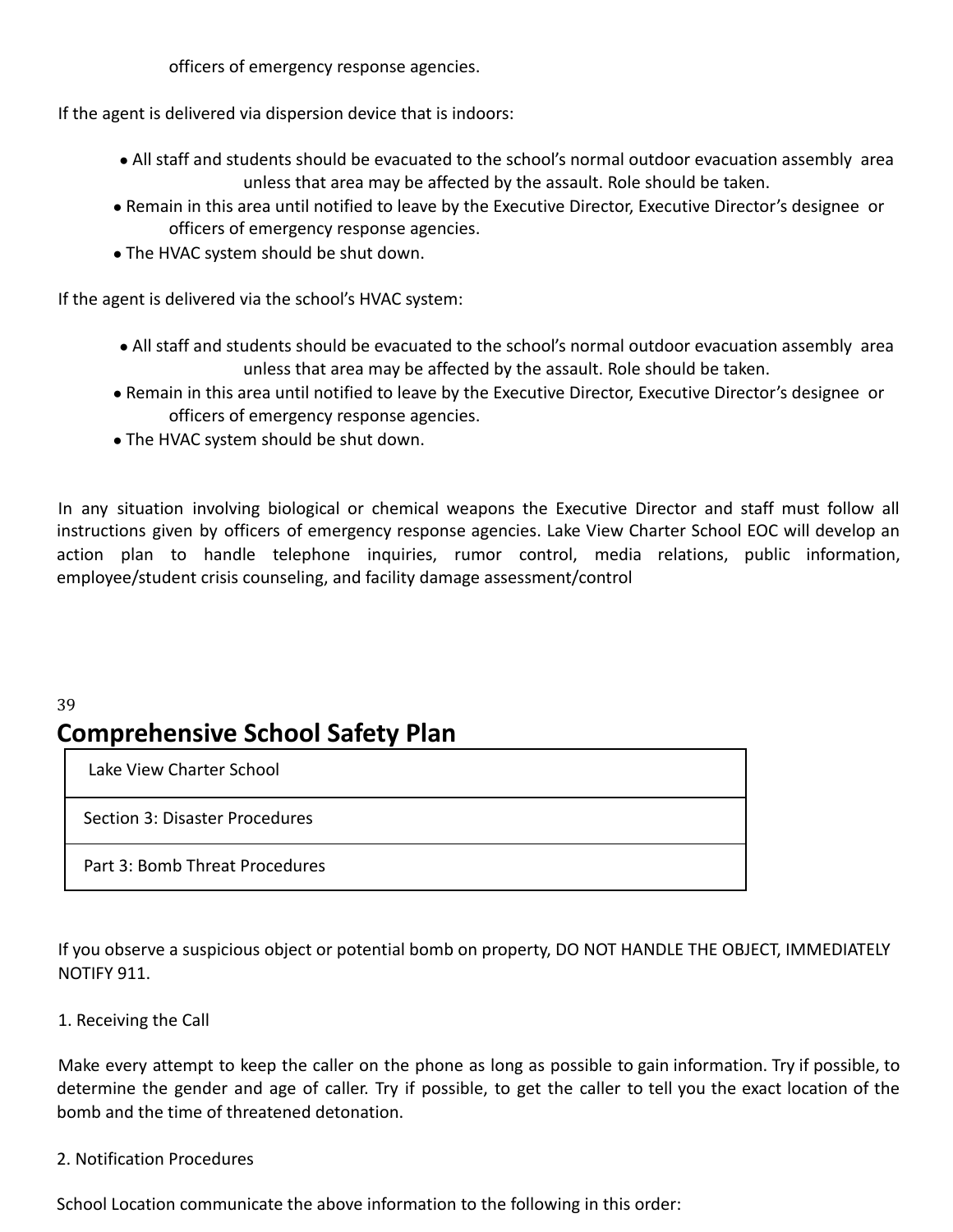- School Executive Director/Administrator
- Assistant Executive Directors
- Regional Coordinators

The Executive Director/Administrator will notify local law enforcement and the Buckeye School District office.

The Executive Director will communicate the above information to notify local law enforcement.

Strictly follow the above notification procedures and do not discuss or notify others of the bomb threat since this may create an unwarranted panic response at the facility.

#### 3. Action Plan Procedures

If required to develop an action plan, the Executive Director/Administrator may consult with the following: Executive Directors and other administrators utilizing their expertise.

If the location of the bomb is not specifically designated, students will be kept in a secure location.

The Executive Director will make the decision to evacuate the building. However, if possible, this decision should be made in conjunction with law enforcement authorities after they arrive at the location.

The decision to search the building will be made in conjunction with law enforcement authorities and performed by them.

Reoccupation of an evacuated building will be authorized by the Executive Director only after consulting with law enforcement authorities.

### 40 **Comprehensive School Safety Plan**

Lake View Charter School

Section 3: Disaster Procedures

Part 4: Chemical or Hazardous Material Incident

If a hazardous material incident occurs off site, stay indoors and close all doors and windows (referred to as taking "Shelter in Place").

Notify **911** of the Chemical or Hazardous Material Incident.

If possible, determine the location of the spill in relation to facility buildings and wind direction.

Do not evacuate buildings until you are sure you will not be evacuating into an area which may be more hazardous.

Follow all instructions given by the Fire Department when they arrive at the facility.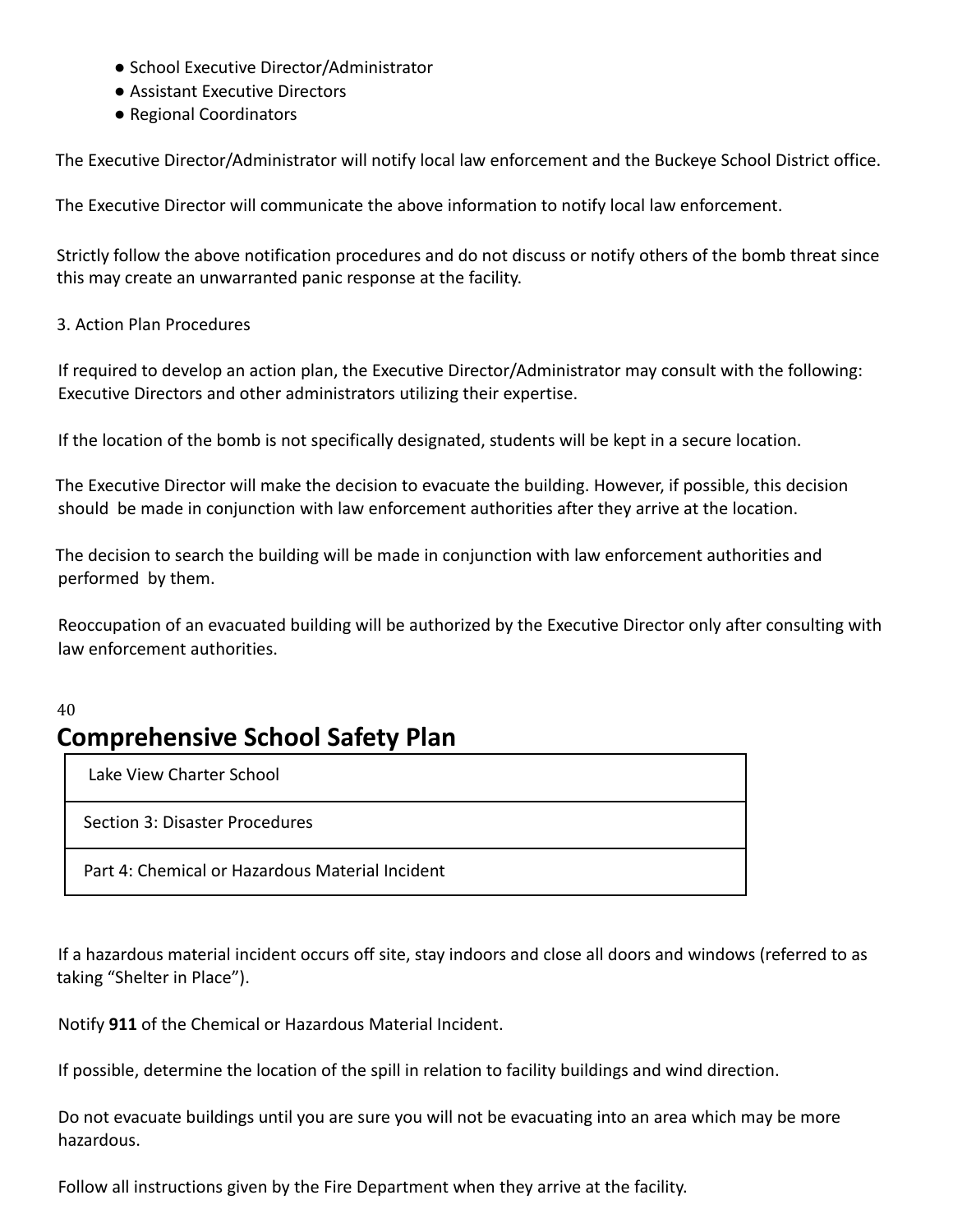### 41 **Comprehensive School Safety Plan**

Lake View Charter School

Section 3: Disaster Procedures

Part 5: Earthquake Procedures

#### **Indoors**

DUCK, COVER, AND HOLD.

Get under desk or table. Move away from windows and objects that could fall. Stay under desk or table until shaking stops.

#### **Outdoors**

Move away from building, utility poles and vehicles. Avoid all down wires or electrical lines. Do not run.

#### **In School Bus**

Stop vehicle in safe location away from power lines, overpasses or large buildings. Stay in vehicle and establish radio contact with Transportation and/or School's E.O.C.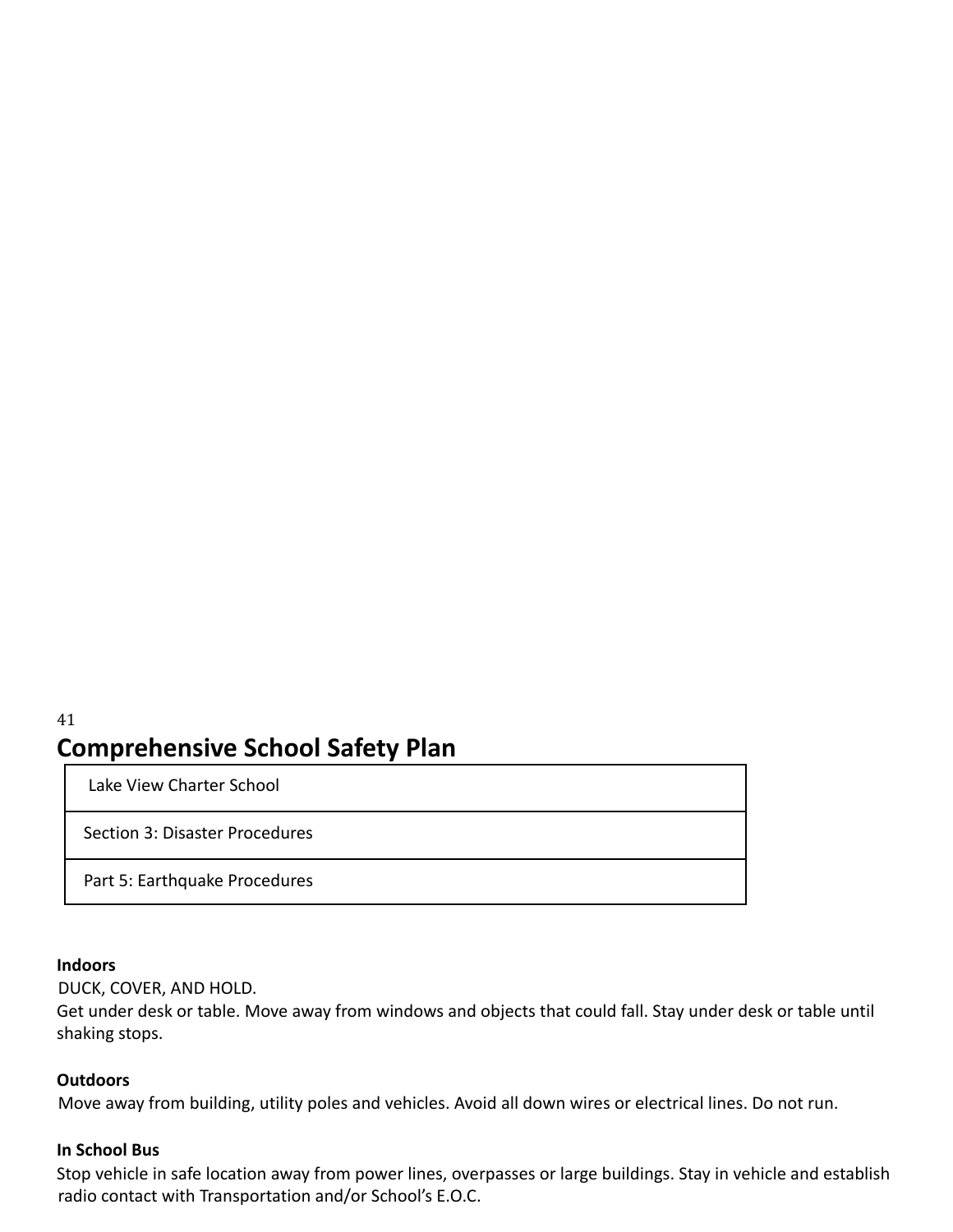#### **General**

Be prepared for immediate aftershocks and ground motion

Evaluate immediate area for earthquake related hazards (fire, building collapse, gas leaks, broken electrical lines, wires etc.)

Evaluate immediate area (classroom, bus, etc.) for injuries or medical aid situations.

Call 9-1-1, if you have an immediate emergency such as a fire or serious injury.

Assist injured with First Aid treatment

Do not evacuate buildings or vehicles unless you have a hazard-related reason to do so.

Conduct a headcount to account for all personnel and students

Establish communications with your supervisor, Executive Director or School EOC and follow emergency checklist and procedures.

Assist any police or fire units that respond to your location.

#### 42 **Comprehensive School Safety Plan**

Lake View Charter School

Section 3: Disaster Procedures

Part 6: Explosion, Aircraft Crash or Similar Incident

If possible, Duck and Cover under a desk or table.

Notify **911** of the explosion or crash

Assist any injured requiring first aid treatment

If necessary because of fire, building damage etc., evacuate building

Assist any persons who would have physical problems evacuating the building.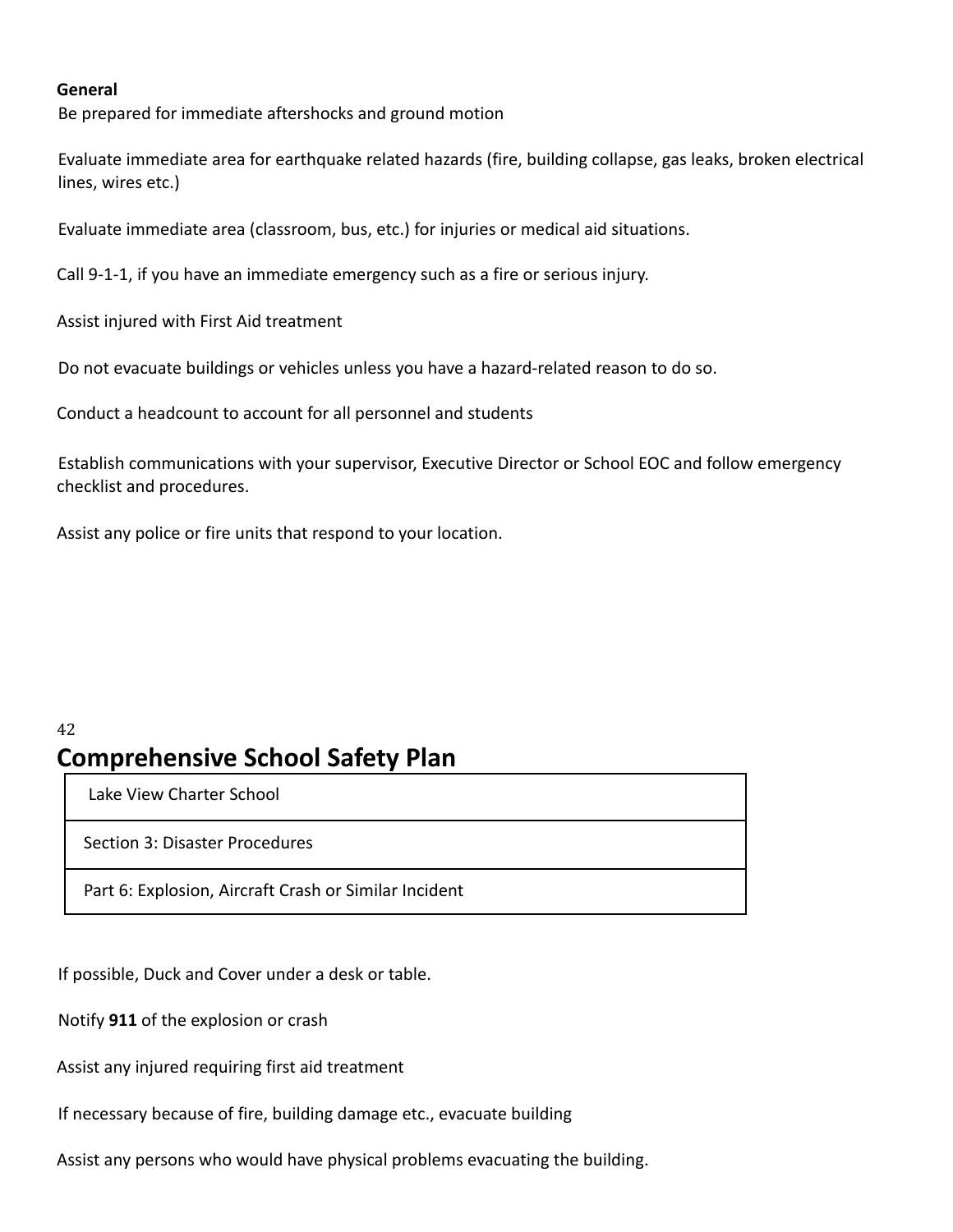Go to an outdoor evacuation/assembly area which is hazard free and not affected by the explosion or crash.

Keep fire lanes, streets and walkways open for emergency responders.

Stay in assembly area and account for all personnel and students.

Do not return to buildings until authorized by fire department or Executive Director

Information is provided to students at times of state testing, ingress and egress, safety

#### 43 **Comprehensive School Safety Plan**

Lake View Charter School

Section 3: Disaster Procedures

Part 7: Fire Procedures

Call **911** to report a fire, stay one line and give specific information (name, address of school or facility, students learn primarily at home, no school location).

Utilize manual pull station to activate building alarm system and evacuate building when you hear an alarm.

In the event of a small fire, notify **911** and then use the nearest fire extinguisher to control the fire if you have been trained in their use.

Do not attempt to fight large fires, call **911** and evacuate building.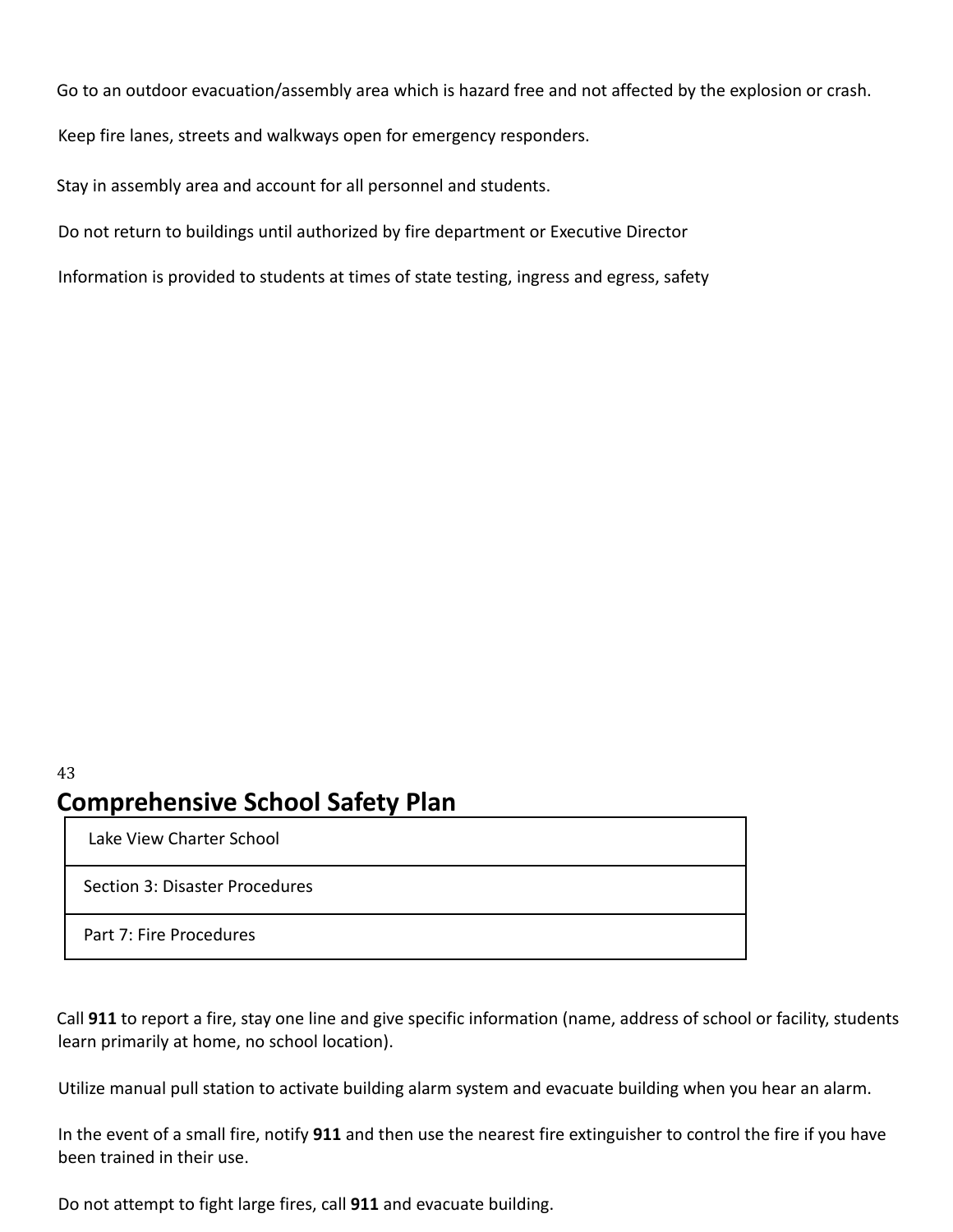Assist students in building evacuation and proceed to outdoor school evacuation area or areas.

When evacuating buildings walk, do not run.

Do not use elevators for building evacuation or in an emergency.

If heavy smoke is present, crawl or stay near floor for breathable air.

Assist any individuals who would have physical problems evacuating the building.

Stay in the designated assembly area and account for all personnel and students.

Do not block fire lanes or areas used by the fire department

Do not re-enter building until authorized by fire department or the Executive Director. If the fire is off

site, wait for instructions from the Executive Director or Executive Director's designee.

# **Comprehensive School Safety Plan**

Lake View Charter School

44

Section 3: Disaster Procedures

Part 8: Flood Procedures

If a flood warning is received by a school or location, notify Lake View Charter School Executive Director immediately.

If a major flood warning is received at Lake View Charter School Office, Lake View Charter School EOC should be activated.

Based upon the specific threat, Lake View Charter School EOC in conjunction with the Operational Area EOC and SEMS system will develop an action plan to protect personnel, students and facilities.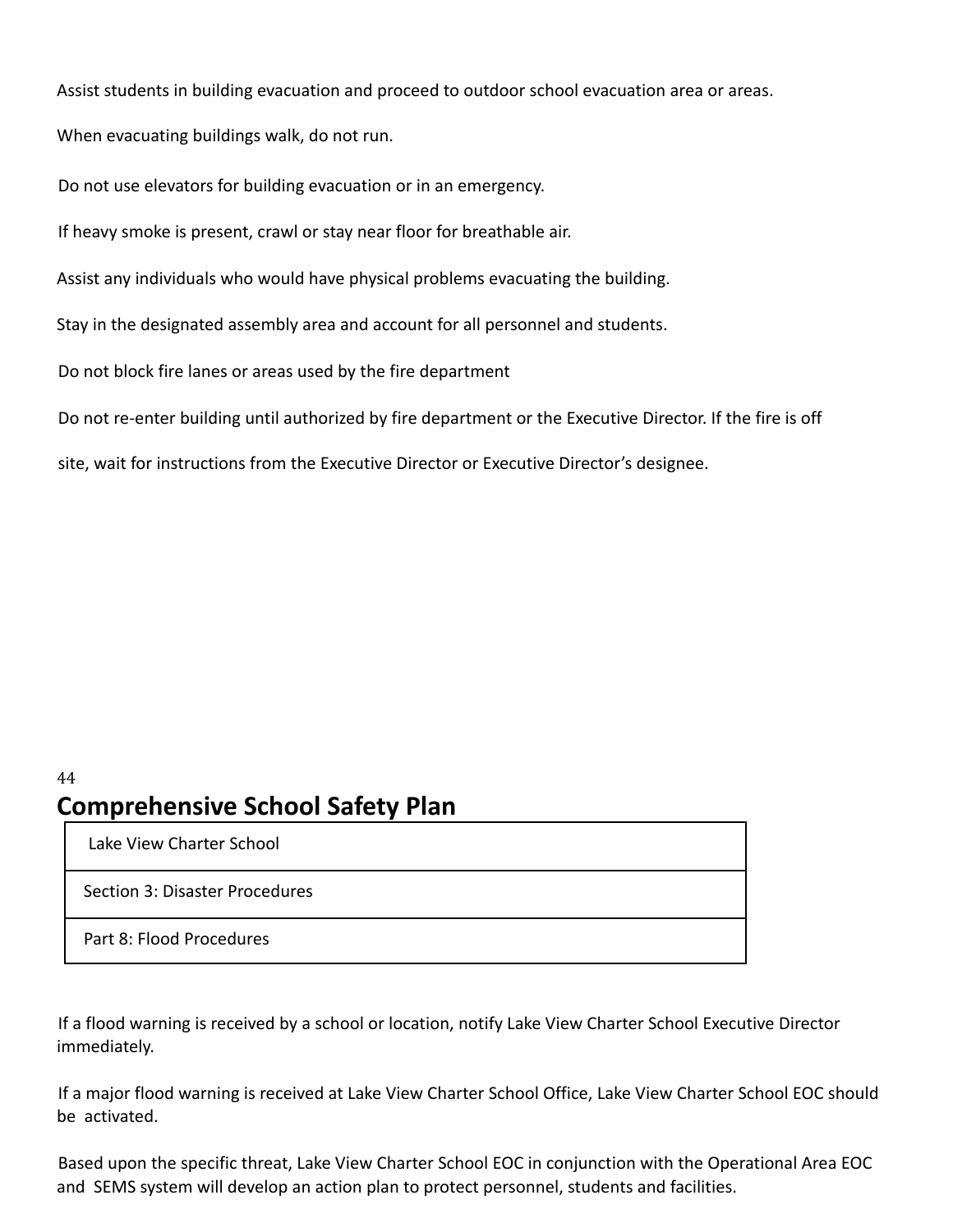Evacuation of specific schools, facilities or areas will be directed by Lake View Charter School EOC in coordination with SEMS.

### 45 **Comprehensive School Safety Plan**

Lake View Charter School

Section 3: Disaster Procedures

Part 9: Lockdown/Civil Unrest Procedures

Any threatening disturbance should be reported immediately to the Executive Director/Administrator.

If the disturbance is affecting normal school or facility operations, the Executive Director/Administrator should notify law enforcement authorities immediately.

As necessary, alert all site employees of the situation by intercom, Site staff must follow the instructions below:

If you are inside:

● Close and lock all doors and windows immediately upon notification of situation ●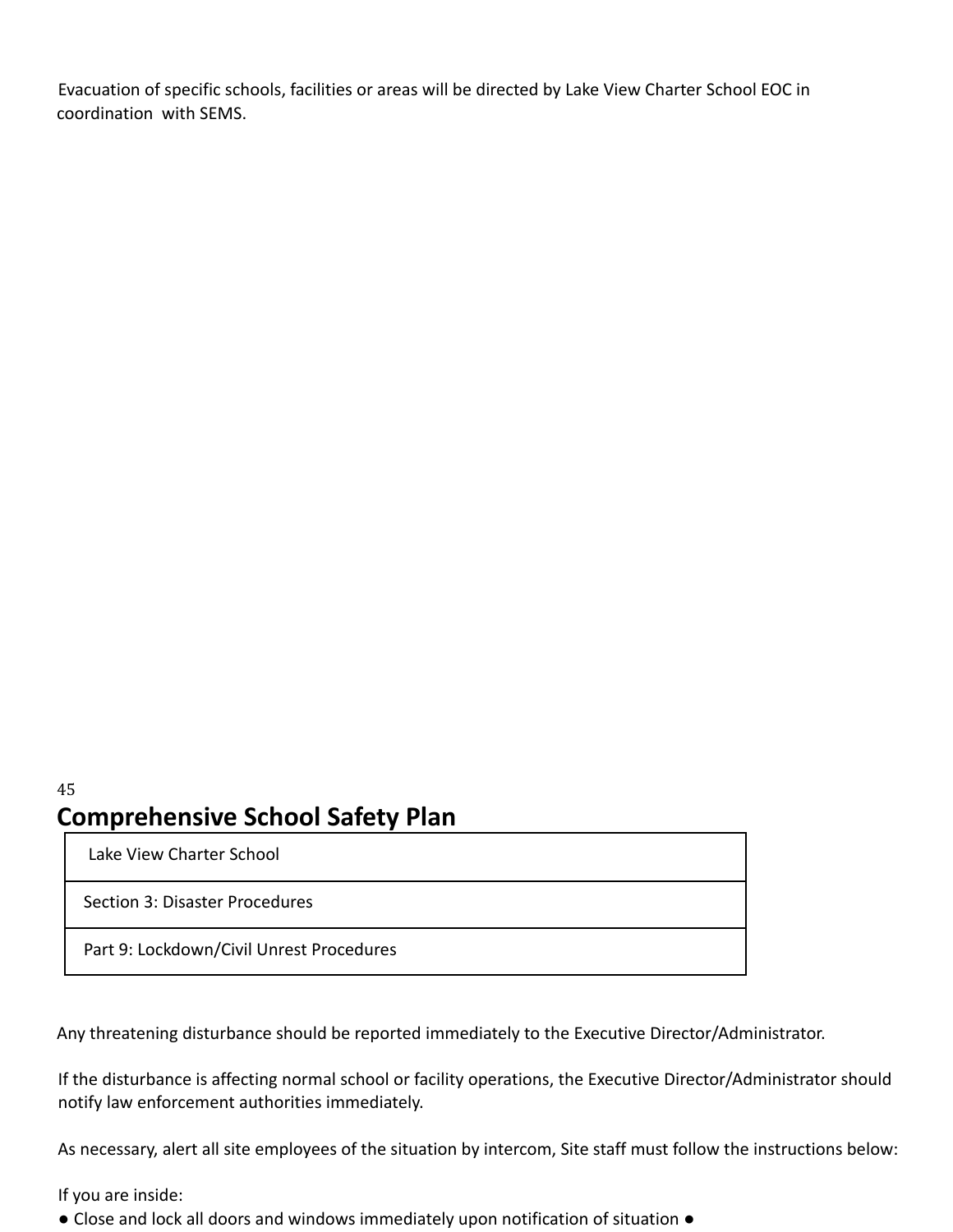Keep all students inside and take roll

- If feasible, move all students to a center point and keep low to the ground. Stay away from all doors and windows.
- Never open the door or window to anyone
- Keep students inside the classroom, regardless of lunch or recess until you are told by the Executive Director or Executive Director's designee that the situation has been resolved.

If you are outside:

● Immediately have students and staff seek shelter if it is safe to do so. Drill with students and staff to go to the nearest room to them.

● If shelter is not available, ensure students lie flat on the ground immediately. ● Children in restrooms should be instructed to stay there until directed to exit by the Executive Director or Executive Director's designee.

If the situation is violent and may include the use of firearms, the Executive Director or Executive Director's designee should instruct all staff and students to lie face down on the floor and remain immobile.

The Executive Director and staff must follow all instructions given by responding law enforcement.

If the event is major, the Executive Director will activate Lake View Charter School EOC to develop an Action Plan to deal with the situation as well as the following:

- A. Telephone inquiries and rumor control
- B. Media relations and public information
- C. Employee/Student crisis counseling
- D. Facility damage assessment/control

### 46 **Comprehensive School Safety Plan**

Lake View Charter School

Section 3: Disaster Procedures

Part 10: Severe Windstorm Procedures

If a severe wind warning is received at school location, notify Lake View Charter School Executive Director immediately. (Students learn primarily at home, no school location)

If a severe wind warning is received at Lake View Charter School Office, Lake View Charter School EOC should be activated.

Based upon the specific threat, Lake View Charter School EOC in conjunction with the Operational Area EOC or City EOC will develop an action plan to protect personnel, students and facilities.

In general, if severe winds are affecting a school or facility, employees and students should be moved to the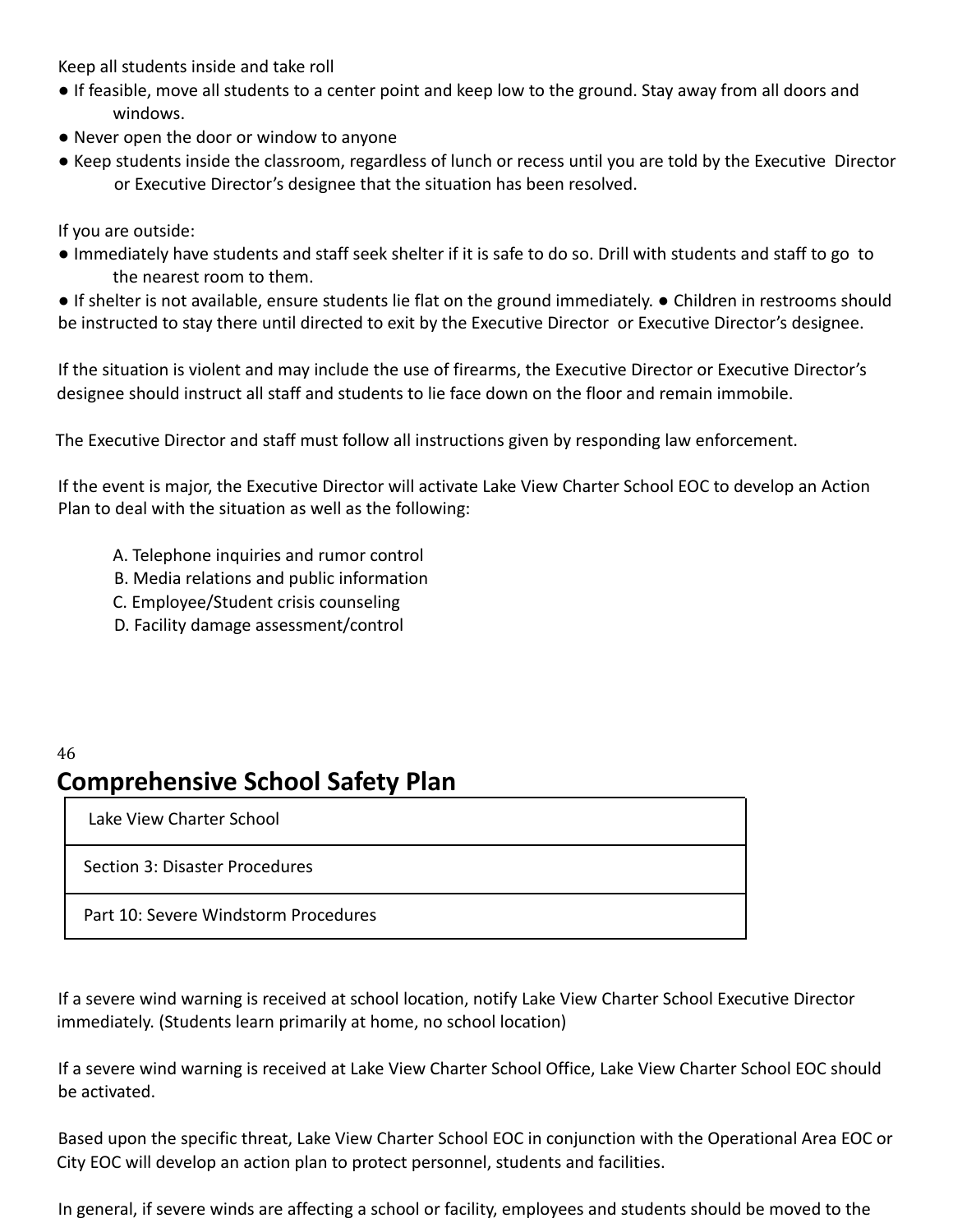interior core area of the building (inside wall on the ground floor) away from outside windows and doors.

Close all windows and blinds and avoid auditoriums, gymnasiums and other building locations that have large roof areas or spans.

Avoid all areas that have large concentrations of electrical equipment or power cables.

Evacuation of specific schools, facilities or areas will be directed by Lake View Charter School EOC in coordination with SEMS.

### 47 **Comprehensive School Safety Plan**

Lake View Charter School

Section 3: Disaster Procedures

Part 11: Suspicious Mail/Packages

All incoming mail and packages should be handled with caution.

Below are Indicators of suspicious mail and steps to take in the event that suspicious mail is received.

Mail that …

- … is unexpected or from an unfamiliar source
- … has excessive postage
- … is addressed to someone who no longer works in Lake View Charter School
- … is addressed to a current employee but with the wrong title
- … contains several misspelled words on the envelope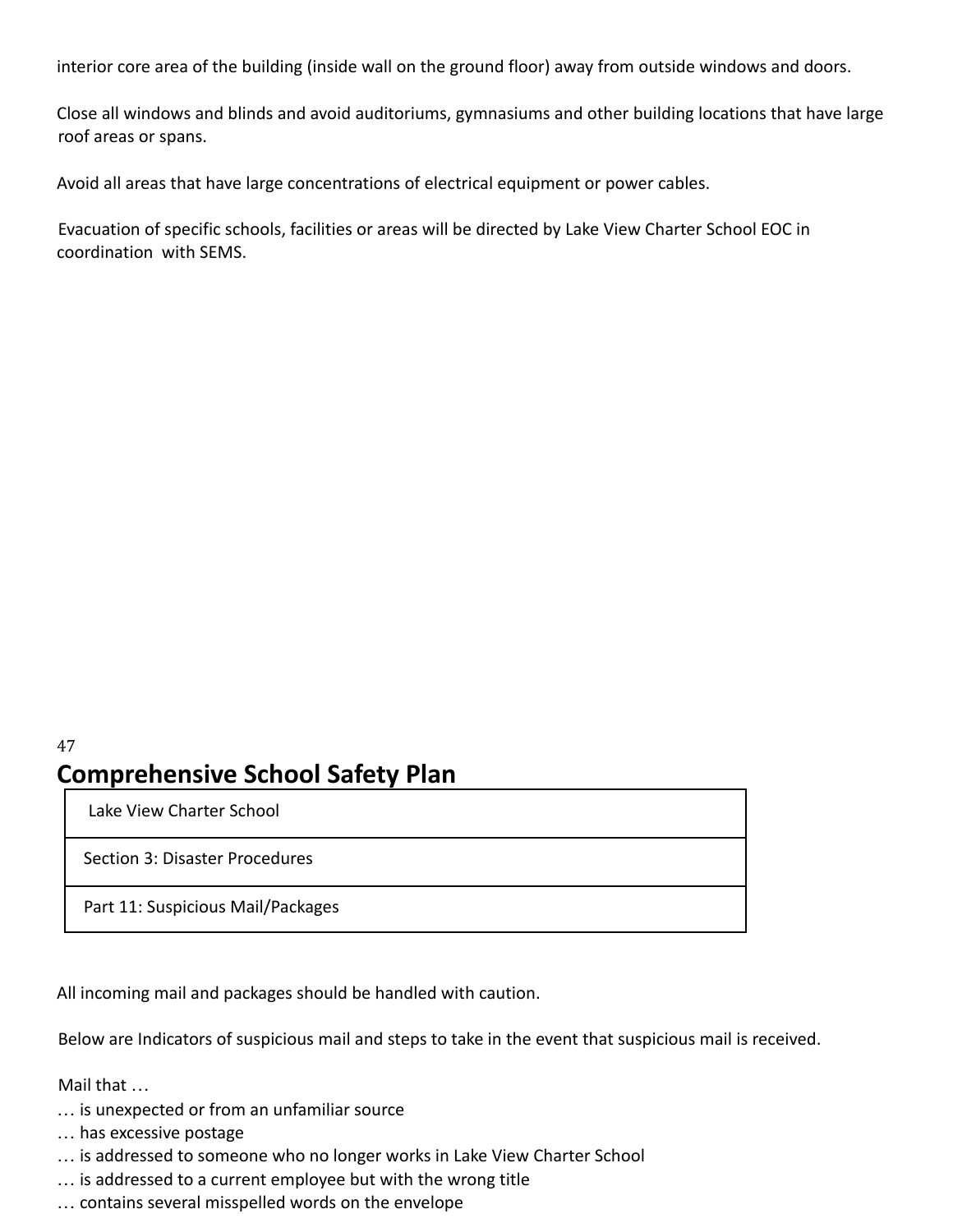- … marked with restrictive endorsements such as "Personal" or "Confidential"
- … has no return address or an address that cannot be verified
- … mail that is from a foreign country
- … shows a city or state in the postmark that doesn't match the return address
- … is lopsided, oddly shaped, or has an unusual weight, given its size
- … has protruding wires, strange odors or stains
- … has powdery substance on the outside
- … has an unusual amount of tape on it
- … is ticking or making unusual sounds

Not all mail comes perfectly packaged or with accurate information on it, so it is important that employees handling mail remain sensible in the screening of mail. However, prudent scrutiny conducted in a reasonable manner can greatly reduce the school's chances of becoming the victim of attack by mail.

### 48 **Comprehensive School Safety Plan**

Lake View Charter School

Section 3: Disaster Procedures

Part 11: Suspicious Mail/Packages

What to do with suspicious mail (general response):

- Do not try to open the package or envelope.
- Do not sniff, taste or shake the package.
- Isolate the package.
- Evacuate the immediate area; close the door.
- Contact your supervisor and call **911**.

Response to mail suspected of delivering biological/chemical agents in powder form: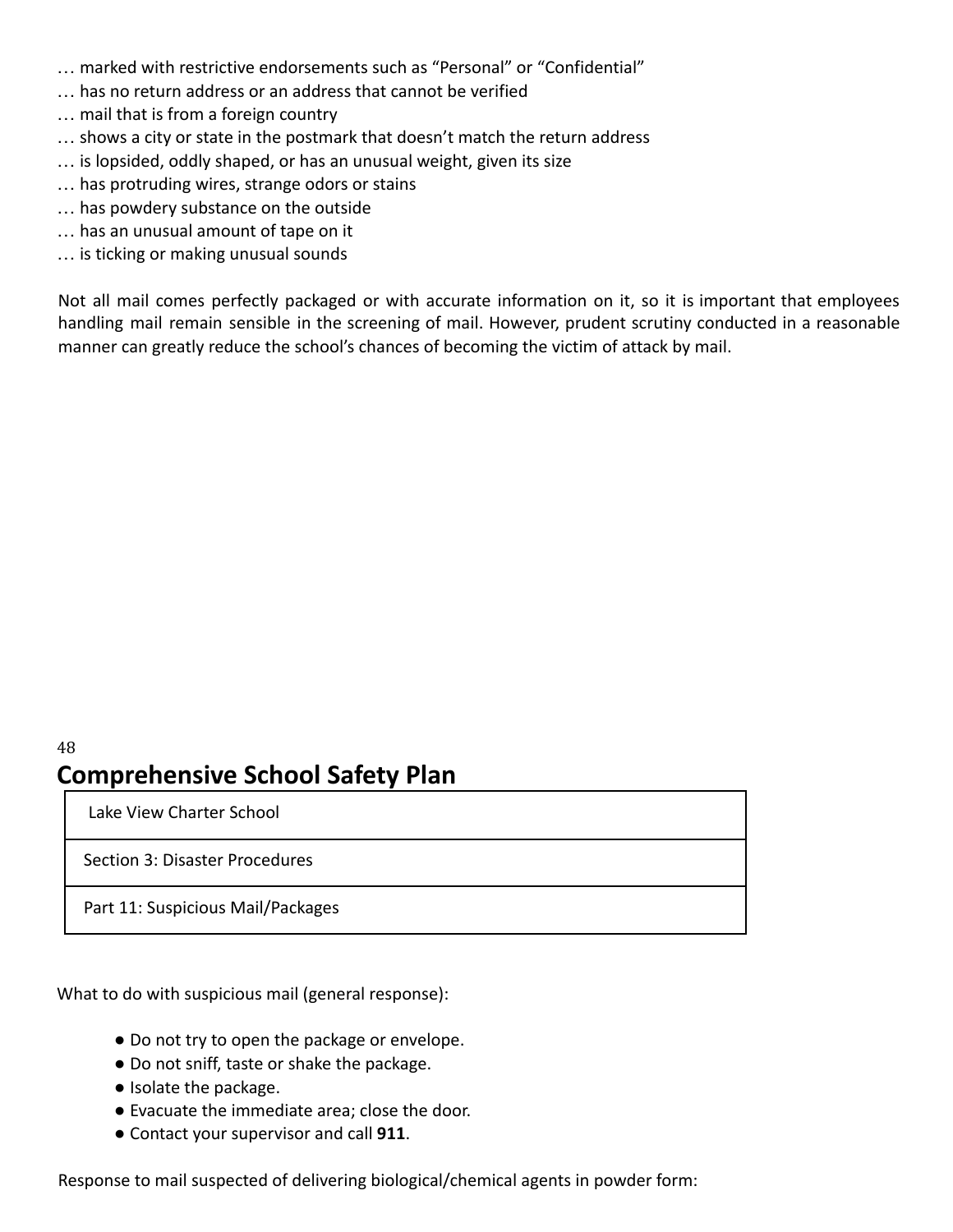- Do not open an envelope or package with powder on the outside.
- If powder is spilled from an envelope or package, do not try to clean up the powder.
- Cover the spilled contents immediately with anything (clothing, paper, trash can). Do not remove this cover.
- Leave the room and close the door or otherwise prevent access to the room.
- Wash your hands with soap and hot water.
- Ensure that everyone who had contact with the piece of mail washes his/her hands with soap and hot water.
- Notify your supervisor.
- Supervisor should immediately contact the local police (**911**) or the U.S. Postal Inspection Service (626-405-1200).
- Supervisor should notify the Lake View Charter School's Office.
- Remove heavily contaminated clothing as soon as possible and place inside a plastic bag or some other container that can be sealed. This clothing should be given to the responding emergency response units.
- Shower with soap and water as soon as possible. Do not use bleach or other disinfectant on your skin.
- Make a list of all the people who were in the room or area, especially those who had contact with the envelope or package. Provide this list to the emergency response teams investigating the incident.
- Investigators will remove the envelope or package and conduct a thorough check of the area for contamination.
- If you are prescribed medicine as a result of this exposure, take it until instructed or until it runs out.
- NOTE: Contacting the U.S. Postal Service is less likely to create a media event than the local police but their response may be slower.

#### 49 **Comprehensive School Safety Plan**

Lake View Charter School

Section D: Suspension/Expulsions Policies and Procedures - Ed Code 48915(d)

Part 1: Definitions/Due Process/Rules and Procedures of School Discipline/Process and Procedures

Lake View Charter School

– Suspension and Expulsion/Due Process/Rules and Procedures of School Discipline

Lake View Charter School includes rules and guidelines in the: Student/Parent Handbook. Given to all families upon enrollment.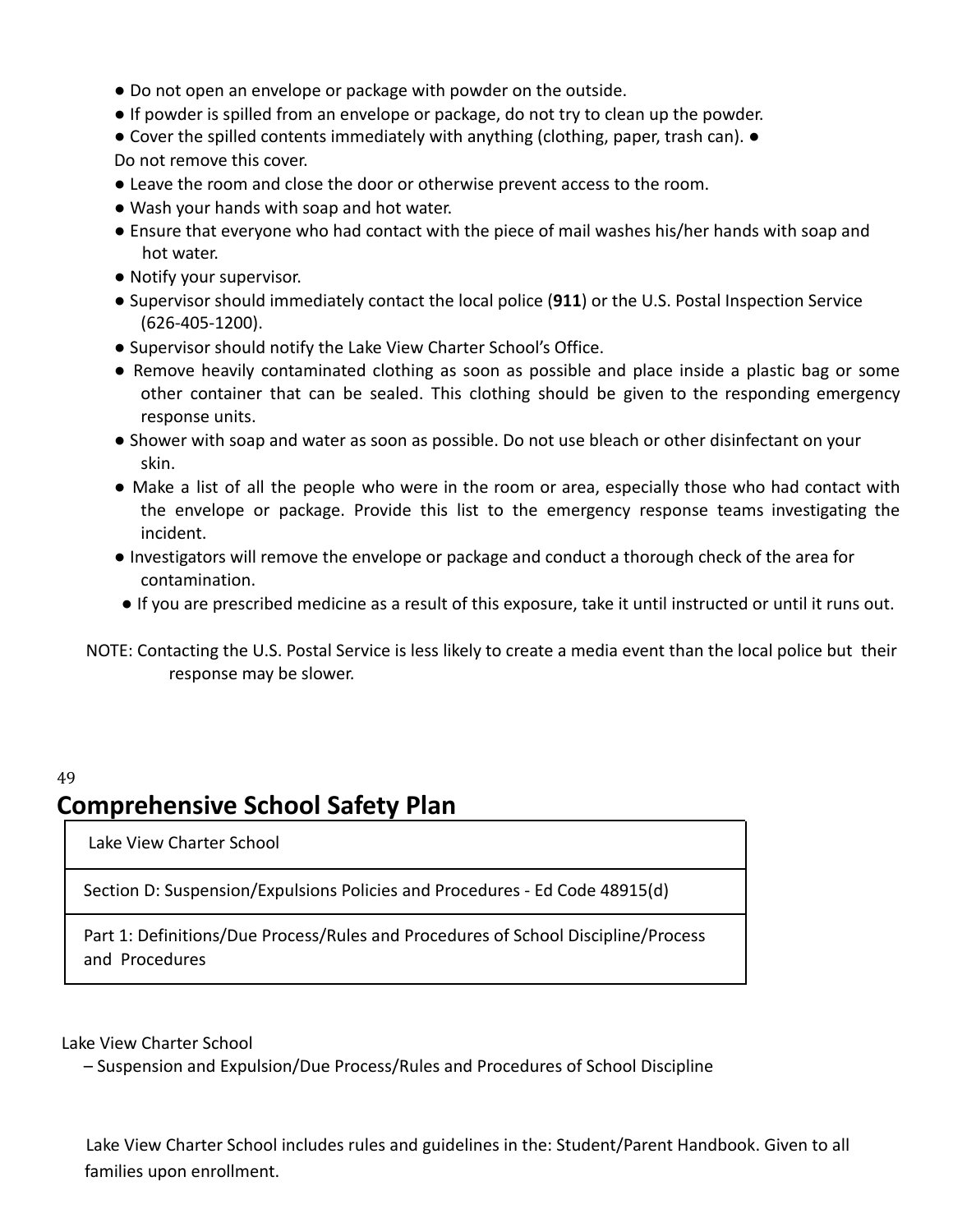#### **Education Code section 48915(d)**

If a student has committed any of the following, the student will be recommended for expulsion if the act was committed at school or at a school activity off school grounds:

- Possessing, selling, or otherwise furnishing a firearm. This section does not apply to an act of possessing a firearm if the pupil had obtained prior written permission to possess the firearm from a certificated school employee, which is concurred in by the principal or the designee of the principal. This section applies to an act of possessing a firearm only if the possession is verified by an employee of the school. The act of possessing an imitation firearm, as defined in Education Code section 48900(m), is not an offense for which suspension or expulsion is mandatory, but it is an offense for which suspension or expulsion may be imposed.
- Brandishing a knife at another person.
- Unlawfully selling a controlled substance listed in Health and Safety Code, commencing with section 11053.
- Committing or attempting to commit a sexual assault or sexual battery as defined in Education Code section 48900(n).
- Possession of an explosive.

If a student has been recommended for expulsion for any of the actions listed above, the student will be afforded the due process provided for all students facing expulsion from Lake View Charter School, as identified in Lake View Charter School's Suspension and Expulsion policy. If a student is expelled for committing any of the acts listed above, Lake View Charter School shall refer the student back to the student's district of residence for continuation of that student's education. That school system may refer the pupil to a program of student that meets all of the following conditions: 1) is appropriately prepared to accommodate pupils who exhibit discipline problems; 2) is not provided at a comprehensive middle, junion,

50

or senior high school, or at any elementary school; 3) is not housed at the schoolsite attended by the pupil at the time of suspension.

**Education Code section 48900: Serious Acts that Would Lead to Suspension, Expulsion, or Mandatory Expulsion Recommendations in Accordance with Lake View Charter School's Suspension and Expulsion Policies**

Lake ViewLake ViewLake ViewLake ViewLake View **Lake View** Lake View Lake View Lake View Lake View Lake View Lake View Lake View

**Grounds for Suspension and Expulsion of Students:** The following reflect the serous acts that would lead to suspension, expulsion, or mandatory expulsion recommendations in accordance with Lake View Charter School's Suspension and Expulsion Policy. Any suspension or expulsion of a student shall follow required due process as described in the Suspension and Expulsion Policy, as well as all other processes identified therein. A full copy of the Suspension and Expulsion Policy is available below.

A student may be suspended or expelled for prohibited misconduct if the act is related to school activity or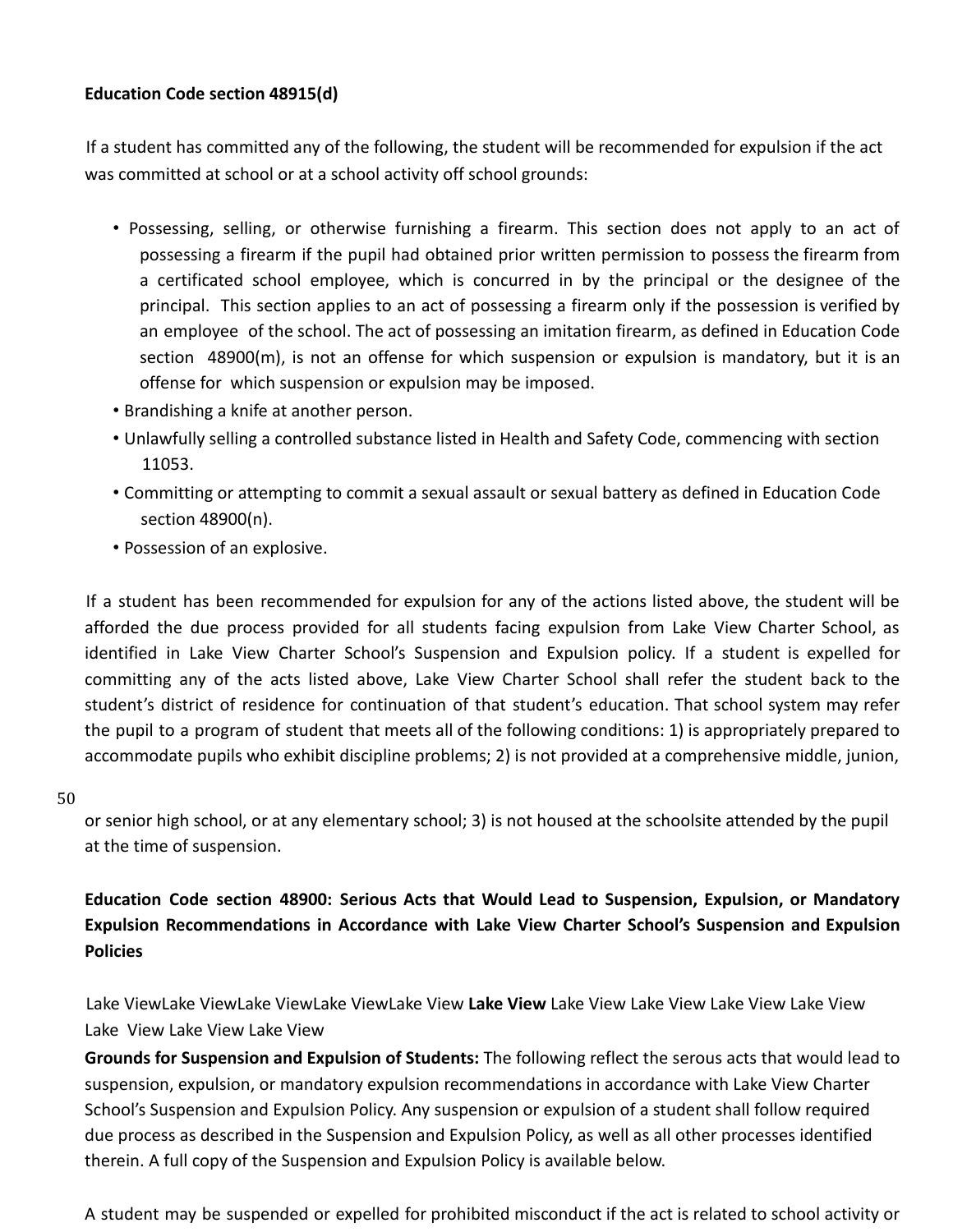school attendance occurring at any time including but not limited to: a) while on school grounds; b) while going to or coming from school; c) during the lunch period, whether on or off the school campus; d) during, going to, or coming from a school-sponsored activity.

#### **Enumerated Offenses:**

Suspension or Expulsion may be recommended if a student:

Caused, attempted to cause, or threatened to cause physical injury to another person.

Willfully used force of violence upon the person of another, except self-defense.

Possessed, sold, or otherwise furnished a firearm, knife, explosive, or other dangerous object, unless, in the case of an object of this type, the pupil had obtained written permission to possess the item from a certificates school employee, which is concurred in by the principal or the designee of the principal.

Unlawfully possessed, used, sold or otherwise furnished, or was under the influence of any controlled substance, as defined in Health and Safety Code 11053-11058, alcoholic beverage, or intoxicant of any kind.

Unlawfully offered, arranged, or negotiated to sell any controlled substance as defined in Health and Safety Code Sections 11053-11058, alcoholic beverage or intoxicant of any kind, and then sold, delivered or otherwise furnished to any person another liquid substance or material and represented same as controlled substance, alcoholic beverage or intoxicant.

Committed or attempted to commit robbery or extortion.

Caused or attempted to cause damage to school property or private property.

Stole or attempted to steal school property or private property.

Possessed or used tobacco or products containing tobacco or nicotine products, including but not limited, to cigars, cigarettes, miniature cigars, clove cigarettes, smokeless tobacco, snuff, chew packets and betel. This section does not prohibit the use of his or her own prescription products by a student.

Committed an obscene act or engaged in habitual profanity or vulgarity.

Unlawfully possessed or unlawfully offered, arranged, or negotiated to sell any drug paraphernalia, as defined in Health and Safety Code Section 11014.5.

Disrupted school activities or otherwise willfully defied the valid authority of supervisors, teachers, administrators, other school officials, or other school personnel engaged in the performance of their duties (only students in grades 9-12, inclusive, may be suspended based upon this action. No student shall be expelled based upon this action).

Knowingly received stolen school property or private property.

Possessed an imitation firearm, i.e.: a replica of a firearm that is so substantially similar in physical properties to an existing firearm as to lead a reasonable person to conclude that the replica is a firearm.

Committed or attempted to commit a sexual assault as defined in Penal Code Sections 261, 266c, 286, 288, or 289, or former Section 288a, or committed a sexual battery as defined in Penal Code Section 243.4.

Harassed, threatened, or intimidated a student who is a complaining witness or witness in a school disciplinary proceeding for the purpose of preventing that student from being a witness and/or retaliating against that student for being a witness.

Unlawfully offered, arranged to sell, negotiated to sell, or sold the prescription drug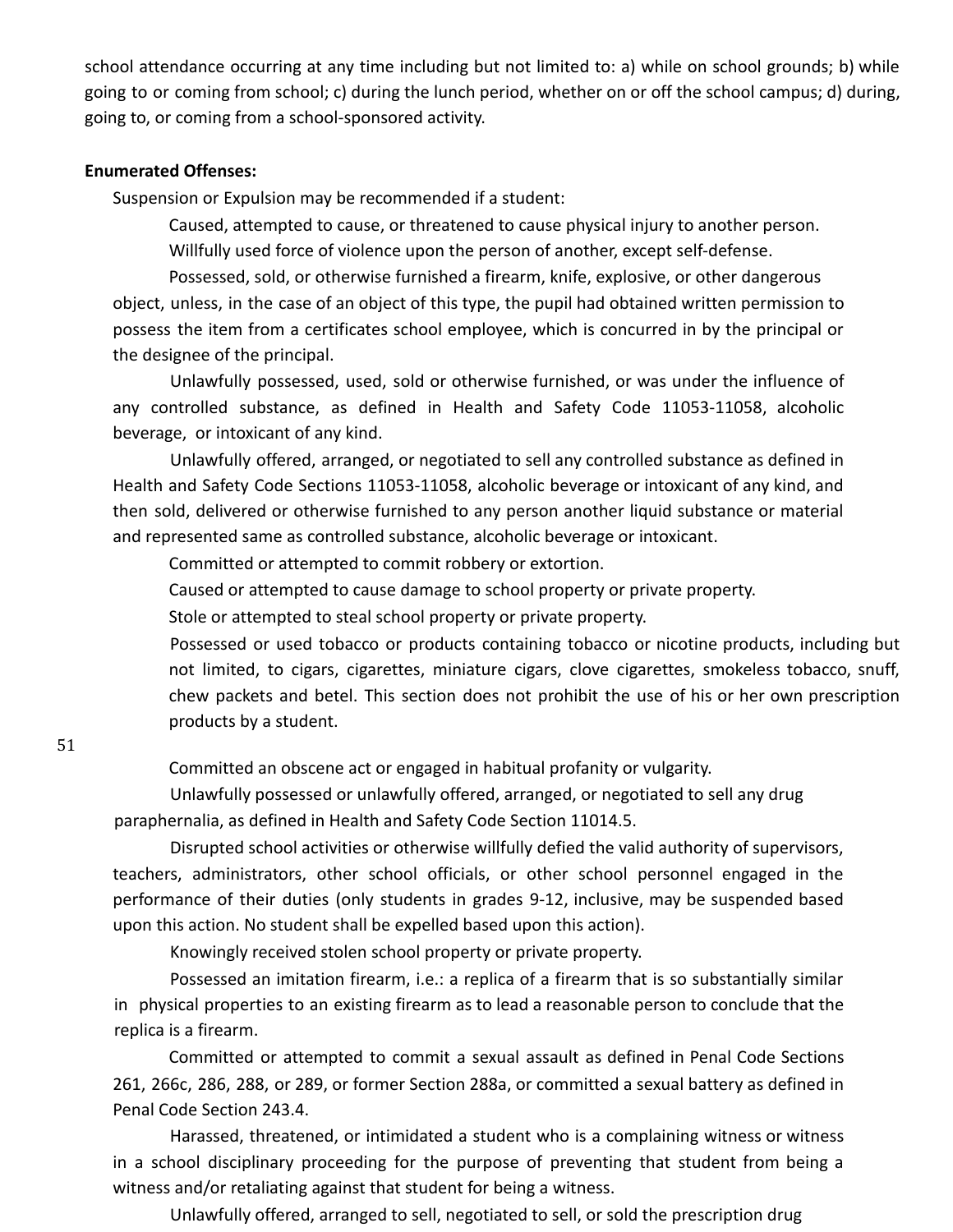Soma.

Engaged in, or attempted to engage in hazing. For the purposes of this subdivision, "hazing" means a method of initiation or preinitiation into a student organization or body, whether or not the organization or body is officially recognized by an educational institution, which is likely to cause serious bodily injury or personal degradation or disgrace resulting in physical or mental harm to a former, current, or prospective student. For purposes of this section, "hazing" does not include athletic events or school sanctioned events.

Made terrorist threats against school officials and/or school property. For purposes of this section, "terroristic threat" shall include any statement, whether written or oral, by a person who willfully threatens to commit a crime which will result in death, great bodily injury to another person, or property damage in excess of one thousand dollars (\$1,000), with the specific intent that the statement is to be taken as a threat, even if there is no intent of actually carrying it out, which, on its face and under the circumstances in which it is made, is so unequivocal, unconditional, immediate, and specific as to convey to the person threatened, a gravity of purpose and an immediate prospect of execution of the threat, and thereby causes that person reasonably to be in sustained fear for his or her own safety or for his or her immediate family's safety, or for the protection of school property, or the personal property of the person threatened or his or her immediate family.

Committed sexual harassment, as defined in Education Code Section 212.5. For the purposes of this section, the conduct described in Section 212.5 must be considered by a reasonable person of the same gender as the victim to be sufficiently severe or pervasive to have a negative impact upon the individual's academic performance or to create an intimidating, hostile, or offensive educational environment. This section shall apply to students in any of grades 4 to 12, inclusive.

52

Caused, attempted to cause, threaten to cause or participated in an act of hate violence, as defined in subdivision (e) of Section 233 of the Education Code. This section shall apply to students in any of grades 4 to 12, inclusive.

Intentionally harassed, threatened or intimidated a student or group of students to the extent of having the actual and reasonably expected effect of materially disrupting class work, creating substantial disorder and invading student rights by creating an intimidating or hostile educational environment. This section shall apply to students in any of grades 4 to 12, inclusive.

Engaged in an act of bullying, including, but not limited to, bullying committed by means of an electronic act (cyber-bullying).

- 1. "Bullying" means any severe or pervasive physical or verbal act or conduct, including communications made in writing or by means of an electronic act (cyber-bullying), and including one or more acts committed by a student or group of students which would be deemed hate violence or harassment, threats, orintimidation, which are directed toward one or more students that has or can be reasonably predicted to have the effect of one or more of the following:
- i. Placing a reasonable student (defined as a student, including, but is not limited to, a student with exceptional needs, who exercises average care, skill, and judgment in conduct for a person of his or her age, or for a person of his or her age with exceptional needs) or students in fear of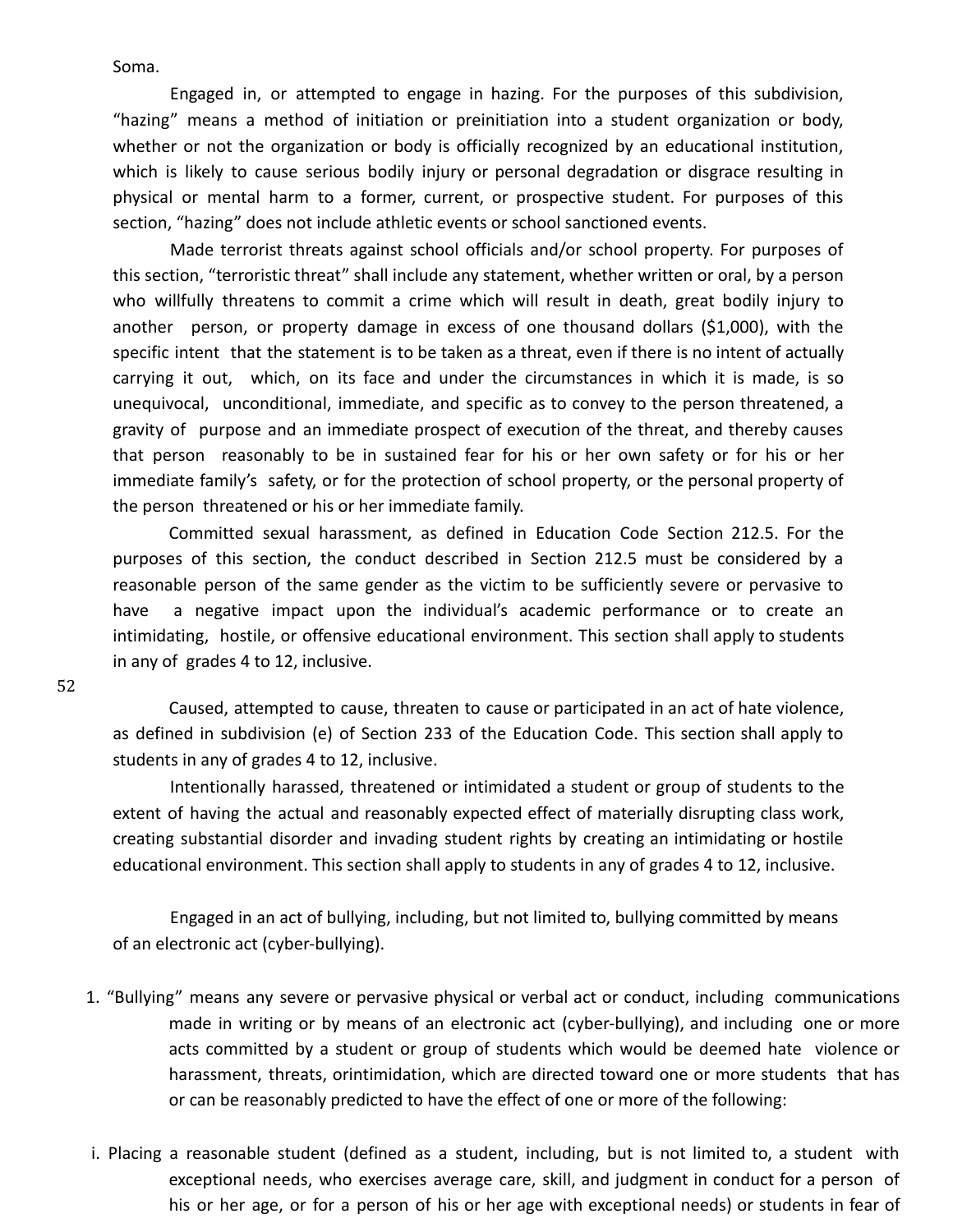harm to that student's or those students' person or property.

- ii. Causing a reasonable student to experience a substantially detrimental effect on his or her physical or mental health.
- iii. Causing a reasonable student to experience substantial interference with his or her academic performance.
- iv. Causing a reasonable student to experience substantial interference with his or her ability to participate in or benefit from the services, activities, or privileges provided by Lake View Charter School.
- 2. "Electronic Act" means the transmission by means of an electronic device, including, but not limited to, a telephone, wireless telephone, or other wireless communication device, computer, or pager, of a communication, including, but not limited to, any of the following:
- i. A message, text, sound, or image.
- ii. A post on a social network Internet Web site including, but not limited to:
	- a. Posting to or creating a burn page. A "burn page" means an Internet Web site created for the purpose of having one or more of the effects as listed in subparagraph (1) above. b. Creating a credible impersonation of another actual student for the purpose of having one or more of the effects listed in subparagraph (1) above. "Credible impersonation" means to knowingly and without consent impersonate a student for the purpose of bullying the student and such that another student would reasonably believe, or has reasonably believed, that the student was or is the student who was impersonated.
- 53
- c. Creating a false profile for the purpose of having one or more of the effects listed in subparagraph (1) above. "False profile" means a profile of a fictitious student or a profile using the likeness or attributes of an actual student other than the student who created the false profile.
- **●** Notwithstanding subparagraphs (1) and (2) above, an electronic act shall not constitute pervasive conduct solely on the basis that it has been transmitted on the Internet or is currently posted on the Internet.
- **●** A student who aids or abets, as defined in Section 31 of the Penal Code, the infliction or attempted infliction of physical injury to another person may be subject to suspension, but not expulsion, except that a student who has been adjudged by a juvenile court to have committed, as an aider abettor, a crime of physical violence in which the victim suffered great bodily injury or serious bodily injury shall be subject to discipline pursuant to subdivision (1).
- Possessed, sold, or otherwise furnished any knife unless, in the case of possession of any object of this type, the student had obtained written permission to possess the item from a certificated school employee, with the Executive Director or designee's concurrence.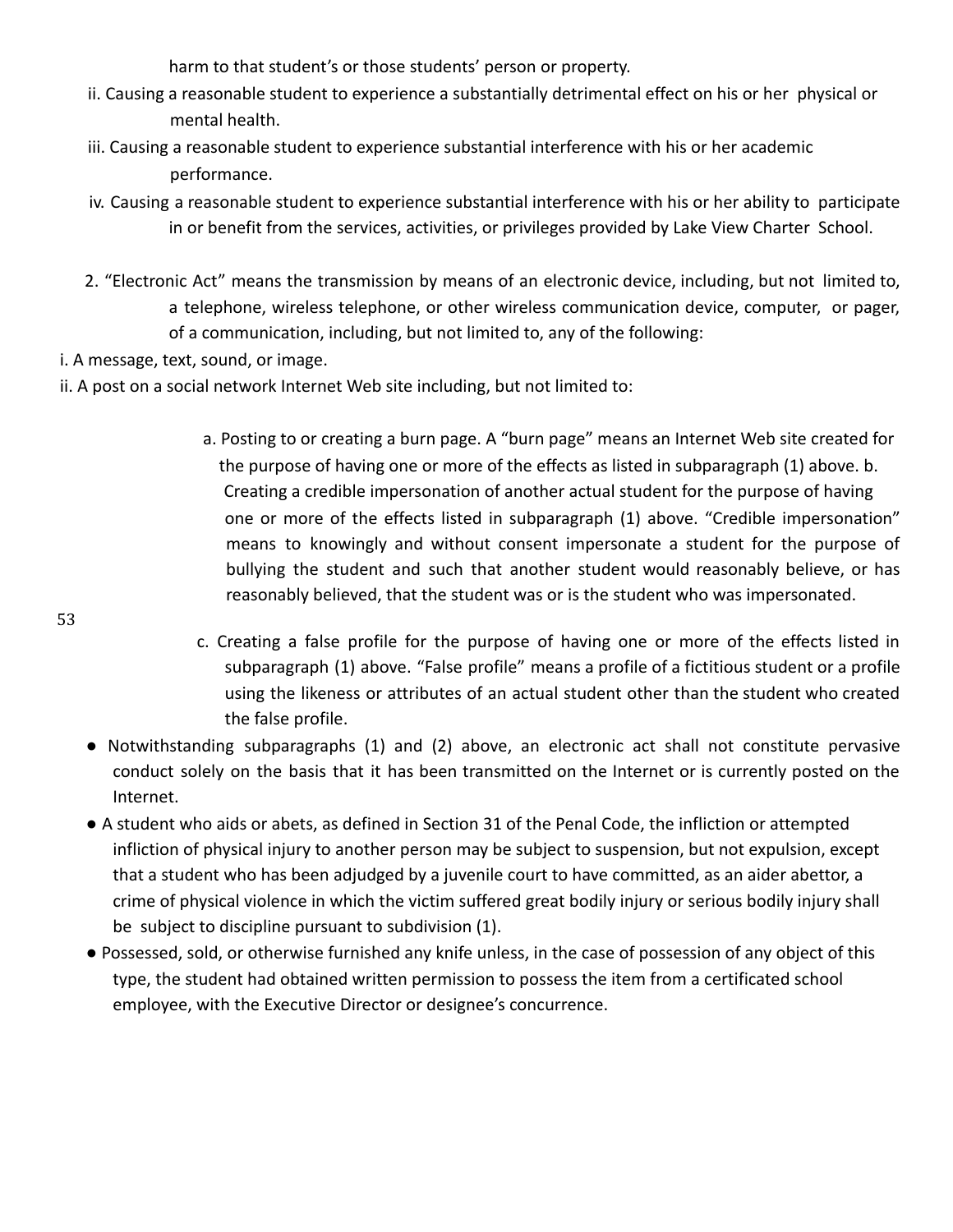### 54 **Comprehensive School Safety Plan**

Lake View Charter School

Section I: Suspension/Expulsions rules and procedures - Ed Code 47605

Part 1: Rules and Procedures of School Discipline/Process and Procedures

**Suspension Procedure:** Suspensions shall be initiated according to the following procedures:

**●** Conference: Suspension shall be preceded, if possible, by a conference conducted by the Executive Director or designee with the student and his or her parent and, whenever practical, the teacher, supervisor or Lake View Charter School employee who referred the student to the Executive Director or designee.

The conference may be omitted if the Executive Director or designee determines that an emergency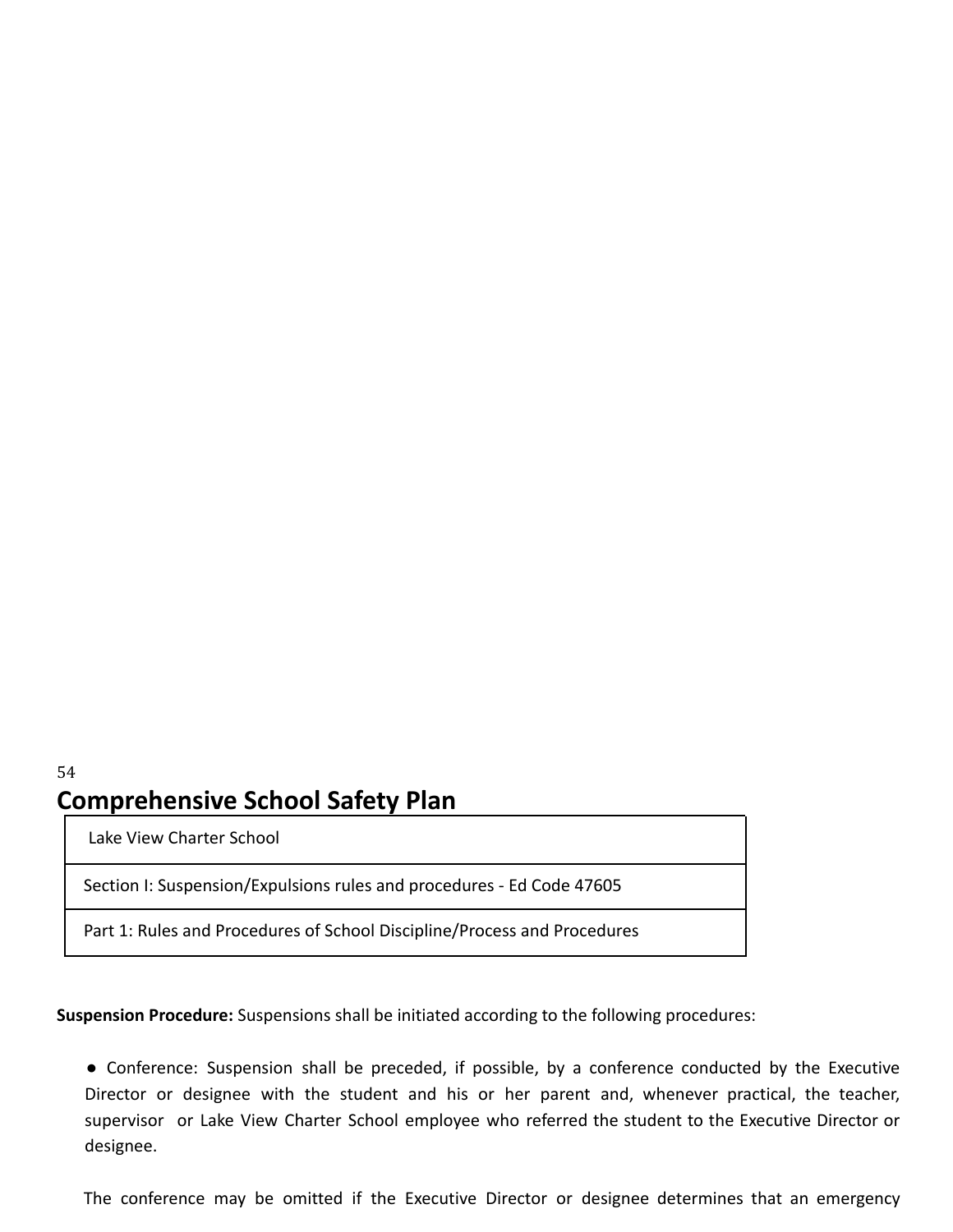situation exists. An "emergency situation" involves a clear and present danger to the lives, safety or health of students or Lake View Charter School personnel. If a student is suspended without this conference, both the parent/guardian and student shall be notified of the student's right to return to school for the purpose of a conference.

At the conference, the student shall be informed of the reason for the disciplinary action and the evidence against him or her and shall be given the opportunity to present his or her version and evidence in his or her defense. This conference shall be held within two school days, unless the student waives this right or is physically unable to attend for any reason including, but not limited to, incarceration or hospitalization. No penalties may be imposed on a student for failure of the student's parent or guardian to attend a conference with Lake View Charter School officials. Reinstatement of the suspended student shall not be contingent upon attendance by the student's parent or guardian at the conference.

Notice to Parents/Guardians: At the time of the suspension, an administrator or designee shall make a reasonable effort to contact the parent/guardian by telephone or in person. Whenever a student is suspended, the parent/guardian shall be notified in writing of the suspension and the date of return following suspension. This notice shall state the specific offense committed by the student. In addition, the notice may also state the date and time when the student may return to school. If Lake View Charter School officials wish to ask the parent/guardian to confer regarding matters pertinent to the suspension, the notice may request that the parent/guardian respond to such requests without delay. Lake View

### 55 **Comprehensive School Safety Plan**

Lake View Charter School

Section I: Suspension/Expulsions rules and procedures - Ed Code 47605

Part 1: Rules and Procedures of School Discipline/Process and Procedures

**●** Suspension Time Limits/Recommendation for Expulsion: Suspensions, when not including a recommendation for expulsion, shall not exceed five (5) consecutive school days per suspension. Upon a recommendation of Expulsion by the Director or Director's designee, the student and the student's guardian or representative will be invited to a conference to determine if the suspension for the student should be extended pending an expulsion hearing. This determination will be made by the Director or designee upon either of the following: 1) the student's presence will be disruptive to the education process; or 2) the student poses a threat or danger to others. Upon either determination, the student's suspension will be extended pending the results of an expulsion hearing.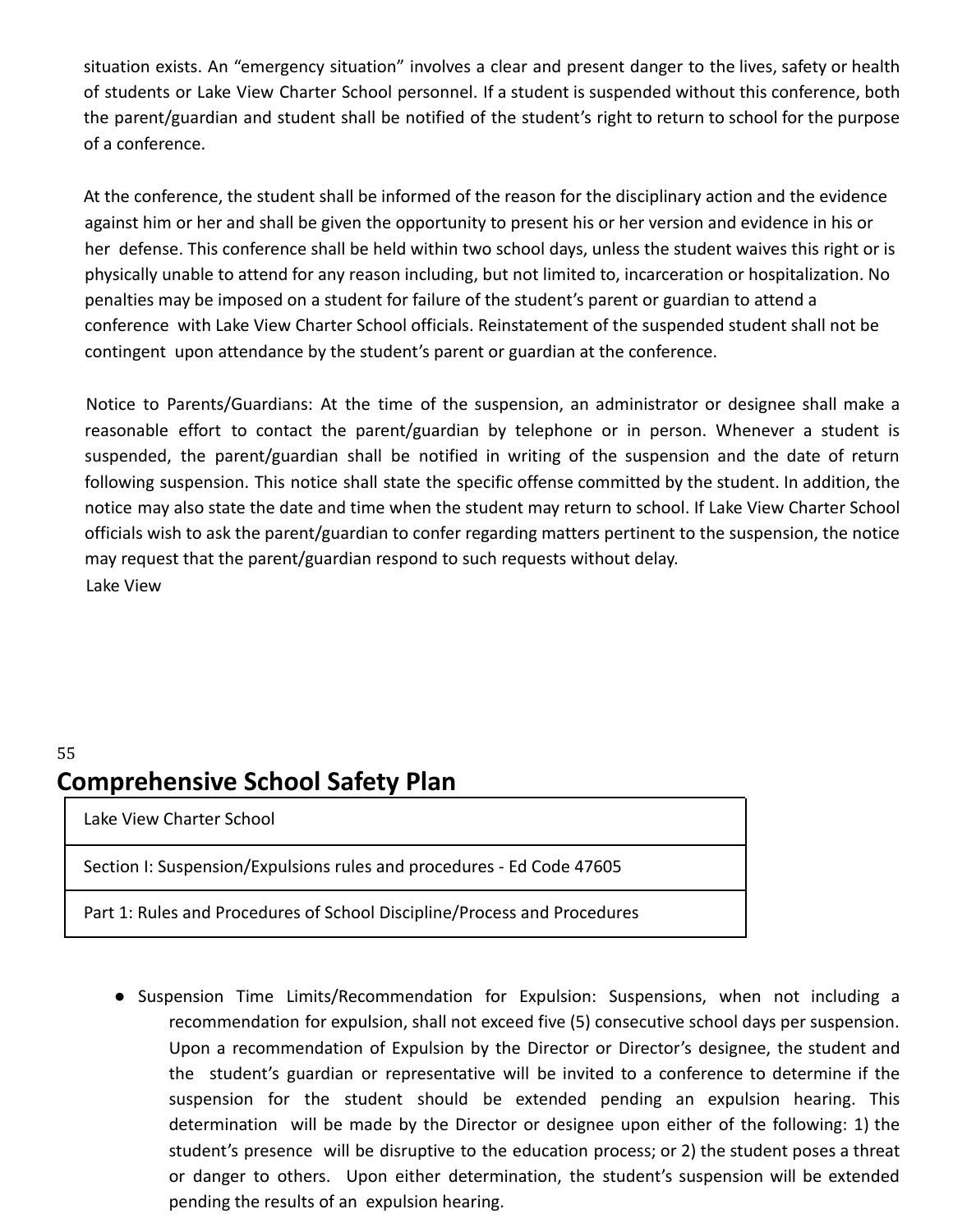**Authority to Expel:** A student may be expelled either by the Lake View Charter School Board following a hearing before it or by the Lake View Charter School Board upon the recommendation of an Administrative Panel to be assigned by the Board as needed. The Administrative Panel should consist of at least three members who are certificated and neither a teacher of the student or a Board member of the Lake View Charter School's governing board. The Administrative Panel may recommend expulsion of any student found to have committed an expellable offense.

**Expulsion Procedures:** Students recommended for expulsion are entitled to a hearing to determine whether the student should be expelled. Unless postponed for good cause, the hearing shall be held within thirty (30) school days after the Executive Director or designee determines that the Student has committed an expellable offense.

In the event an Administrative Panel hears the case, it will make a recommendation to the Board for a final decision whether to expel. The hearing shall be held in closed session (complying with all student confidentiality rules under FERPA) unless the Student makes a written request for a public hearing three (3) days prior to the hearing.

#### 56 **Comprehensive School Safety Plan**

Lake View Charter School

Section I: Suspension/Expulsions rules and procedures - Ed Code 47605

Part 1: Rules and Procedures of School Discipline/Process and Procedures

Written notice of the hearing shall be forwarded to the student and the student's parent/guardian at least ten (10) calendar days before the date of the hearing. Upon mailing the notice, it shall be deemed served upon the student. The notice shall include:

- a. The date and place of the expulsion hearing;
- b. A statement of the specific facts, charges and offenses upon which the proposed expulsion is based;
- c. A copy of the Lake View Charter School's disciplinary rules which relate to the alleged violation;
- d. Notification of the student's or parent/guardian's obligation to provide information about the student's status at the Lake View Charter School to any other school district or school to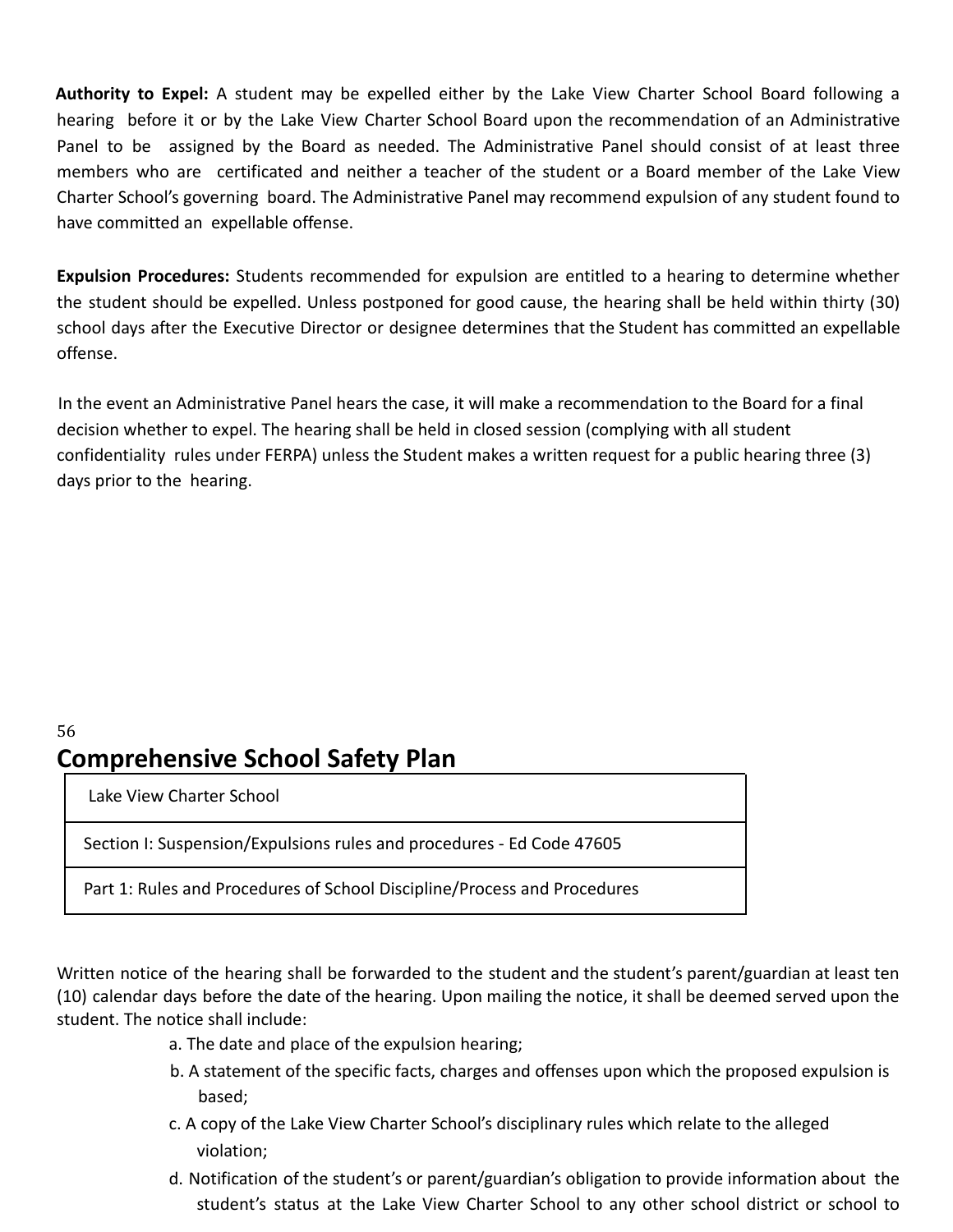which the student seeks enrollment;

e. The opportunity for the student or the student's parent/guardian to appear in person or to employ and be represented by counsel or a non-attorney advisor;

f. The right to inspect and obtain copies of all documents to be used at the hearing; g. The opportunity to confront and question all witnesses who testify at the hearing; h. The opportunity to question all evidence presented and to present oral and documentary evidence on the student's behalf including witnesses.

**Special Procedures for Expulsion Hearings Involving Sexual Assault or Battery Offenses:** The Lake View Charter School may, upon a finding of good cause, determine that the disclosure of either the identity of the witness or the testimony of that witness at the hearing, or both, would subject the witness to an unreasonable risk of psychological or physical harm. Upon this determination, the testimony of the witness may be presented at the hearing in the form of sworn declarations that shall be examined only by the Lake View Charter School or the hearing officer. Copies of these sworn declarations, edited to delete the name and identity of the witness, shall be made available to the student. The complaining witness in any sexual assault or battery case must be provided with a copy of the applicable disciplinary rules and advised of his/her right to (a) receive five days' notice of his/her scheduled testimony, (b) have up to two (2) adult support persons of his/her choosing present in the hearing at the time he/she testifies, which may include a parent, guardian, or legal counsel, and (c) elect to have the hearing closed while testifying.

### 57 **Comprehensive School Safety Plan**

Lake View Charter School

Section D: Suspension/Expulsions policies and procedures - Ed Code 48915

Part 1: Definitions/Due Process/Rules and Procedures of School Discipline/Process and Procedures

- The Lake View Charter School must also provide the victim a room separate from the hearing room for the complaining witness' use prior to and during breaks in testimony.
- At the discretion of the entity conducting the expulsion hearing, the complaining witness shall be allowed periods of relief from examination and cross-examination during which he or she may leave the hearing room.
- The entity conducting the expulsion hearing may also arrange the seating within the hearing room to facilitate a less intimidating environment for the complaining witness.
- The entity conducting the expulsion hearing may also limit time for taking the testimony of the complaining witness to the hours he/she is normally in school, if there is no good cause to take the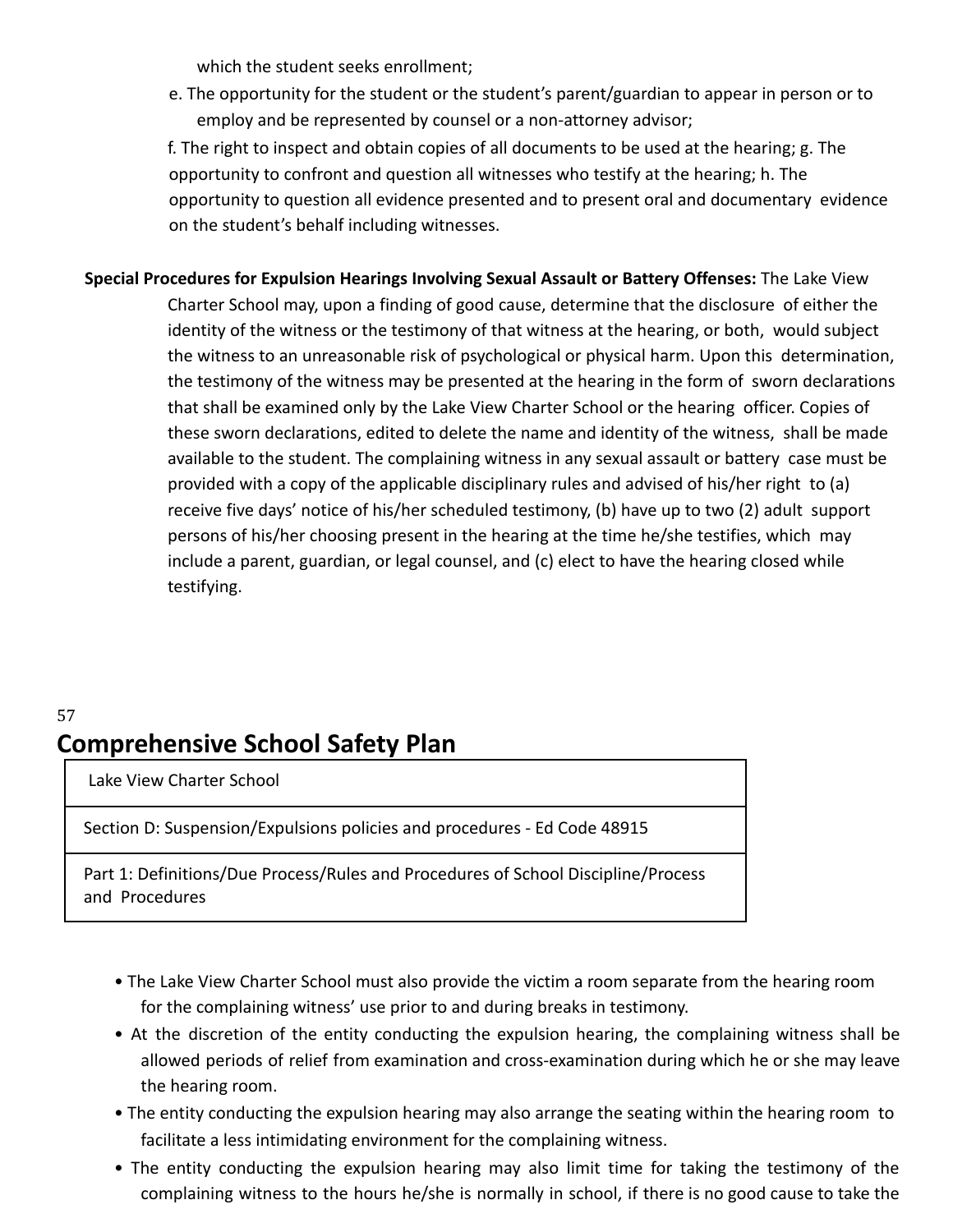testimony during other hours.

• Prior to a complaining witness testifying, the support persons must be admonished that the hearing is confidential. Nothing in the law precludes the person presiding over the hearing from removing a support person whom the presiding person finds is disrupting the hearing. The entity conducting the

hearing may permit any one of the support persons for the complaining witness to accompany him or her to the witness stand.

If one or both of the support persons is also a witness, the Lake View Charter School must present evidence that the witness' presence is both desired by the witness and will be helpful to the Lake View Charter School. The person presiding over the hearing shall permit the witness to stay unless it is established that there is a substantial risk that the testimony of the complaining witness would be influenced by the support person, in which case the presiding official shall admonish the support person or persons not to prompt, sway, or influence the witness in any way. Nothing shall preclude the presiding officer from exercising his or her discretion to remove a person from the hearing whom he or she believes is prompting, swaying, or influencing the witness.

If one or both of the support persons is also a witness, the Lake View Charter School must present evidence that the witness' presence is both desired by the witness and will be helpful to the Lake View Charter School.

#### 58 **Comprehensive School Safety Plan**

Lake View Charter School

Section I: Suspension/Expulsions rules and procedures - Ed Code 47605

Part 1: Rules and Procedures of School Discipline/Process and Procedures

The person presiding over the hearing shall permit the witness to stay unless it is established that there is a substantial risk that the testimony of the complaining witness would be influenced by the support person, in which case the presiding official shall admonish the support person or persons not to prompt, sway, or influence the witness in any way. Nothing shall preclude the presiding officer from exercising his or her discretion to remove a person from the hearing whom he or she believes is prompting, swaying, or influencing the witness.

• The testimony of the support person shall be presented before the testimony of the complaining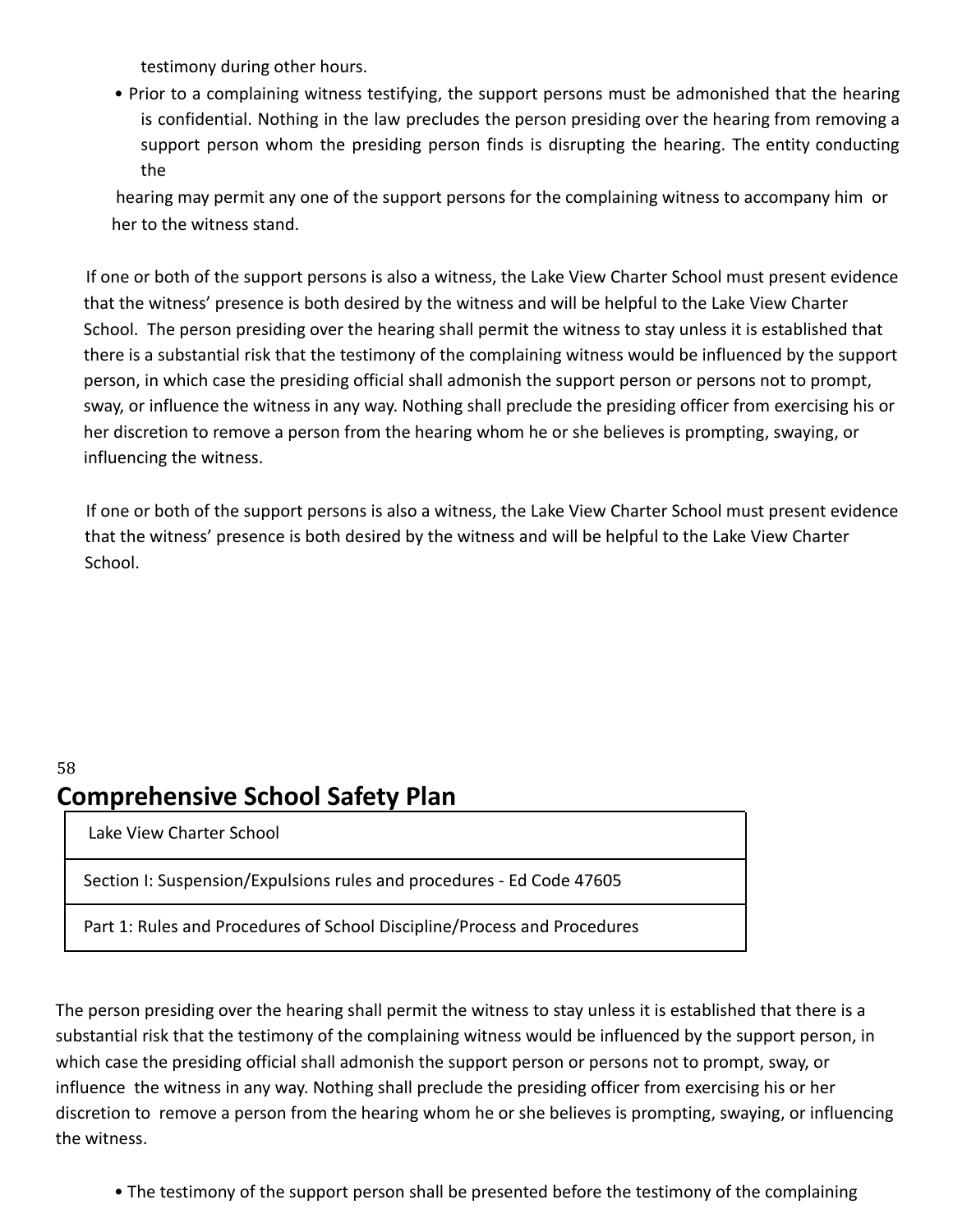witness and the complaining witness shall be excluded from the courtroom during that testimony. • Especially for charges involving sexual assault or battery, if the hearing is to be conducted in public at the request of the student being expelled, the complaining witness shall have the right to have his/her testimony heard in a closed session when testifying at a public meeting would threaten serious psychological harm to the complaining witness and there are no alternative procedures to avoid the threatened harm. The alternative procedures may include videotaped depositions or contemporaneous examination in another place communicated to the hearing room by means of closed-circuit television.

• Evidence of specific instances of a complaining witness' prior sexual conduct is presumed inadmissible and shall not be heard absent a determination by the person conducting the hearing that extraordinary circumstances exist requiring the evidence be heard. Before such a determination regarding extraordinary circumstances can be made, the witness shall be provided notice and an opportunity to present opposition to the introduction of the evidence. In the hearing on the admissibility of the evidence, the complaining witness shall be entitled to be represented by a parent, legal counsel, or other support person. Reputation or opinion evidence regarding the sexual behavior of the complaining witness is not admissible for any purpose.

#### **Record of Hearing:**

• A record of the hearing shall be made and may be maintained by any means, including electronic recording, as long as a reasonably accurate and complete written transcription of the proceedings can be made.

# **Comprehensive School Safety Plan**

Lake View Charter School

59

Section I: Suspension/Expulsions rules and procedures - Ed Code 47605

Part 1: Rules and Procedures of School Discipline/Process and Procedures

**Presentation of Evidence:** While technical rules of evidence do not apply to expulsion hearings, evidence may be admitted and used as proof only if it is the kind of evidence on which reasonable persons can rely in the conduct of serious affairs. A recommendation by the Administrative Panel to expel must be supported by substantial evidence that the student committed an expellable offense. Findings of fact shall be based solely on the evidence at the hearing. While hearsay evidence is admissible, no decision to expel shall be based solely on hearsay. Sworn declarations may be admitted as testimony from witnesses of whom the Board or Administrative Panel determines that disclosure of their identity or testimony at the hearing may subject them to an unreasonable risk of physical or psychological harm.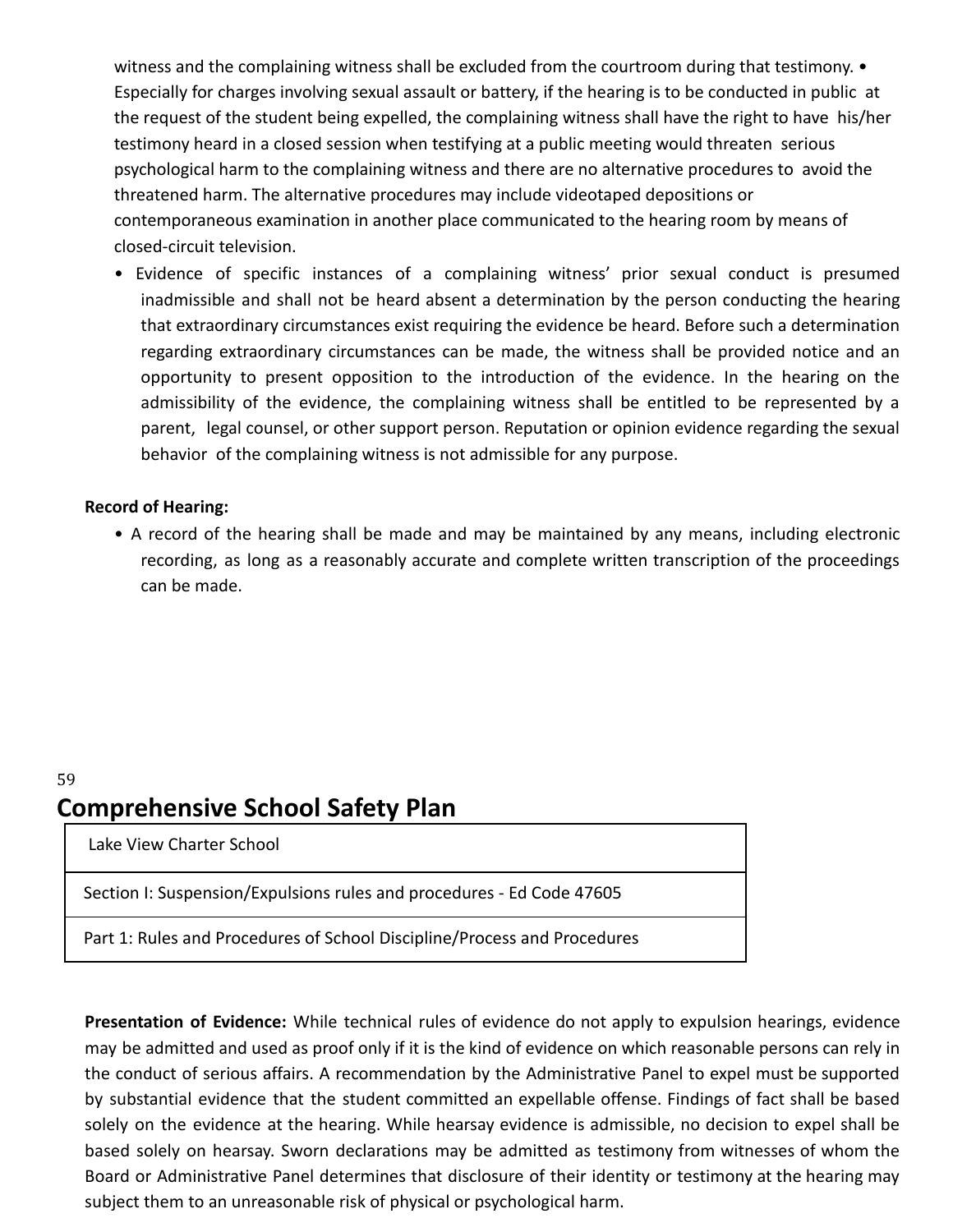If, due to a written request by the expelled student, the hearing is held at a public meeting, and the charge is committing or attempting to commit a sexual assault or committing a sexual battery as defined in Education Code Section 48900, a complaining witness shall have the right to have his or her testimony heard in a session closed to the public.

The decision of the Administrative Panel shall be in the form of written findings of fact and a written recommendation to the Board who will make a final determination regarding the expulsion. The final decision by the Board shall be made within ten (10) school days following the conclusion of the hearing.

If the Administrative Panel decides not to recommend expulsion, the student shall immediately be returned to his/her educational program.

**Written Notice to Expel:** The Executive Director or designee, following a decision of the Board to expel, shall send written notice of the decision to expel, including the Board's adopted findings of fact, to the student or parent/guardian. This notice shall also include the following: (a) Notice of the specific offense committed by the student; and (b) Notice of the student's or parent/guardian's obligation to inform any new district in which the student seeks to enroll of the student's status with the Lake View Charter School.

The Executive Director or designee shall send a copy of the written notice of the decision to expel to the authorizer. This notice shall include the following: (a) The student's name; and (b) The specific expellable offense committed by the student.

### 60 **Comprehensive School Safety Plan**

Lake View Charter School

Section I: Suspension/Expulsions rules and procedures - Ed Code 47605

Part 1: Rules and Procedures of School Discipline/Process and Procedures

**Written Notice to Expel:** The Executive Director or designee, following a decision of the Board to expel, shall send written notice of the decision to expel, including the Board's adopted findings of fact, to the student or parent/guardian. This notice shall also include the following: (a) Notice of the specific offense committed by the student; and (b) Notice of the student's or parent/guardian's obligation to inform any new district in which the student seeks to enroll of the student's status with the Lake View Charter School.

The Executive Director or designee shall send a copy of the written notice of the decision to expel to the authorizer. This notice shall include the following: (a) The student's name; and (b) The specific expellable offense committed by the student.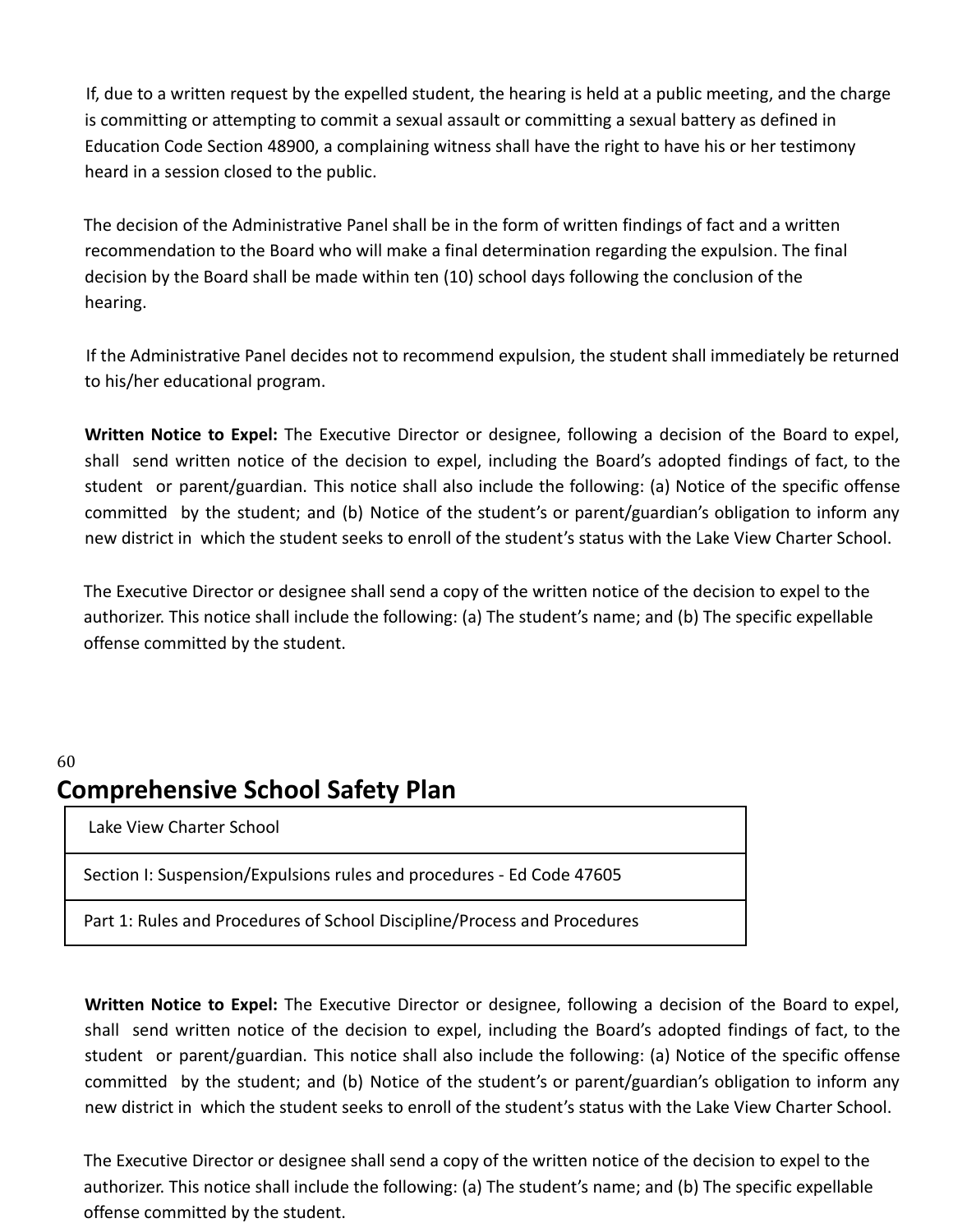**Disciplinary Records:** The Lake View Charter School shall maintain records of all student suspensions and expulsions at the Lake View Charter School. Such records shall be made available to the authorizer upon request.

**Right to Appeal:** Per AB 1360, a student being expelled or suspended will be provided "oral or written notice of the charges against the student," "an explanation of the evidence that supports the charges and an opportunity for the student to present his or her side of the story," and/or the opportunity for "a hearing adjudicated by a neutral officer within a reasonable number of days at which the student has a fair opportunity to present testimony, evidence, and witnesses and confront and cross-examine adverse witnesses, and at which the student has the right to bring legal counsel or an advocate." Moreover, for any non-voluntary removal, the student's parent or guardian will be given written notice of intent to remove the student no less than 5 school days in advance, and the parent/guardian will be given the right to challenge the non-voluntary removal under the same procedures as an expulsion.

**Expelled Students/Alternative Education:** Students who are expelled shall be responsible for seeking alternative education programs including, but not limited to, programs within the County or their school district of residence. The Lake View Charter School shall work cooperatively with parents/guardians as requested by parents/guardians or by the school district of residence to assist with locating alternative placements during expulsion.

**Rehabilitation Plans:** Students who are expelled from the Lake View Charter School shall be given a rehabilitation plan upon expulsion as developed by the Board at the time of the expulsion order, which may include, but is not limited to, periodic review as well as assessment at the time of review for readmission.

61

The rehabilitation plan should include a date not later than one year from the date of expulsion when the student may reapply to the Lake View Charter School for readmission.

**Readmission:** The decision to readmit a student or to admit a previously expelled student from another school district or Lake View Charter School shall be in the sole discretion of the Board following a meeting with the Executive Director or designee and the student and guardian or representative to determine whether the student has successfully completed the rehabilitation plan and to determine whether the student poses a threat to others or will be disruptive to the school environment. The Executive Director or designee shall make a recommendation to the Board following the meeting regarding his or her determination. The student's readmission is also contingent upon the Lake View Charter School's capacity at the time the student seeks readmission.

#### **Suspensions and Expulsions for School Year 2019–2020 Only**

**(data collected between July through February, partial school year due to the COVID-19 pandemic)**

|      | .             |                 |              |
|------|---------------|-----------------|--------------|
| Rate | <b>School</b> | <b>District</b> | <b>State</b> |
|      |               |                 |              |
|      | 2019-2020     | 2019-2020       | 2019-2020    |
|      |               |                 |              |
|      |               |                 |              |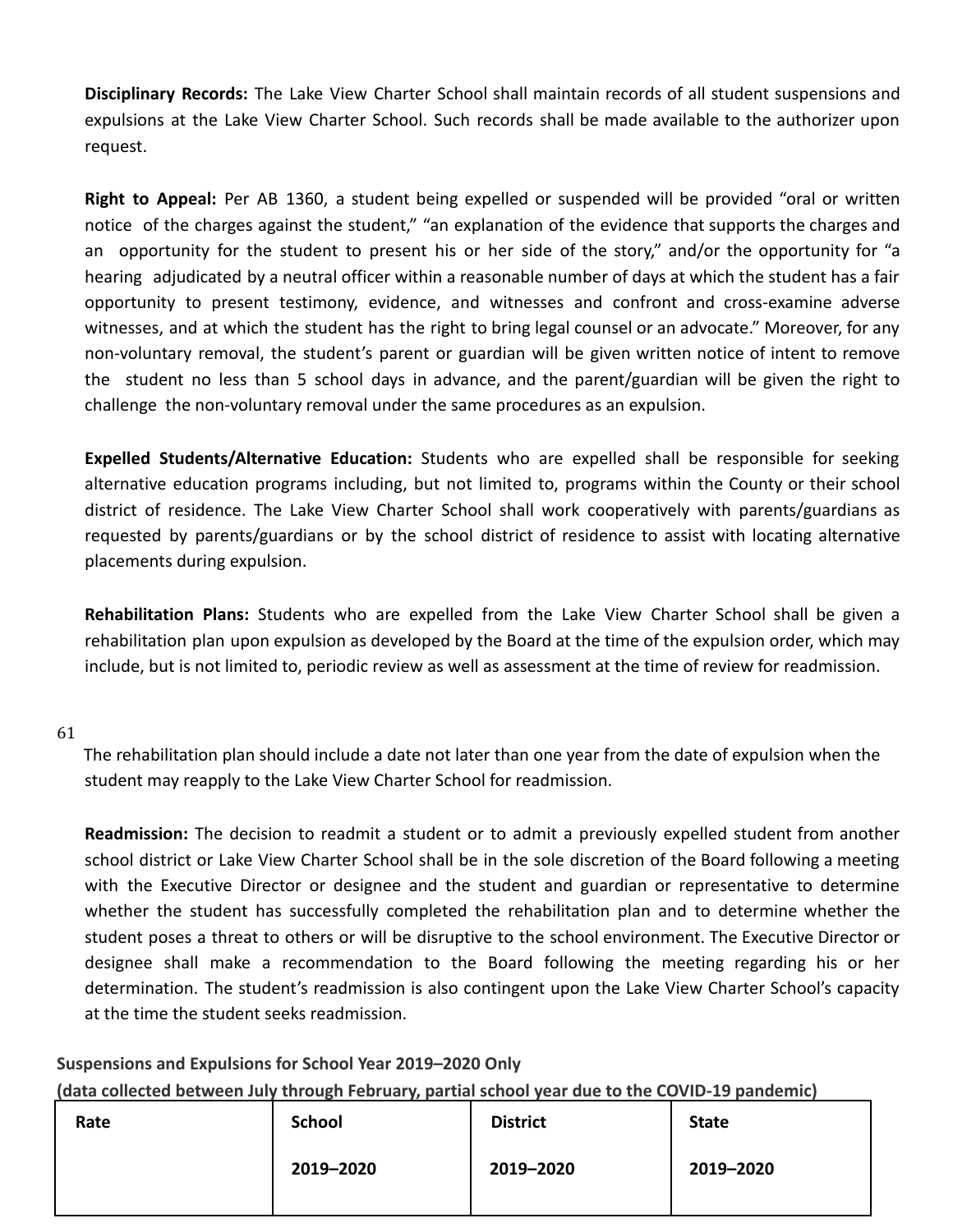| Suspensions | 0.00% | 0.00% | $\qquad \qquad$ |
|-------------|-------|-------|-----------------|
| Expulsions  | 0.00% | 0.00% | $- -$           |

Note: The 2019–2020 suspensions and expulsions rate data are not comparable to prior year data because the 2019–2020 school year is a partial school year due to the COVID-19 crisis. As such, it would be inappropriate to make any comparisons in rates of suspensions and expulsions in the 2019–2020 school year compared to prior years.

### 62 **Comprehensive School Safety Plan**

Lake View Charter School

Section E: Procedures to Notify Teachers of Dangerous Pupils - Ed Code 49079

Part 1: Notifying Teachers of Dangerous Pupils

When the Executive Director at Lake View Charter School is aware that a student has caused or tried to cause another person serious bodily injury, or any injury that requires professional medical treatment, a separate and confidential file is created for that child. Information based upon written District records or records received from a law enforcement agency are contained in the file.

When such a student is assigned to a teacher, the Executive Director shall provide the teacher with written notification. The teacher is asked to review the student's separate and confidential file in the office. Teachers are informed that such information is to be kept in strictest confidence and is to disseminate no further.

Excerpts from the California Education are presented below.

From California Education Code Section 49079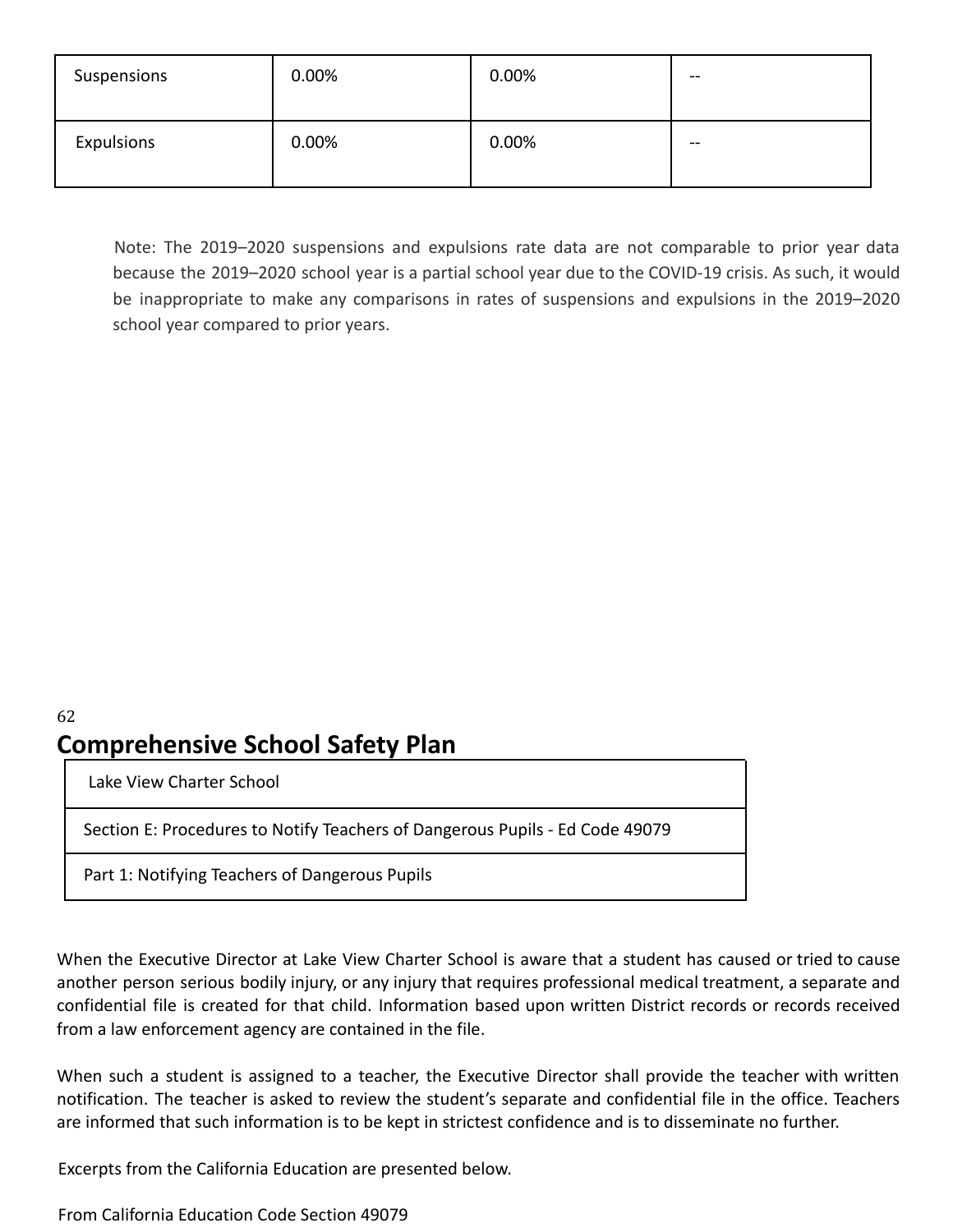- (a) A school district shall inform the teacher of every student who has engaged in, or is reasonably suspected to have engaged in, any of the acts described in any of the subdivisions of Education Code sections 48900 (except for subdivision (h)), 48900.2, 48900.3, 48900.4 or 48900.7 that te pupil engaged in, or is reasonably suspected to have engaged in, those acts. Lake View Charter School shall provide the information to the teacher based on any written records that Lake View Charter School maintains in its ordinary course of business or receives from a law enforcement agency regarding a student described in this section.
- (b) No school district, officer or employee, shall be liable for providing information under this section unless it is proven that the information was false and the school, officer or employee knew or should have known that the information was false, or the information was provided with a reckless disregard for its truth or falsity. Lake View
- (c) The information provided shall be from the previous three (3) school years.
- (d) Any information received by a teacher pursuant to this section shall be received in confidence for the limited purpose for which it was provided and shall not be further disseminated by the teacher.

From California Penal Code Section 243(e) – Paragraphs 5 and 6

- (5) … "Injury" means any physical injury which requires professional medical treatment.
	- (6) …"Custodial Officer" means any person who has the responsibilities and duties and who is employed by a law enforcement agency of the city or county or who performs those duties as a volunteer.

#### 63

Lake View Charter School – Employee Security

#### Notice Regarding Student Crimes and Offenses

The Executive Director or designee shall inform the teacher of every student who has engages in, or isreasonably suspected to have engaged in, any act during the previous three years which could constitute grounds for suspension or expulsion, with the exception of the possession or use of tobacco products. Thisinformation shall be based upon written records or records received from a law enforcement agency. (California Education Code 49079).

When informed pursuant to Welfare and Institutions Code 828.1 that a student has committed crimes unrelated to school attendance which do not therefore constitute grounds for suspension or expulsion, the Executive Director or designee may so inform any teacher, counselor or administrator whom he/she believes needs this information in order to work with the student appropriately, avoid being needlessly vulnerable, or protect others from needless vulnerability. The Executive Director or designee shall consult with the Executive Director of the school which the student attends in order to identify staff that should be so informed. (California Welfare and Institutions Code 828.1).

Teachers shall receive the above information in confidence and disseminate it no further. (California Education Code 49079, California Welfare and Institutions Code 828.1).

The Executive Director or designee shall maintain the above information in a separate confidential file for each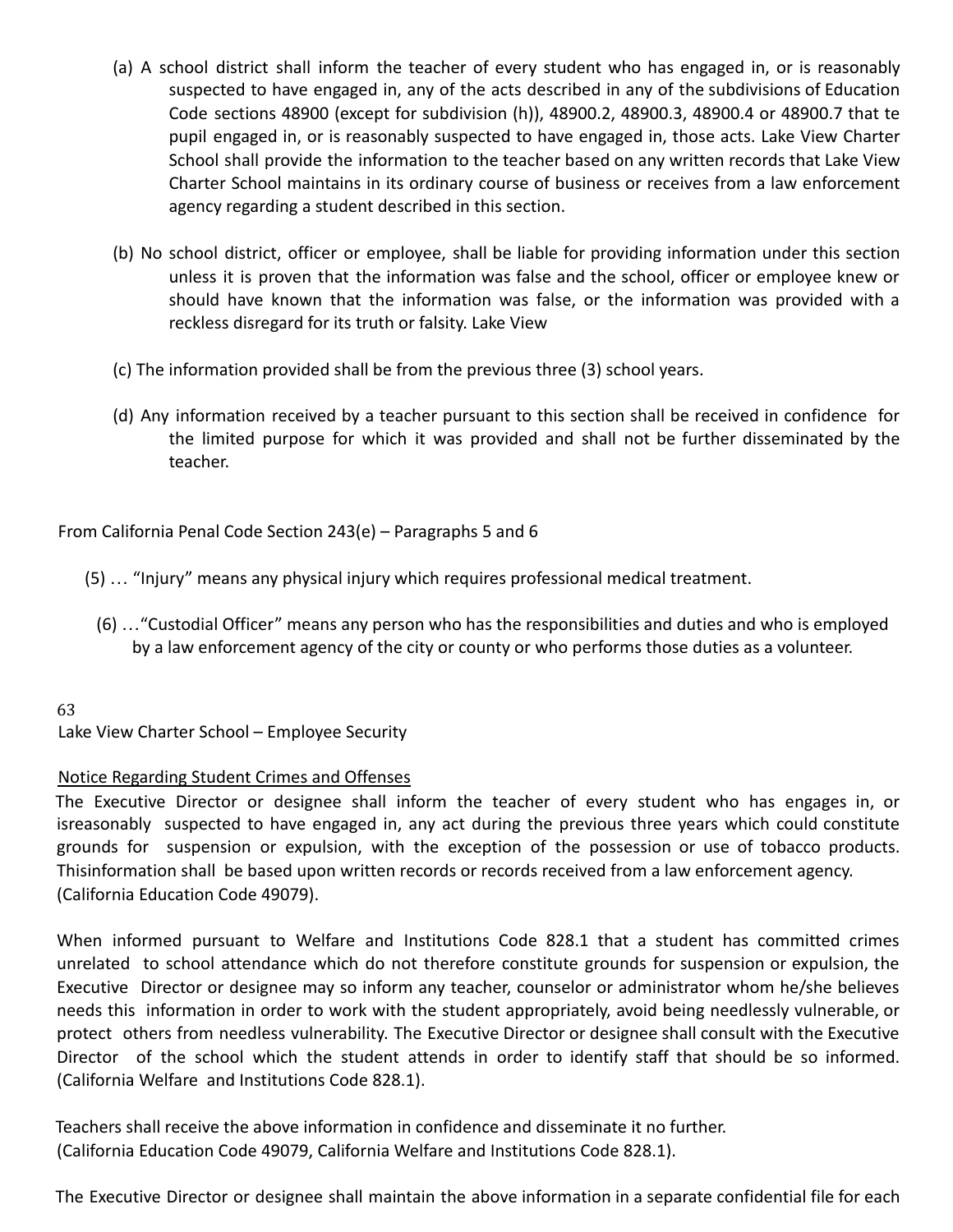student. When such a student is assigned to a class/program, the Executive Director or designee shall notify the teacher in writing and ask the teacher to initial this notice, return it to the Executive Director or designee, and review the student's file in the school office. This notification shall not name or otherwise identify the student.

The Executive Director or designee shall notify all certificated personnel who are likely to come into contact with the student, including the student's teachers, special education teachers, coaches and counselors.

## 64 **Comprehensive School Safety Plan**

Lake View Charter School

Section E: Procedures to notify teachers of dangerous pupils - Ed Code 49079

Part 1: Notifying Teachers of Dangerous Pupils

From Lake View Charter School Employee Security (Continued)

The teacher shall initial the student's file when reviewing it in the school office. Once Lake View Charter School has made a good faith effort to comply with the notification requirement of Education Code 49079, a teacher's failure to review the file may be construed as a waiver of Lake View Charter School's liability.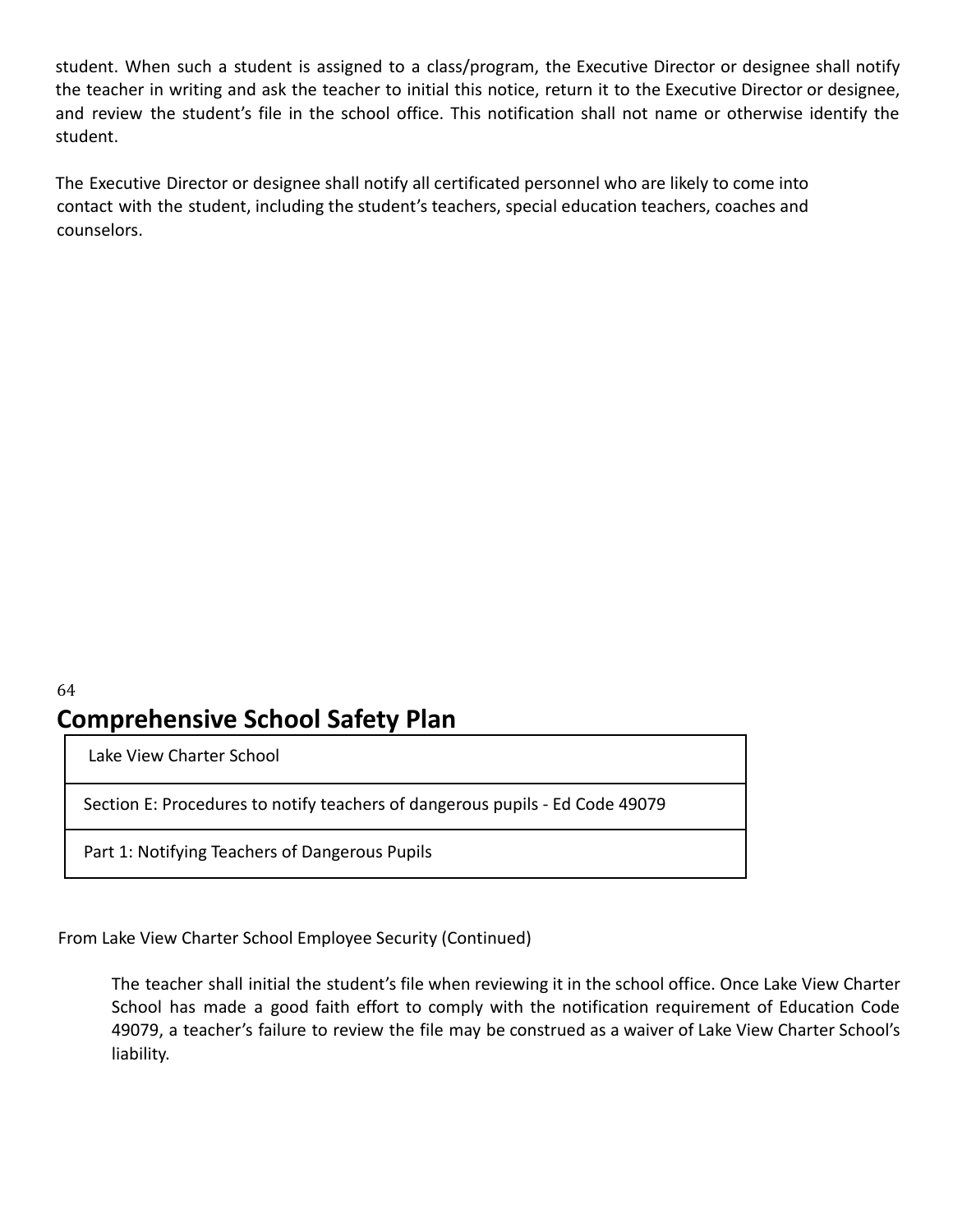### 65 **Comprehensive School Safety Plan**

Lake View Charter School

Section E: Discrimination and Sexual Harassment Policy

Part 1: General Information

The administration, teachers and staff at Lake View Charter School actively strive to eliminate acts of discrimination and sexual harassment at the school. All personnel are aware of the mandates from the State of California, the California Department of Education, and the Board of Education of the Lake View Charter School and support them fully. All personnel have received instruction regarding the recognition, prevention, and reporting of acts of discrimination and sexual harassment. It is important that parents understand the provisions regarding sexual harassment and, in particular, student-to-student harassment.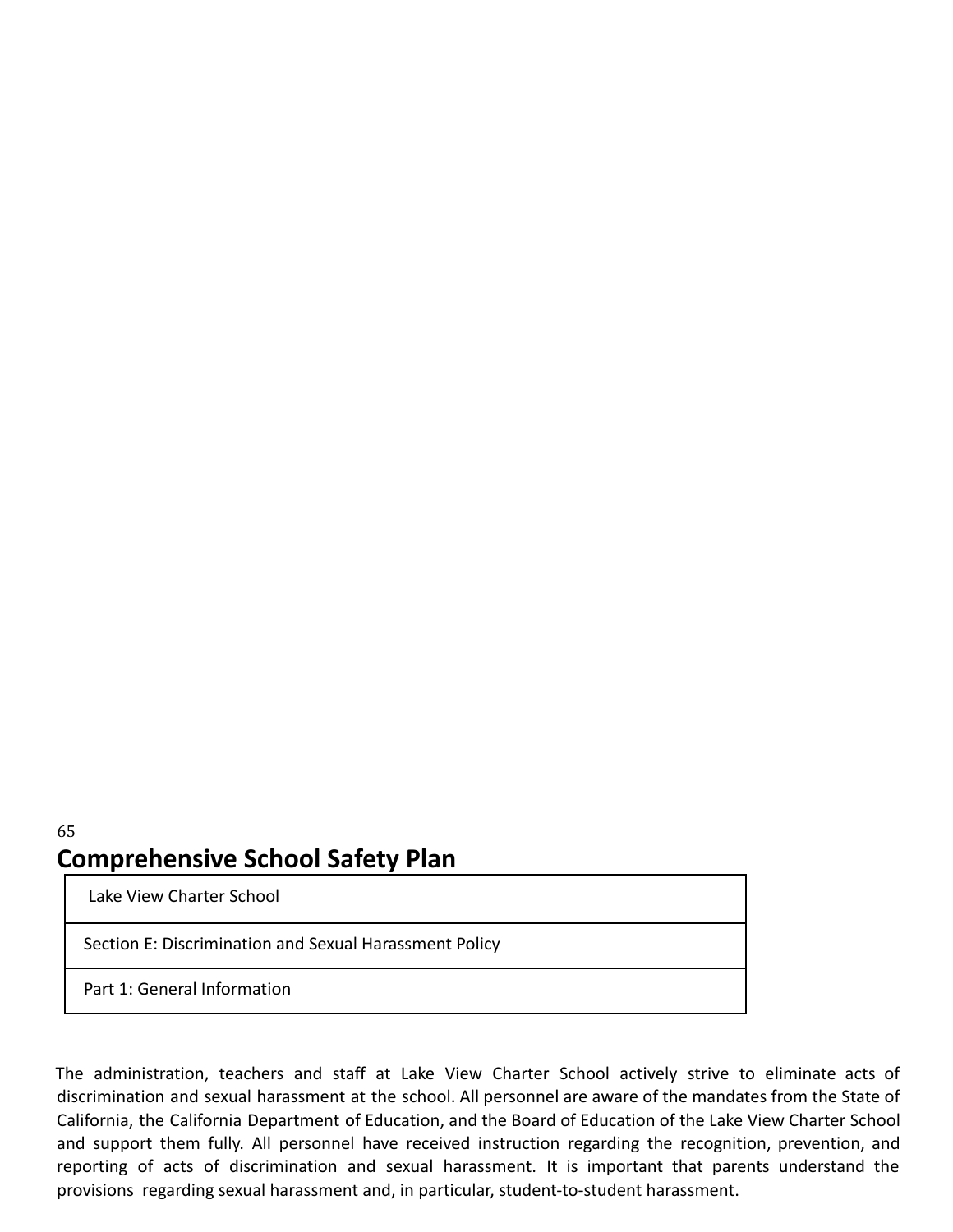Lake View Charter School is committed to ensuring a professional work and learning environment without discrimination, harassment, intimidation, or bullying on the basis of race, religious creed (including religious dress and grooming practices), color, national origin (including language use restrictions), immigration status, citizenship status, ancestry, physical disability, mental disability, medical condition, genetic information, marital status, sex (including pregnancy, childbirth, breastfeeding and medical conditions related to pregnancy or childbirth), gender, gender identity, gender expression, age, sexual orientation, military and veteran status, or association with a person or group with one or more of the aforementioned characteristics or any other legally protected category.

### 66 **Comprehensive School Safety Plan**

Lake View Charter School

Section E: Discrimination and Sexual Harassment Policy

Part 2: Sexual Harassment – All Personnel

The Governing Board prohibits sexual harassment in the working environment of employees or applicants by any person in any form.

Employees who permit or engage in such harassment may be subject to disciplinary action up to and including dismissal.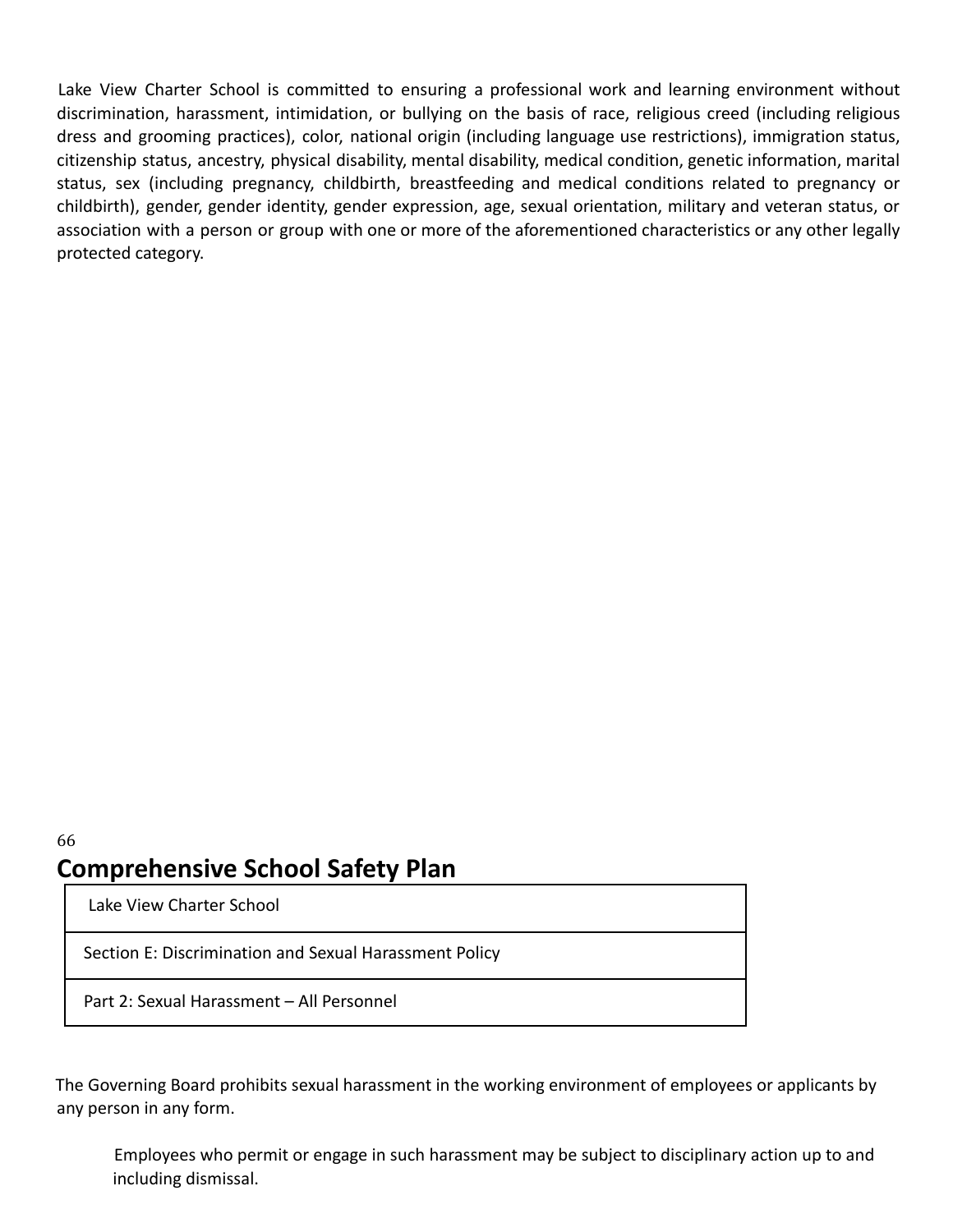Any employee or applicant for employment who feels that he/she or another individual at Lake View Charter School is being sexually harassed should immediately contact his/her supervisor, Executive Director, other administrator, or the Executive Director or designee in order to obtain procedures for reporting a complaint.

Any supervisor who receives a harassment complaint shall notify the Executive Director or designee, who shall ensure that the complaint is appropriately investigated.

The School prohibits retaliatory behavior against any complainant or any participant in the complaint process. Each complaint of sexual harassment shall be promptly investigated in a way that respects the privacy of all parties concerned.

Lake View Charter School - 4119.11, 4219.11, 4319.11 – Sexual Harassment

Sexual harassment is a form of harassment based on sex, including sexual harassment, gender harassment and harassment based on pregnancy, childbirth or related medical conditions. It generally involves unwanted sexual advances, or visual, verbal, or physical conduct of a sexual nature. This definition includes many forms of offensive behavior and includes gender–based harassment of a person of the same sex as the harasser. The following is a partial list of violations:

- Unwanted sexual advances
- Offering educational benefits in exchange for sexual favors
- Making or threatening reprisals after a negative response to sexual advances
- Visual conduct: Leering, making sexual gestures, displaying of suggestive objects or pictures, cartoons or posters
- Verbal conduct: Making or using derogatory comments, epithets, slurs and jokes Verbal sexual advances or propositions
- Verbal abuse of a sexual nature, graphic verbal commentaries about an individual's body, sexually degrading words used to describe an individual, suggestive or obscene letters, notes or invitations
- Physical conduct: Touching, assault, impeding or blocking movements

#### 67

Prohibited sexual harassment includes, but is not limited to, unwelcome sexual advances, requests for sexual favors, or other verbal, visual, or physical conduct of a sexual nature made by someone from or in the work or educational setting when:

- 1. Submission to the conduct is made either expressly or by implication in terms or condition of any individual's employment.
- 2. Submission to or rejection of such conduct by an individual is used as the basis for an employment decision affecting the individual.
- 3. The conduct has the purpose or effect of unreasonably interfering with an individual's work or academic performance or of creating an intimidating, hostile, or offensive working or educational environment, or of adversely affecting the student or employee's performance, evaluation, advancement, assigned duties, or any other condition of education, employment or career development.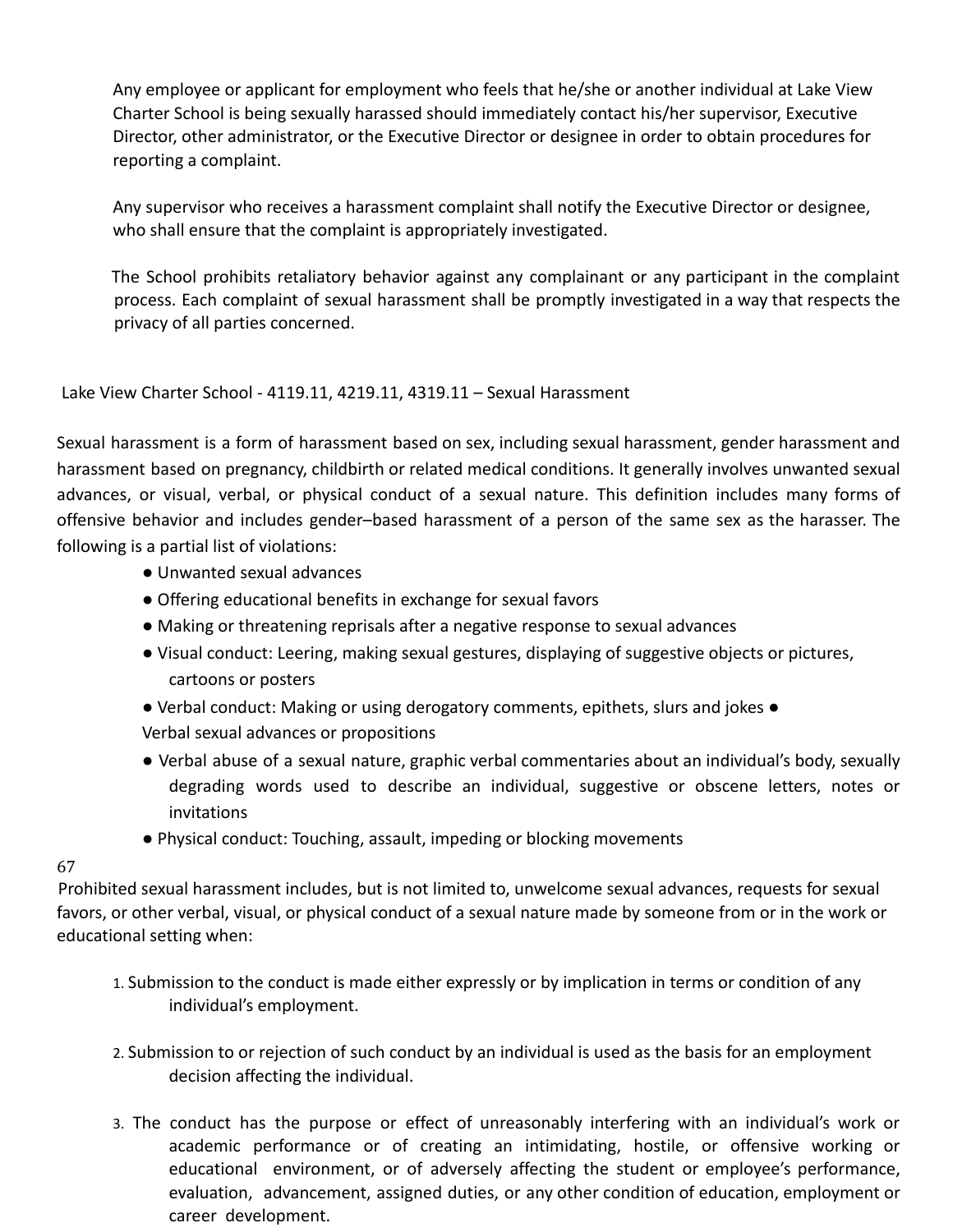4. Submission to, or rejection of, the conduct by the individual is used as the basis for any decision affecting the individual regarding benefits and services, honors, programs, or activities available at or through the educational institution.

Other examples of sexual harassment, whether committed by a supervisor or any other employee, are:

- 1. Unwelcome leering, sexual flirtations or propositions.
- 2. Unwelcome sexual slurs, epithets, threats, verbal abuse, derogatory comments, or sexually degrading descriptions.
- 3. Graphic verbal comments about an individual's body, or overly personal conversation. 4.

Sexual jokes, stories, drawings, pictures, or gestures.

- 5. Spreading sexual rumors.
- 6. Touching an individual's body or clothes in a sexual way.
- 7. Cornering or blocking of normal movements.
- 8. Displaying sexually suggestive objects in the educational or work environment.
	- 9. Any act of retaliation against an individual who reports a violation of Lake View Charter School's sexual harassment policy or who participates in the investigation of a sexual harassment.

Each Executive Director and supervisor has the responsibility of maintaining an educational and work environment free of sexual harassment. This responsibility includes and/or discussing Lake View Charter School's sexual harassment policy with his/her students and/or employees and assuring them that they are not required to endure sexually insulting, degrading, or exploitive treatment or any other form of sexual harassment.

68

# **Comprehensive School Safety Plan**

Lake View Charter School

Section E: Discrimination and Sexual Harassment Policy

Part 2: Sexual Harassment – All Personnel

Title IX provides for separate processes and procedures for sexual harassment and sexual assault when the type of conduct falls within the definitions of sexual harassment and sexual assault as provided in 34 C.F.R. § 106.30. In addition, the conduct must have taken place at school locations, events, or circumstances over which the School exercised substantial control over both the individual who has been accused of sexual harassment and/or assault and the context in which the sexual harassment occurs. For these types of complaints, the School will follow the Title IX policy processes and procedures, which may be found in the School's Title IX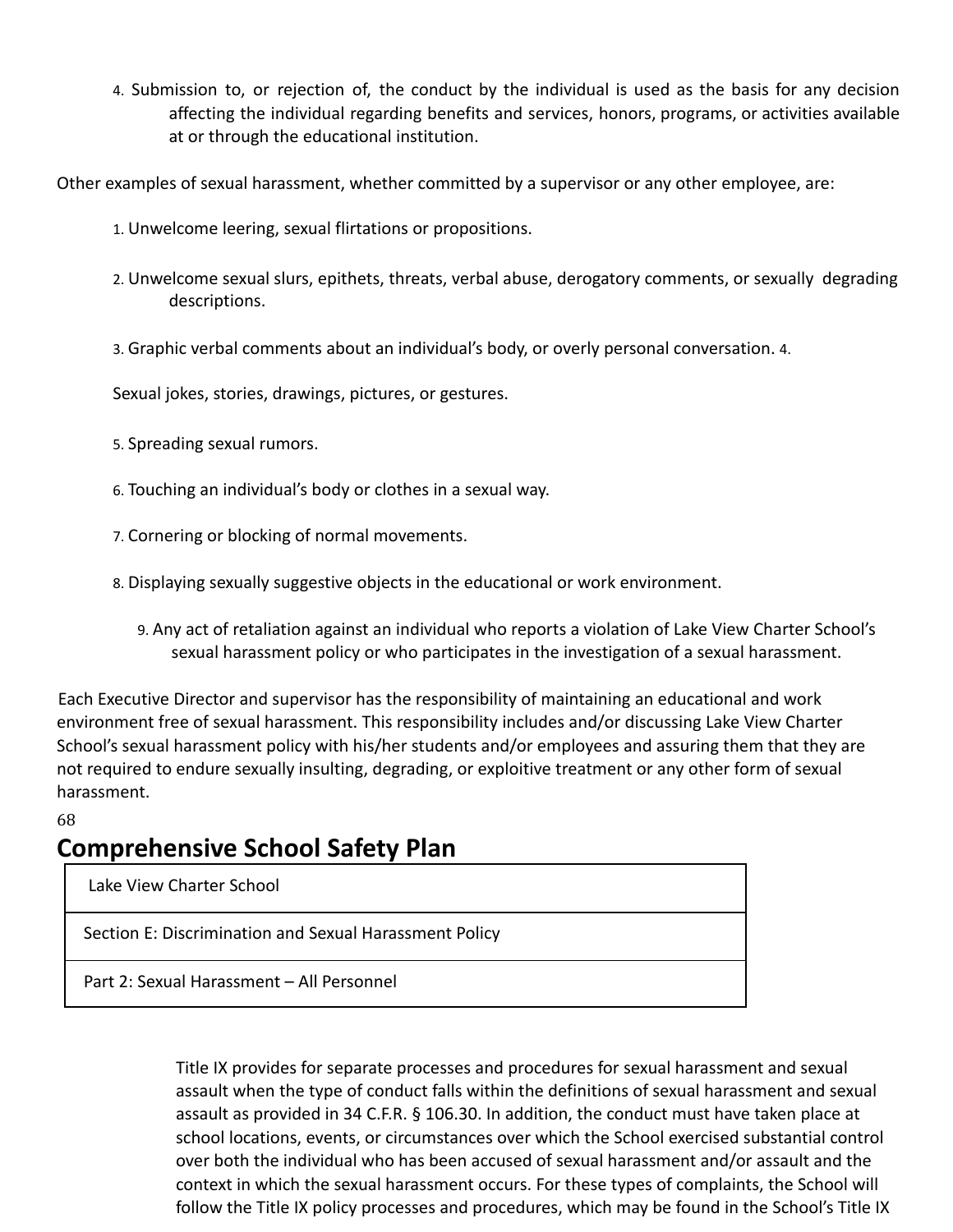grievance policy. If the conduct does not fall within Title IX, this policy will be followed. There may be instances where the conduct falls within both policies and the School will follow both policies. The School's Title IX Coordinator is: **Title IX Coordinator – Julie Haycock**

**Email- julie.haycock@sequoiagrove.org Phone Number- (916) 382-8873**

Notifications

A copy of Lake View Charter School's policy on Harassment in Employment shall:

- 1. Be available, accessible, and displayed in a prominent location in the School's digital manual.
- 2. Be provided to all staff members at the beginning of the first semester of the school year, or whenever a new employee is hired.
- 3. Appear in any school publication that sets forth the school's comprehensive rules, regulations, procedures, and standards of conduct.

All employees shall receive either a copy of information sheets prepared by the California Department of Fair Employment and Housing or a copy of information sheets that contain, at a minimum, components on:

- 1. The illegality of sexual harassment.
- 2. The definition of sexual harassment under applicable state and federal law.
- 3. A description of sexual harassment with examples.
- 4. The school's complaint process available to the employee.
- 5. The legal remedies and complaint process available through the Fair Employment and Housing Department and Commission.
- 69
- 6. Direction on how to contact the Fair Employment and Housing Department and Commission.

# **Comprehensive School Safety Plan**

Lake View Charter School

Section E: Discrimination and Sexual Harassment Policy

Part 3: Sexual Harassment – Students

Lake View Charter School

– Sexual Harassment:

The Governing Board prohibits unlawful sexual harassment of or by any student by anyone in or from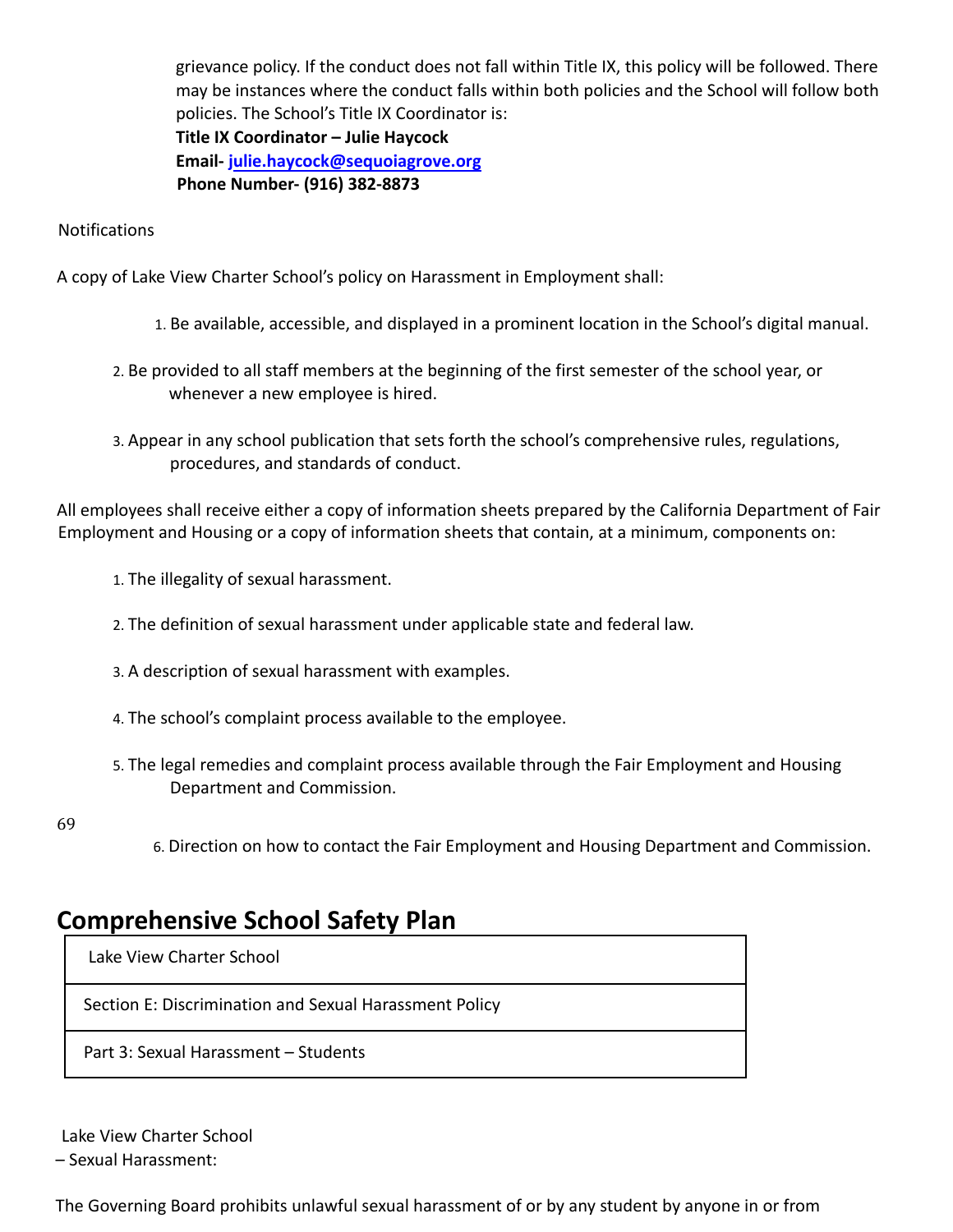Lake View Charter School.

Teachers shall discuss this policy with their students in age-appropriate ways and should assure them that they need not endure any form of sexual harassment.

Any student who engages in the sexual harassment of anyone in or from Lake View Charter School may be subject to disciplinary action up to and including expulsion. Any employee who permits or engages in sexual harassment may be subject to disciplinary action up to and including dismissal.

The Board expects students or staff to immediately report incidents of sexual harassment to the Executive Director or designee or to another school administrator.

Any student who feels that he/she is being harassed should immediately contact the Executive Director or designee or another school administrator in order to obtain a copy of the School's Uniform Complaint Procedures. Complaints of harassment can be filed in accordance with these procedures.

The School prohibits retaliatory behavior against any complainant or any participant in the complaint process. Each complaint of sexual harassment shall be promptly investigated in a way that respects the privacy of all parties concerned.

Lake ViewProhibited sexual harassment includes, but is not limited to, unwelcome sexual advances, requests for sexual

favors, and other verbal, visual, or physical conduct or a sexual nature when:

- 1. Submission to the conduct is explicitly or implicitly made a term or condition of an individual's employment, academic status or progress.
- 2. Submission to or rejection of the conduct by an individual is used as the basis for academic or employment decisions affecting the individual.
- 70
- 3. The conduct has the purpose or effect of having a negative impact on the individual's academic or work performance, or of creating an intimidating, hostile, or offensive educational or work environment.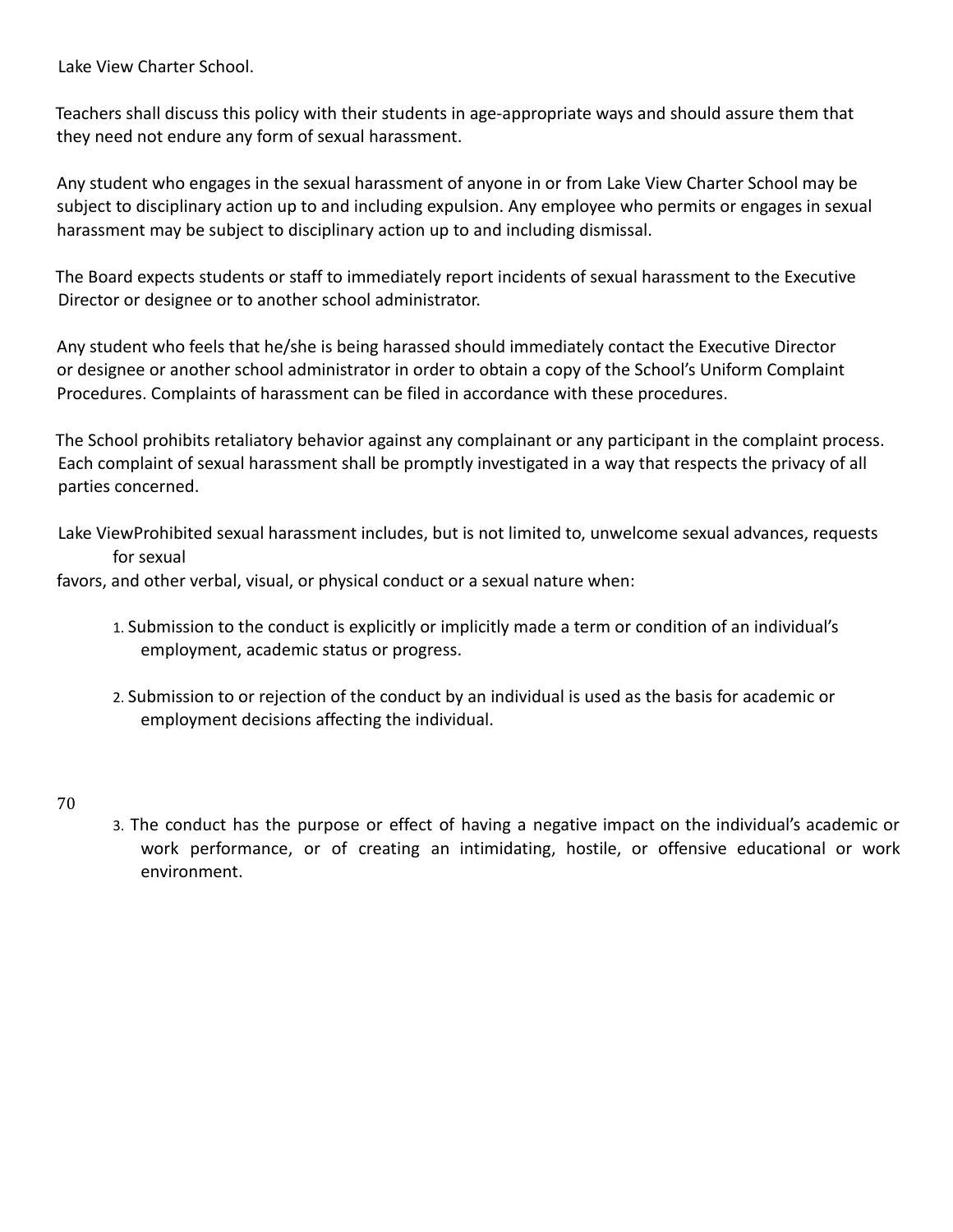## 71 **Comprehensive School Safety Plan**

Lake View Charter School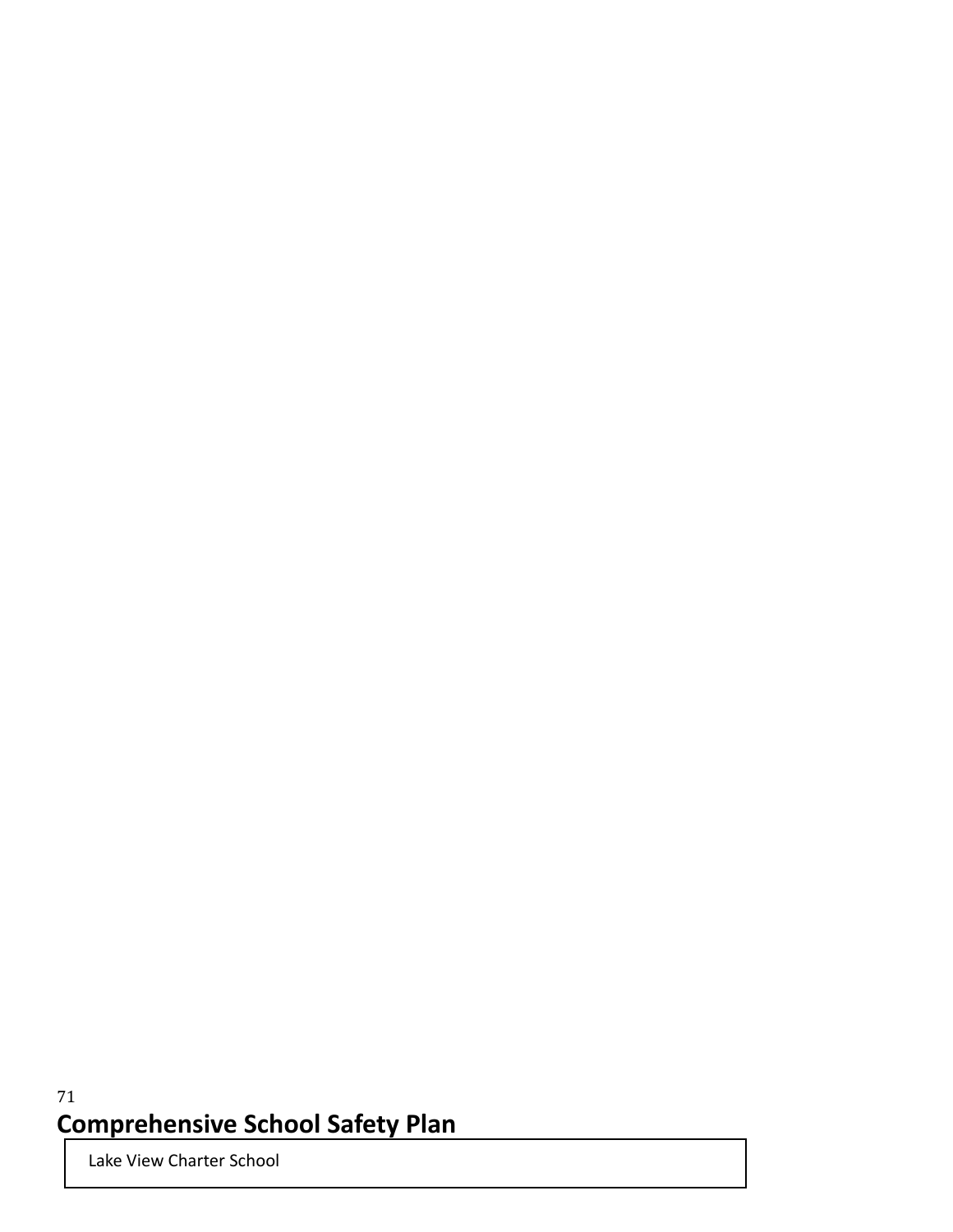Section E: Discrimination and Sexual Harassment Policy

Part 3: Sexual Harassment – Students

4. Submission to or rejection of the conduct by the individual is used as the basis for any decision affecting the individual regarding benefits and services, honors, programs, or activities available at or through the school.

Other types of conduct which are prohibited in Lake View Charter School and which may constitute sexual harassment include:

- 1. Unwelcome leering, sexual flirtations or propositions.
- 2. Unwelcome sexual slurs, epithets, threats, verbal abuse, derogatory comments, or sexually degrading descriptions.
- 3. Graphic verbal comments about an individual's body, or overly personal conversation. 4.

Sexual jokes, stories, drawings, pictures, or gestures.

- 5. Spreading sexual rumors.
- 6. Teasing or sexual remarks about students enrolled in a predominantly single-sex class. 7.

Touching an individual's body or clothes in a sexual way.

- 8. Purposefully limiting a student's access to educational tools.
- 9. Cornering or blocking of normal movements.

10. Displaying sexually suggestive objects in the educational environment.

11. Any act of retaliation against an individual who reports a violation of the school's sexual harassment policy or who participates in the investigation of a sexual harassment complaint.

Title IX provides for separate processes and procedures for sexual harassment and sexual assault when the type of conduct falls within the definitions of sexual harassment and sexual assault as provided in 34 C.F.R. § 106.30. In addition, the conduct must have taken place at school locations, events, or circumstances over which the School exercised substantial control over both the individual who has been accused of sexual harassment and/or assault and the context in which the sexual harassment occurs. For these types of complaints, the School will follow the Title IX policy processes and procedures, which may be found in the School's Title IX grievance policy. If the conduct does not fall within Title IX, this policy will be followed. There

may be instances where the conduct falls within both policies and the School will follow both policies. The School's Title IX Coordinator is: **Title IX Coordinator – Julie Haycock Email- julie.haycock@sequoiagrove.org**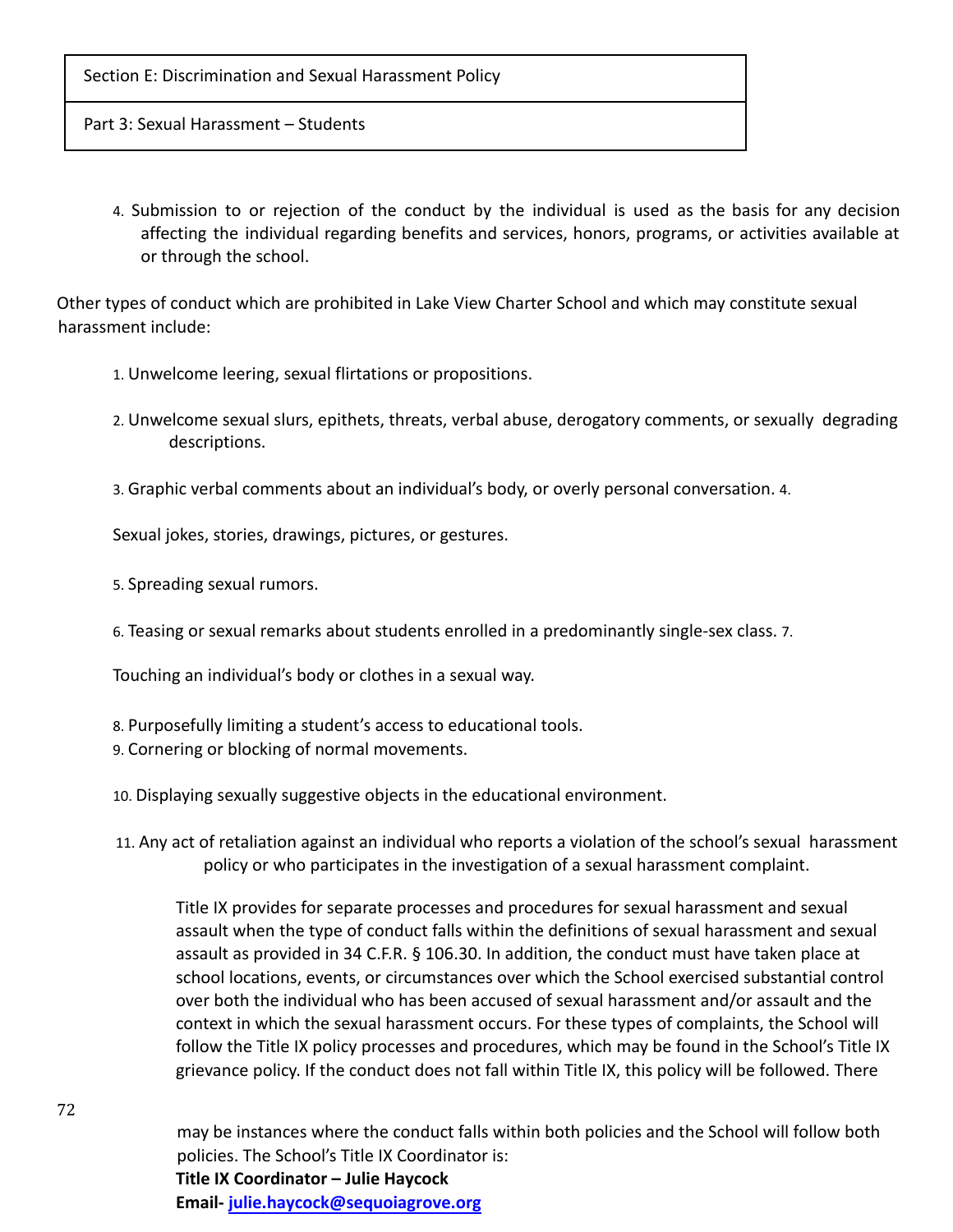**Phone Number- (916) 382-8873**

## 73 **Comprehensive School Safety Plan**

Lake View Charter School

Section F: Discrimination and Sexual Harassment Policy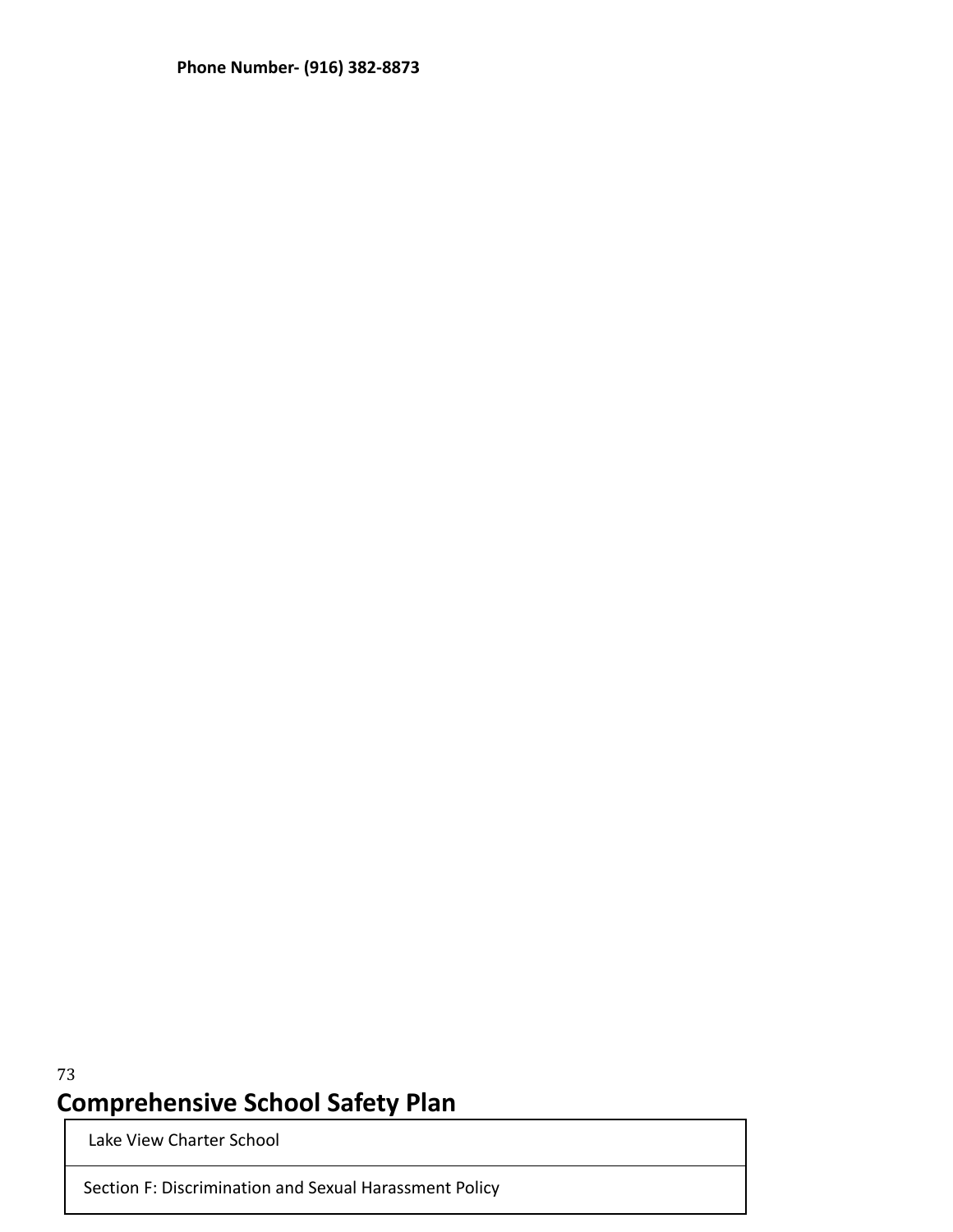#### Part 3: Sexual Harassment – Students

#### **Notifications**

A copy of Lake View Charter School's sexual harassment policy shall:

- 1. Be included in the notifications that are sent to parents/guardians at the beginning of each school year.
- 2. Be available, accessible, and displayed in a prominent location in the School's digital manual.
- 3. Be provided as part of any orientation program conducted for new students at the beginning of each quarter, semester, or summer session.
- 4. Appear in any school publication that sets forth the school's comprehensive rules, regulations, procedures, and standards of conduct.

#### Enforcement

.

- The Executive Director or designee shall take appropriate actions to reinforce Lake View Charter School's sexual harassment policy. These actions may include:
	- 1. Removing vulgar or offending graffiti.
	- 2. Providing staff in service and student instruction or counseling.
	- 3. Taking appropriate disciplinary action as needed.

### 74 **Comprehensive School Safety Plan**

Lake View Charter School

Section F: School Dress Code, if it exists. CA Ed Code: Sections 35183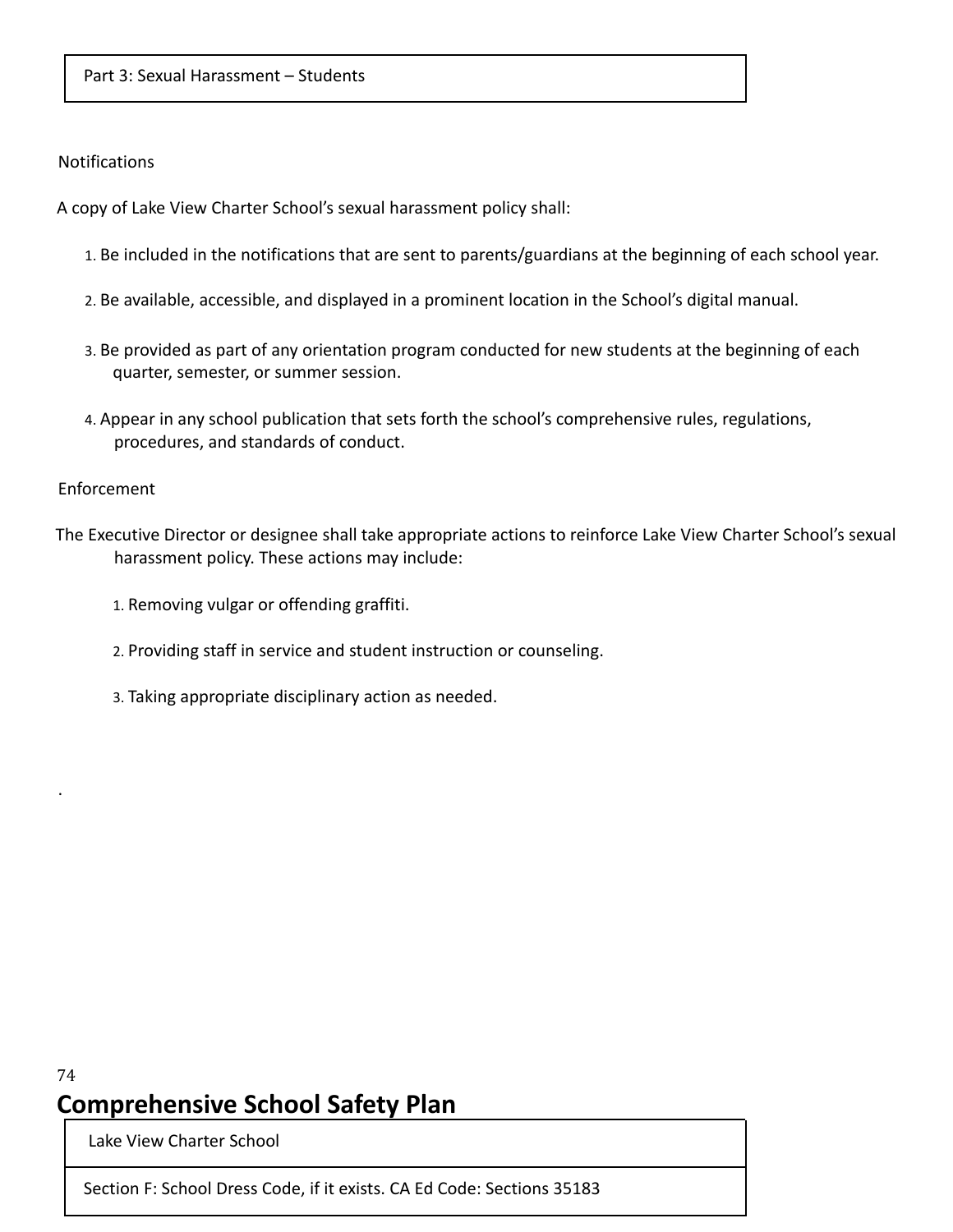Part 1: Non-classroom based program does not have a dress code.

### 75 **Comprehensive School Safety Plan**

Lake View Charter School

Section G: Safe Ingress and Egress

Part 1: General Information

Lake View Charter School – Safe Ingress and Egress

Lake View Charter School takes pride in providing a safe environment for all students, parents, and school employees. Our School will take measures to ensure safe ingress and egress to and from school activities and functions for pupils, parents, and school employees. Safe ingress and egress will be maintained by periodic reviews of the procedures for ingress and egress. The school will ensure that all passageways to and from our buildings, corridors within buildings and emergency exits remain clear of all obstruction to allow flow of pedestrian and vehicular traffic. The school will also ensure that potential obstructions and hazards are removed from such areas. To achieve this goal, the school works closely with local law enforcement agencies and the local city government to ensure that the school's immediate community is safe.

Through the joint efforts of the Lake View Charter School office, site administrators, faculty, Safety Committee, PTSA, and other organizations, including consultants, Lake View Charter School has developed a plan to ensure the safe arrival and departure of students, staff, and visitors. Lake View Charter School encourages input from our community and reviews this plan on an annual basis.

Any problems associated with safe ingress and egress will be addressed immediately. Lake View

Students primarily learn at home. No learning center/resource center.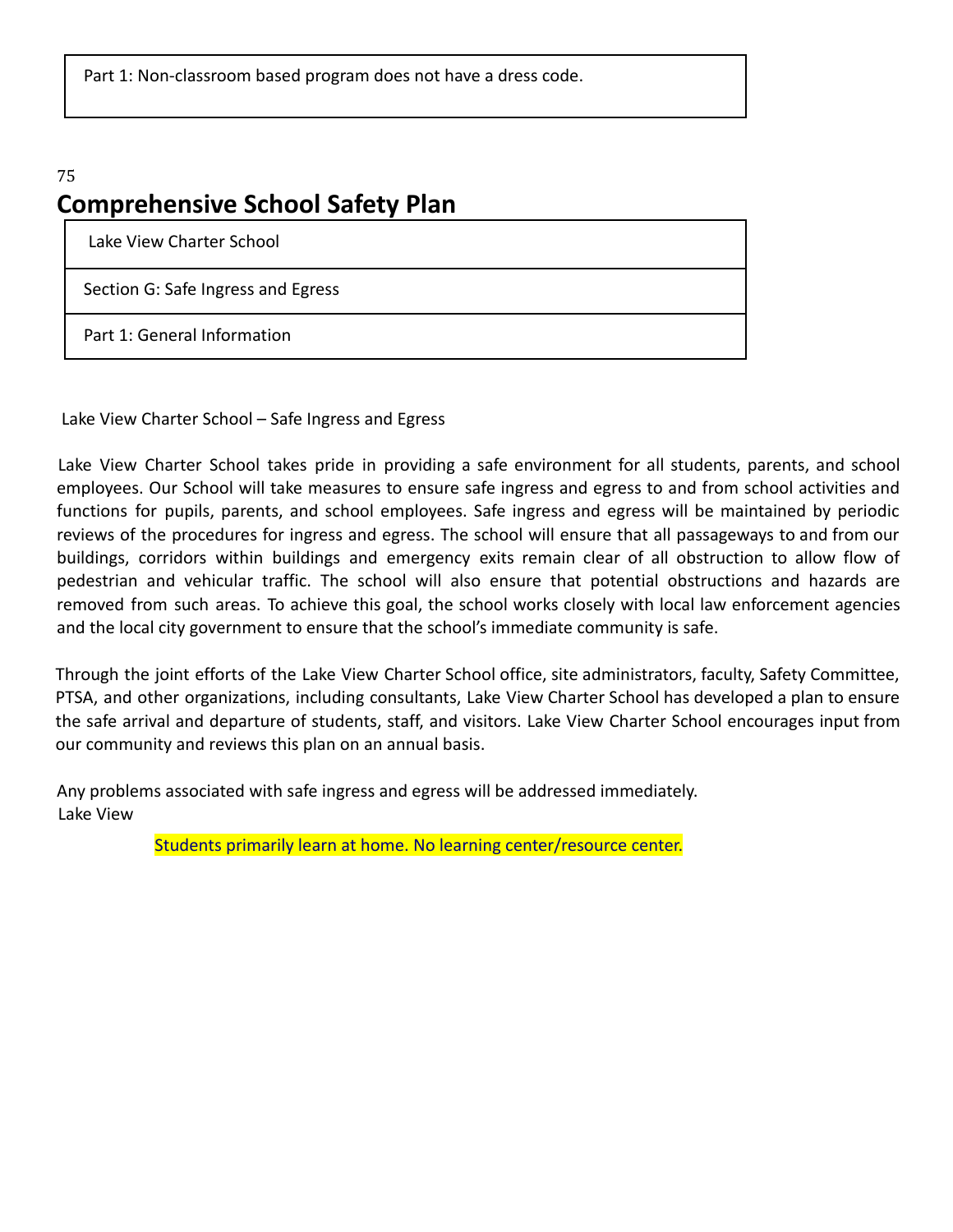# **Comprehensive School Safety Plan**

Lake View Charter School

76

Section I: Bullying and Intimidation

Part 1: Anti-Intimidation Policy

Lake View Charter School – Bullying and Intimidation

The Lake View Charter School's Board believes that all students have a right to a safe and healthy school environment. To that end, Lake View Charter School, schools and community have an obligation to promote mutual respect, tolerance, and acceptance. Lake View Charter School will not tolerate any act of intimidation including direct physical contact, gestures, comments, threats or actions, either written, verbal or physical, which cause, threaten to cause or are likely to cause bodily harm, social isolation, manipulation, or personal degradation on any campus, at any school activity whether on or off campus, while traveling to and from school or a school sponsored activity, or during the lunch period, whether on or off campus.

The consequences of these actions may include a broad range of disciplinary measures as appropriate; however, every effort will also be taken to provide or locate appropriate assistance for both the victim and the offender.

From Lake View Charter School Administrative Regulation 5131 - Conduct

Bullying occurs when one or more students threaten, harass, or intimidate another student through words, or actions including continual direct physical contact such as hitting or shoving intentionally.

These incidents will be acted upon when they occur on the school grounds at any time, en route to and from school or a school-sponsored activity, during the lunch period whether on or off campus.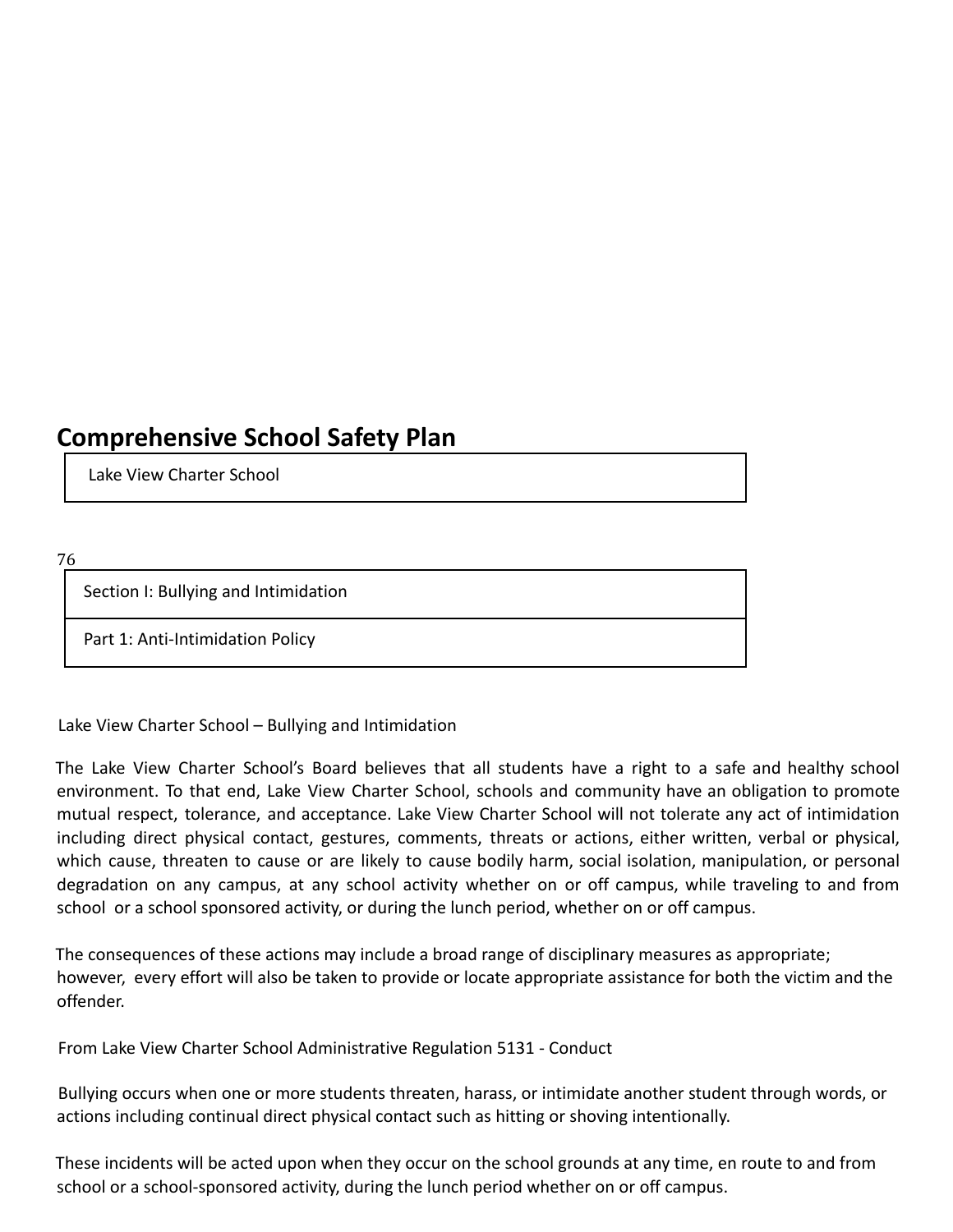A "school-related" or "school-sponsored" activity is an activity that is approved by the Executive Director or his/her designee and supervised by assigned school personnel.

For the purpose of this administrative regulation, bullying is, but is not limited to, making unsolicited and unwelcome written, verbal, physical and/or threatening visual gestures or contact.

Written – intimidating/threatening letters, notes, or messages Verbal – intimidating/threatening comments, slurs, innuendos, teasing, jokes, or epithets Visual – threatening gestures Physical – hitting, slapping and/or pinching

# **Comprehensive School Safety Plan**

Lake View Charter School

77

Section I: Bullying and Intimidation

Part 1: Anti-Intimidation Policy

Lake View Charter School – Bullying and Intimidation

From Lake View Charter School - Conduct

Making reprisals, threats or reprisal, engaging in coercive behavior to negatively control, influence or affect the health and well-being of a student.

Initial Response and Reporting Expectations

The school expects all employees, if they observe or become aware of an act of intimidation, to take immediate, appropriate steps to intervene.

If, in the opinion of the employee, the matter has not been resolved, then the situation shall be reported to an administrator for further investigation.

Lake View Charter School encourages students, parents and other community members who observe or become aware of a serious act of intimidation to report this act to a school administrator for further investigation.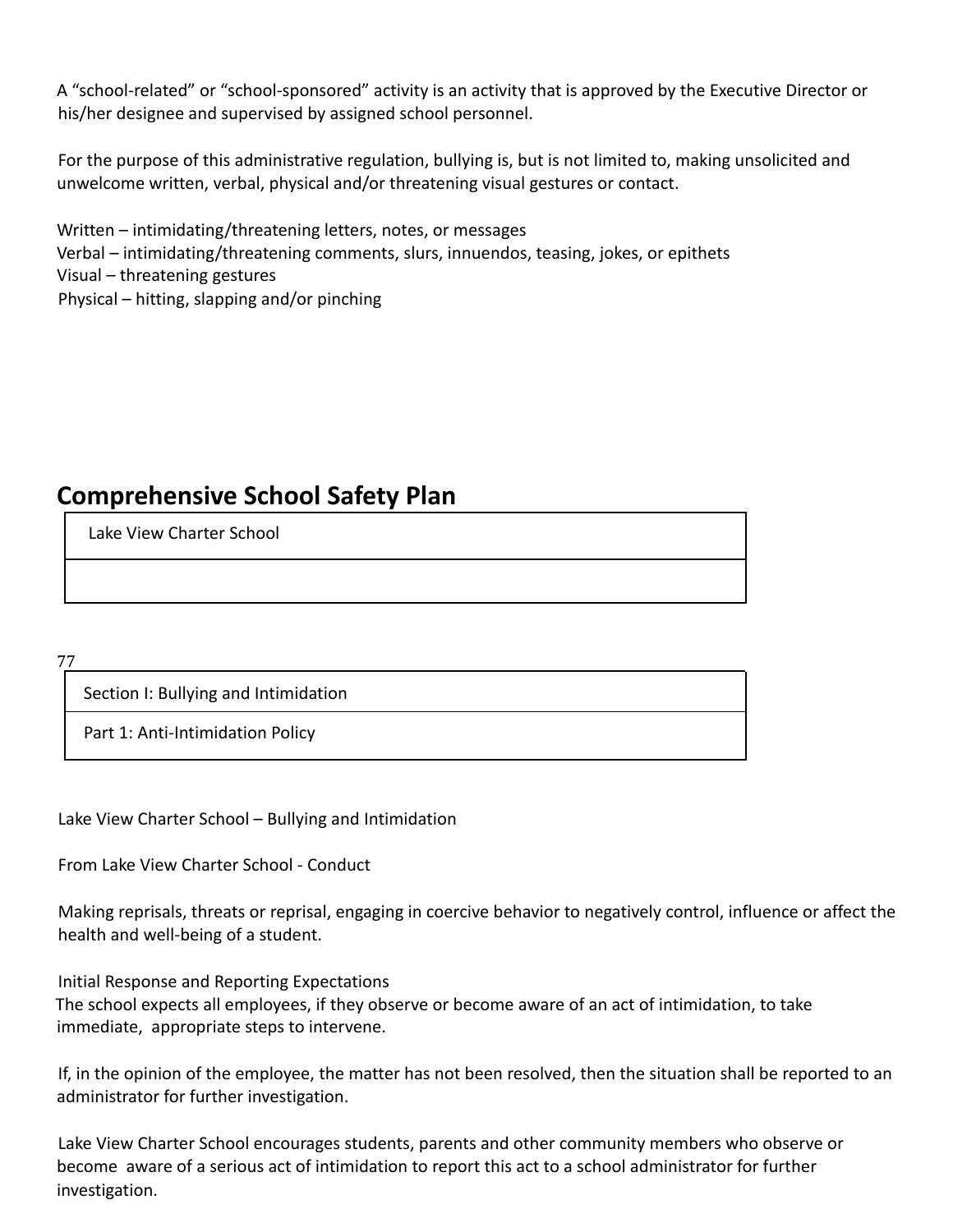Investigation and Response

Any incident, which may constitute an act of intimidation and is reported to the Executive Director, shall be thoroughly investigated by the site administrator or designee. Consequences shall be commensurate with the results of the investigation. This may include, but is not limited to, counseling, parent conference, detention, involuntary transfer, a formal suspension and/or expulsion of the offender. The parent or guardian shall be contacted and may be asked to attend a conference with school officials.

If the parent or guardian does not attend the conference, the site administrator shall send a letter informing the parent of the actions under consideration and notifying parent of all data pertinent to the action.

Depending on the severity of the incident, the administrator shall take appropriate steps to ensure campus safety. This may include any or all of the following: Implement an immediate safety plan; isolate and supervise involved students; provide staff support for involved students as necessary; report incident to law enforcement if appropriate; notify the parents/guardians of both the offender and the victim and develop supervision plan with parents.

If the act of intimidation is deemed to warrant a suspension, expulsion, or involuntary transfer to another school, then the matter will be processed in accordance with the board policies and [Enter Applicable Administrative Regulation] pertaining to the suspension/expulsion due process.

### **Comprehensive School Safety Plan**

Lake View Charter School

78

Section I: Bullying and Intimidation

Part 1: Anti-Intimidation Policy

Lake View Charter School – Bullying and Intimidation

#### Assessment and Intervention

An administrative contact will be made with the victim and offender prior to resuming regular schedule of classes. If deemed necessary, the administrator or designee may convene a multidisciplinary team to further assess and determine the need for ongoing support for the victim of the offender.

Depending upon the severity of the intimidation, an investigation may include a review of school records, identification of parent/family issues, and interview with students, parents, and school staff. A multi-disciplinary team consisting of school staff, counselor/psychologist, parent, student, and other agency personnel as appropriate, shall develop a behavior support plan.

The support plan may include any or all of the following: a case manager (special education staff), counseling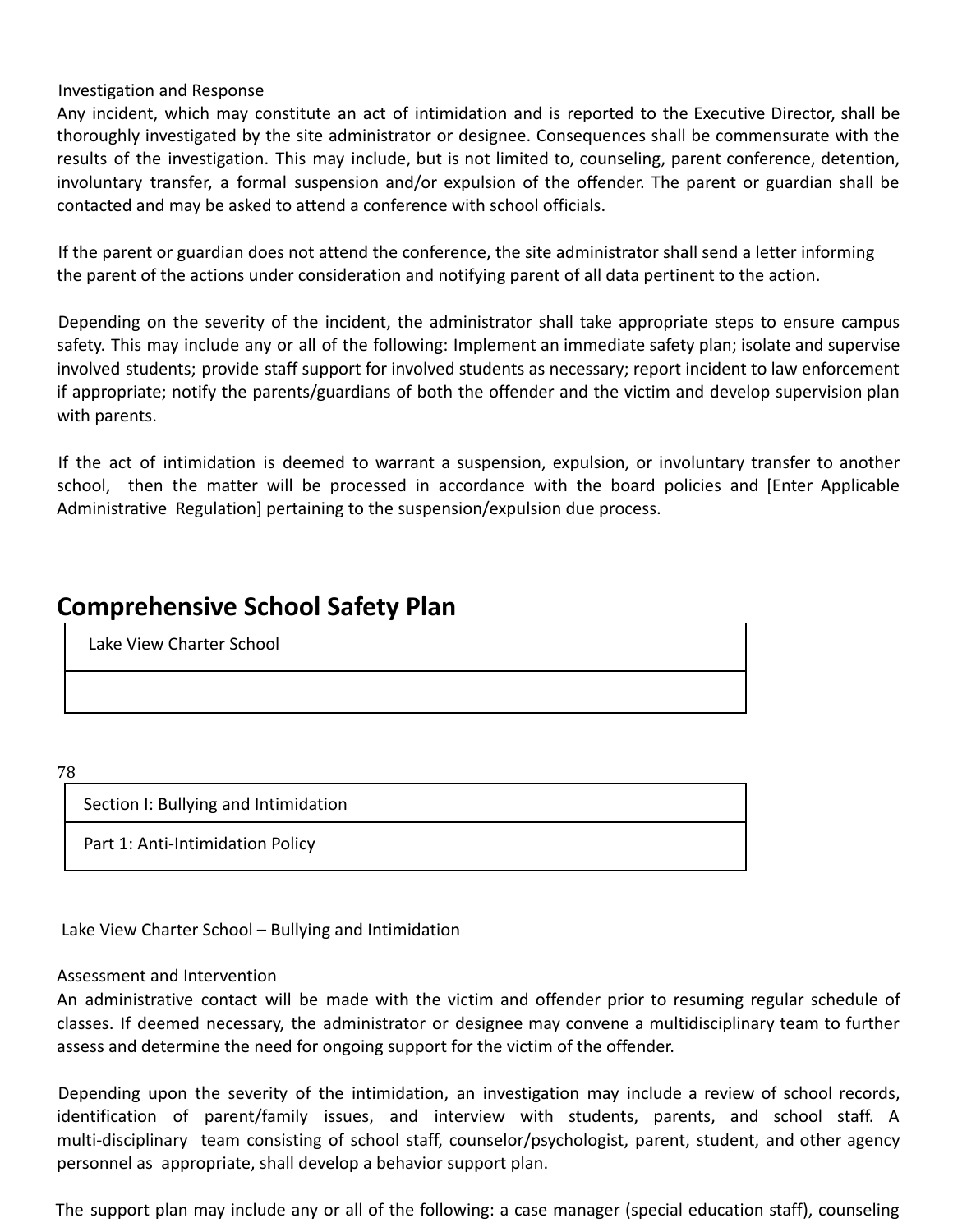services (site, and/or community resources), parenting skills classes, and other additional support services as deemed appropriate. The case manager will maintain a record of the services provided.

Each site will identify community resources to be used before, during and after incidents of intimidation.

### School Follow-up

The case manager has a responsibility to follow up and evaluate the behavior support plan. The case manager will compile a report to the site administrator on the process, resources used, and the follow up procedure involving the victim and the offender.

A copy of the behavior plan and follow-up report will then be forwarded to the Coordinator of Pupil Services.

### Retaliation Prohibited

Retaliation against a student who reports or witnesses bullying is strictly prohibited and is ground for discipline.

### Mandated Notification

At the beginning of the school year, each student shall receive an age-appropriate summary of the board policy prohibiting intimidation.

# **Comprehensive School Safety Plan**

Lake View Charter School

79

Section I: Bullying and Intimidation

Part 1: Anti-Intimidation Policy

Lake View Charter School – Bullying and Intimidation

An age-appropriate summary of the anti-intimidation board policy shall be part of new student orientation programs and included in student handbooks or informational packets.

A summary of the anti-intimidation board policy shall be included as part of Lake View Charter School's annual notification of parents.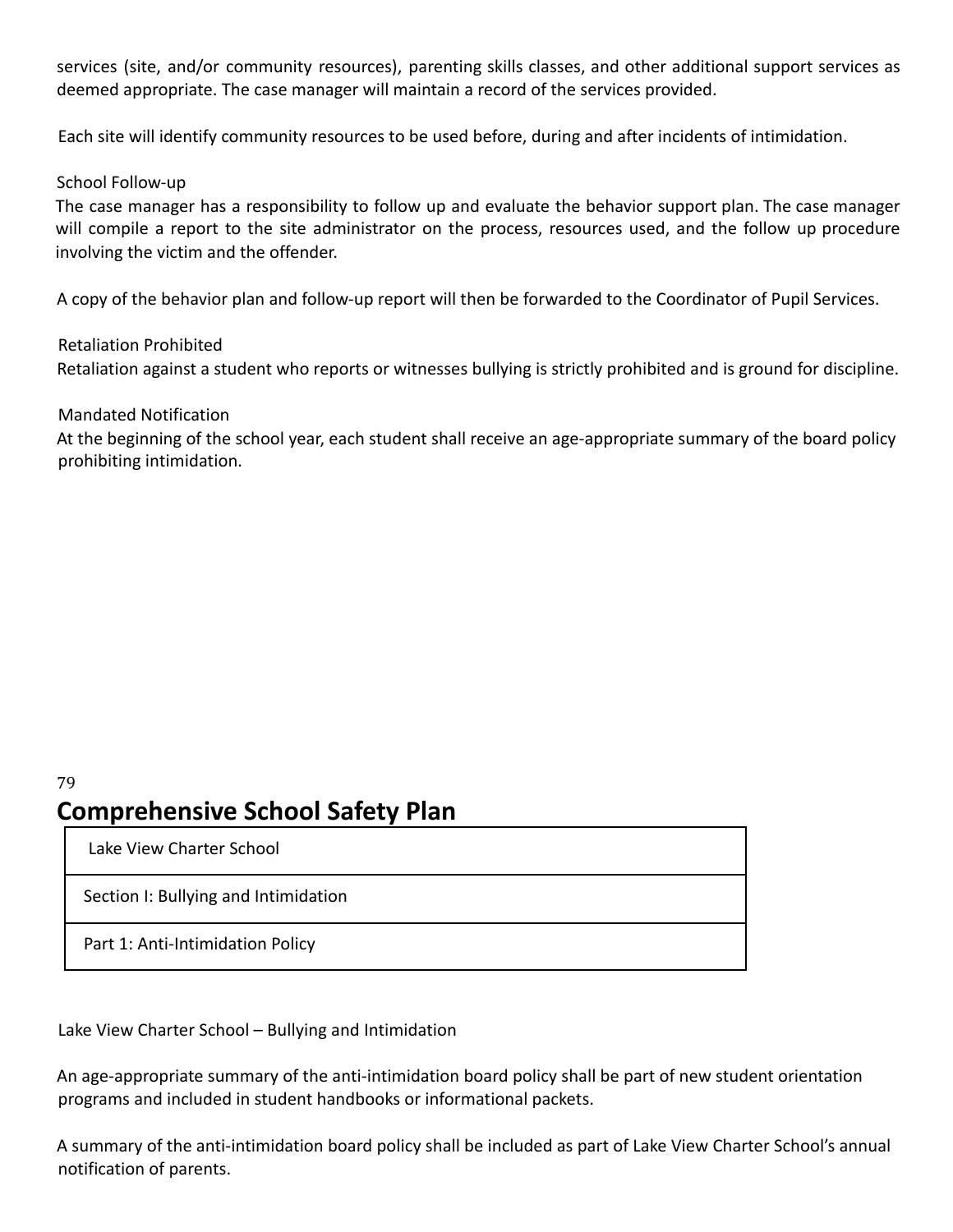Each staff member shall be notified of Lake View Charter School's anti-intimidation board policy. The school's

anti-intimidation board policy shall be included in each school's comprehensive school safety plan.

### 80 **Comprehensive School Safety Plan**

Lake View Charter School

Section J: Mental Health Guidelines

Part 1: Mental Health Guidelines

### **Mental Health Guidelines**

The Governing Board of recognizes that suicide is a leading cause of death among youth and that an even greater amount of youth consider (17 percent of high school students) and attempt suicide (over 8 percent of high school students) (Centers for Disease Control and Prevention, 2015).

The possibility of suicide and suicidal ideation requires vigilant attention from our school staff. As a result, we